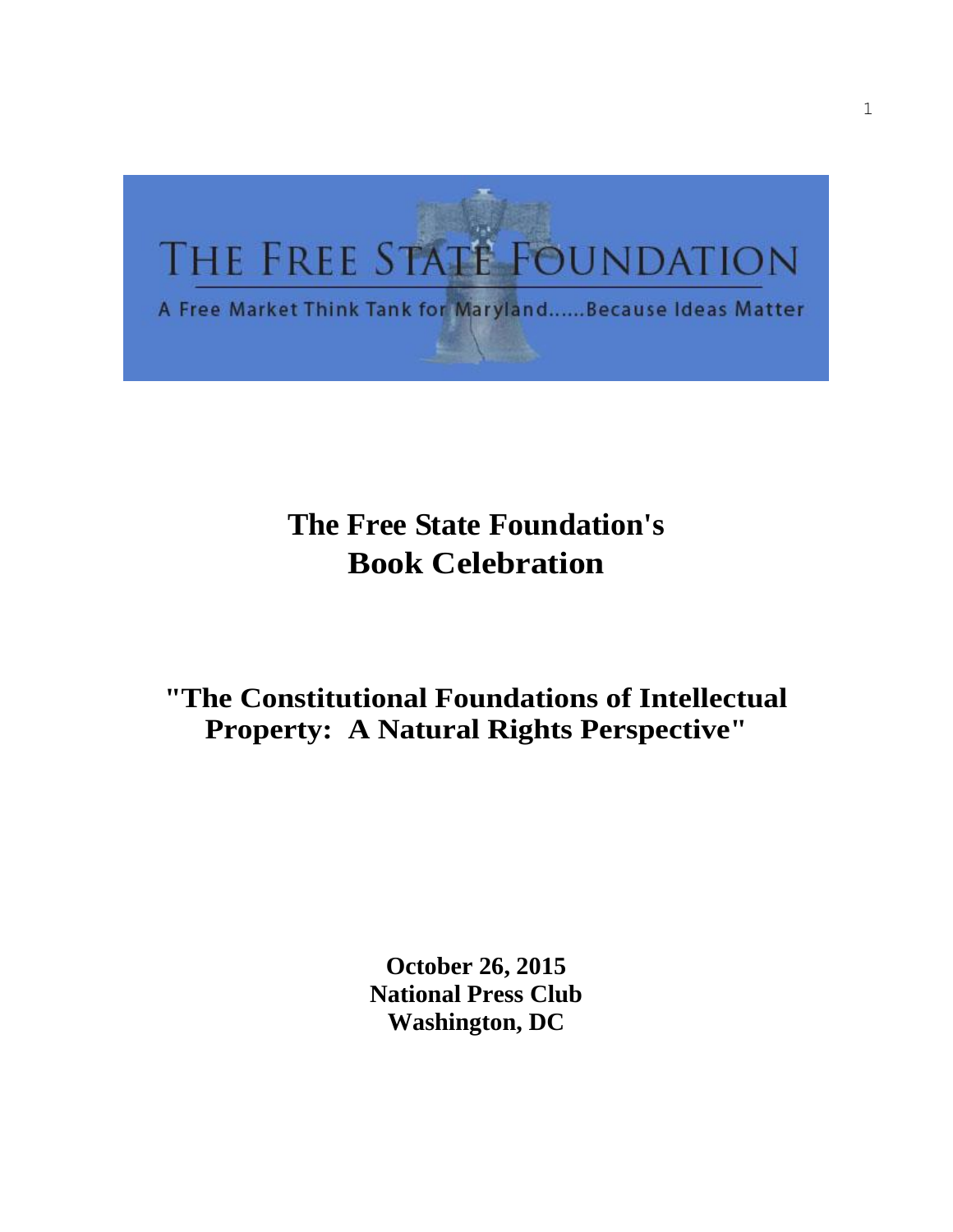#### **MODERATOR:**

**RANDOLPH J. MAY** – Co-Author and President, The Free State Foundation

#### **PARTICIPANTS:**

\_\_\_\_\_\_\_\_\_\_\_\_\_\_\_\_

- **SETH L. COOPER**, Co-Author and Senior Fellow, The Free State Foundation
- **ROBERT ATKINSON**, President, Information Technology & Innovation Foundation
- RALPH OMAN, former Register of Copyrights of the United States, 1985-1993, and the Pravel, Hewitt, Kimball and Kreiger Professorial Lecturer in Intellectual Property and Patent Law, The George Washington University Law School

This transcript has been edited for purposes of correcting obvious syntax, grammar, and punctuation errors, and eliminating redundancy. None of the meaning was changed in doing so.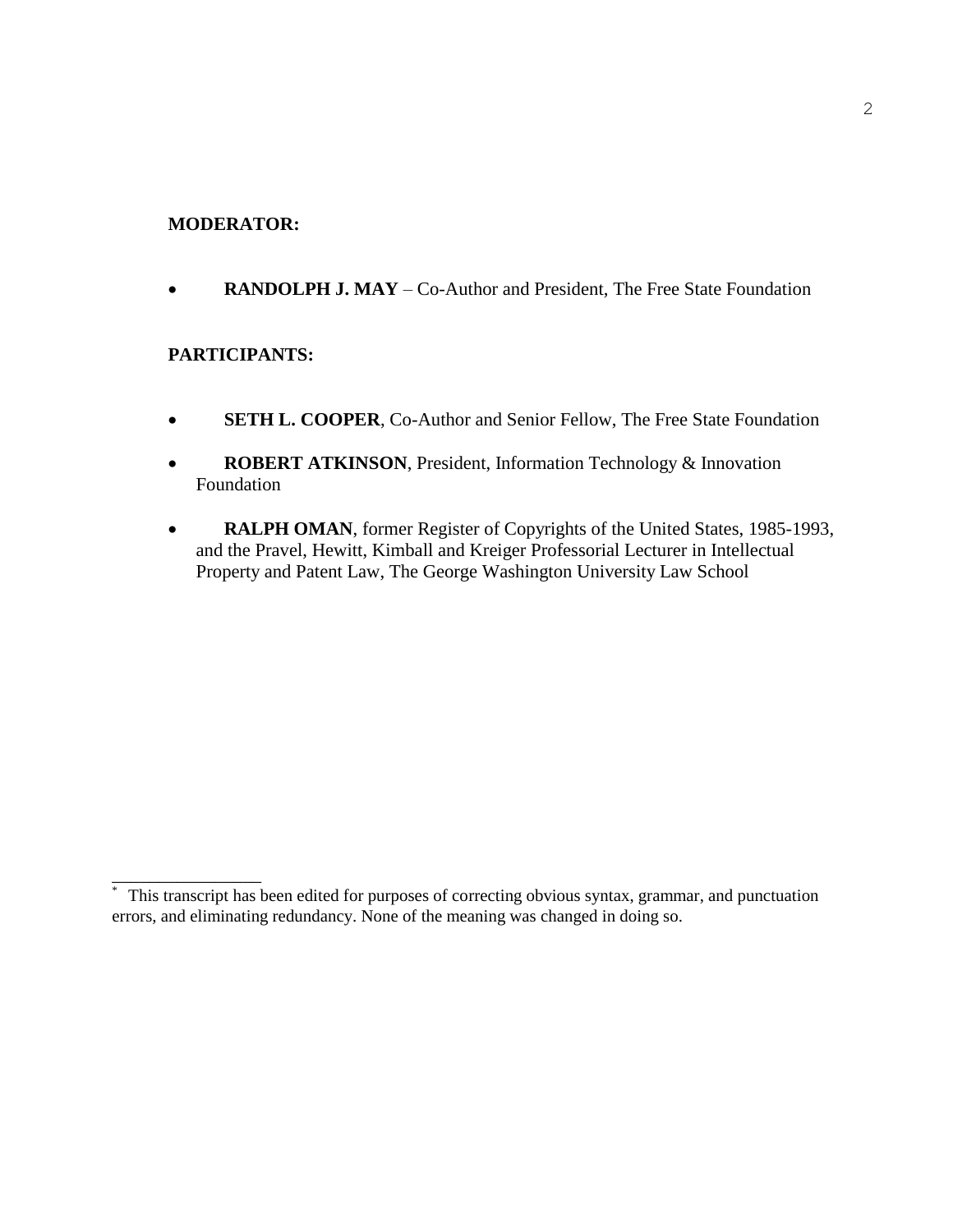#### P R O C E E D I N G S

MR. MAY: Welcome to everyone. I'm Randy May, President of the Free State Foundation. And, as many of you know, this is really the first intellectual property-oriented event that we have held here at the National Press Club. So, there are a lot of new faces here -- mostly new faces, and that's terrific. We have probably done two dozen communications policy events in this room -- not only in this room but at the Press Club over the years, and it's nice to do this intellectual property event here.

This is actually the First Amendment Room if you did not notice when you came in. At the Free State Foundation, one of the things that we try and do is promote understanding of the First Amendment and advocate for First Amendment rights. So given my druthers, I often just opt for the First Amendment room, not just because of those windows there or this beautiful column right here in the middle of the room here, which is so nice, but just because it is always comfortable to be here in the First Amendment room.

Now, today, we are going to discuss another right secured by the Constitution, intellectual property rights.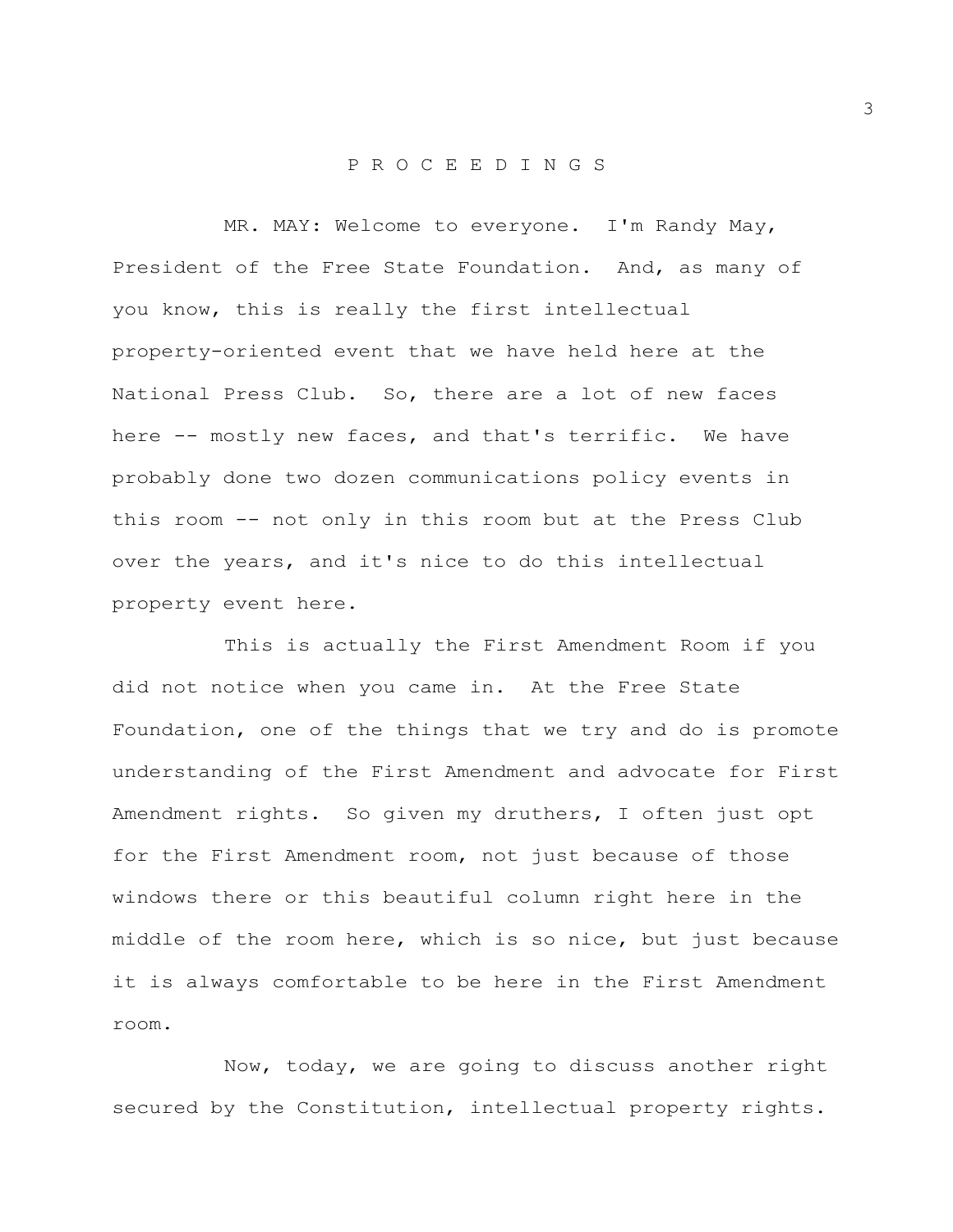And we are doing so in the context of discussing the new book. I think all of you know this, but the book is, "The Constitutional Foundations of Intellectual Property -- A Natural Rights Perspective," co-authored by Seth Cooper and myself. So, I wrote in all caps here, "Do a book pitch. On sale today and through the flyer." But if you haven't -- if you don't have the book, I think if you are not already enticed, hopefully by the end of the day -- end of this meeting, you will be. And we have got the books on sale out there.

Or if you prefer, we have got -- everyone has at their place a flyer from Carolina Academic Press, the publisher of this book. Carolina Academic Press, by the way, is a very old and respected academic publisher. And at the very bottom, there is a discount code that you can use to purchase the book at a 20 percent discount, the same discount that we are selling the books here. And also I want to call your attention to these blurbs on this flyer from some very prominent people, two of whom are sitting right here on our dais today.

So, before we launch into the substance, and the substance is going to unveil itself this way, I'm going to speak -- Seth and I are going to speak about the book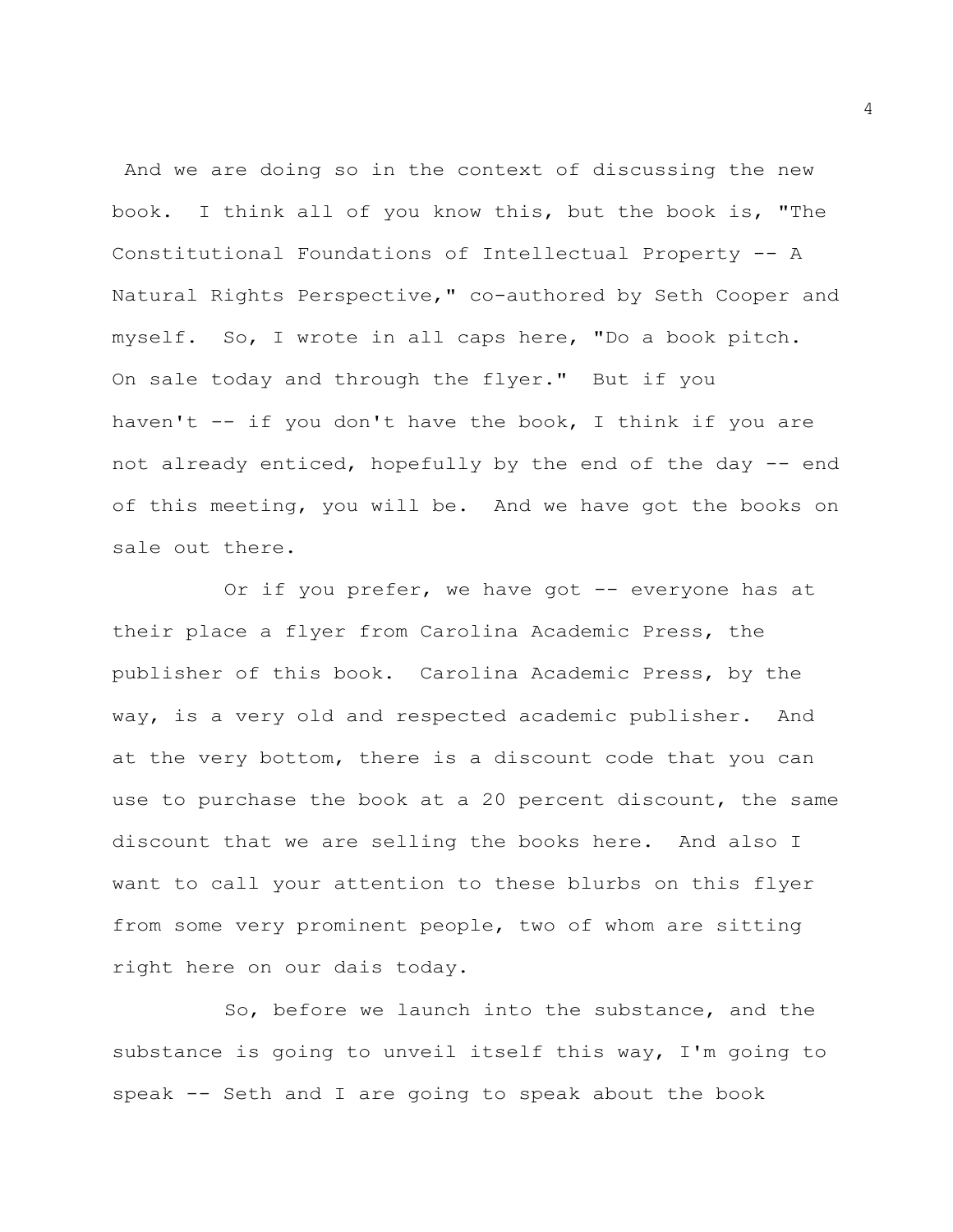initially. We will just divide that time. And then we are going to have comments from Rob Atkinson and Ralph Oman. And I have asked them to speak for about six minutes or so. And then we may go back and forth a bit, but we always have time at Free State Foundation events for questions and comments from the audience. That is a tradition we have. We don't want your questions to be too hard, but  $-$  no, they can be hard. We are going to reserve some time for that.

Another thing I will mention, I think we probably have this on our flyer someplace, but if you would like to tweet, we have the hash tag #IPFoundations. If you think you can come up with a better hash tag -- usually at one of these things, someone tells me it should have been something or another. If you come up with a better one, we will probably use it at the next event perhaps. But that is the hash tag.

Now, I am just going to introduce our speakers briefly. You have -- everyone should have this biographical sheet. It has their full bios. So, what I am going to do is dispense with reading those things. You can do that. And I'm just going to give you a sentence or two about each person, also dispensing with myself for this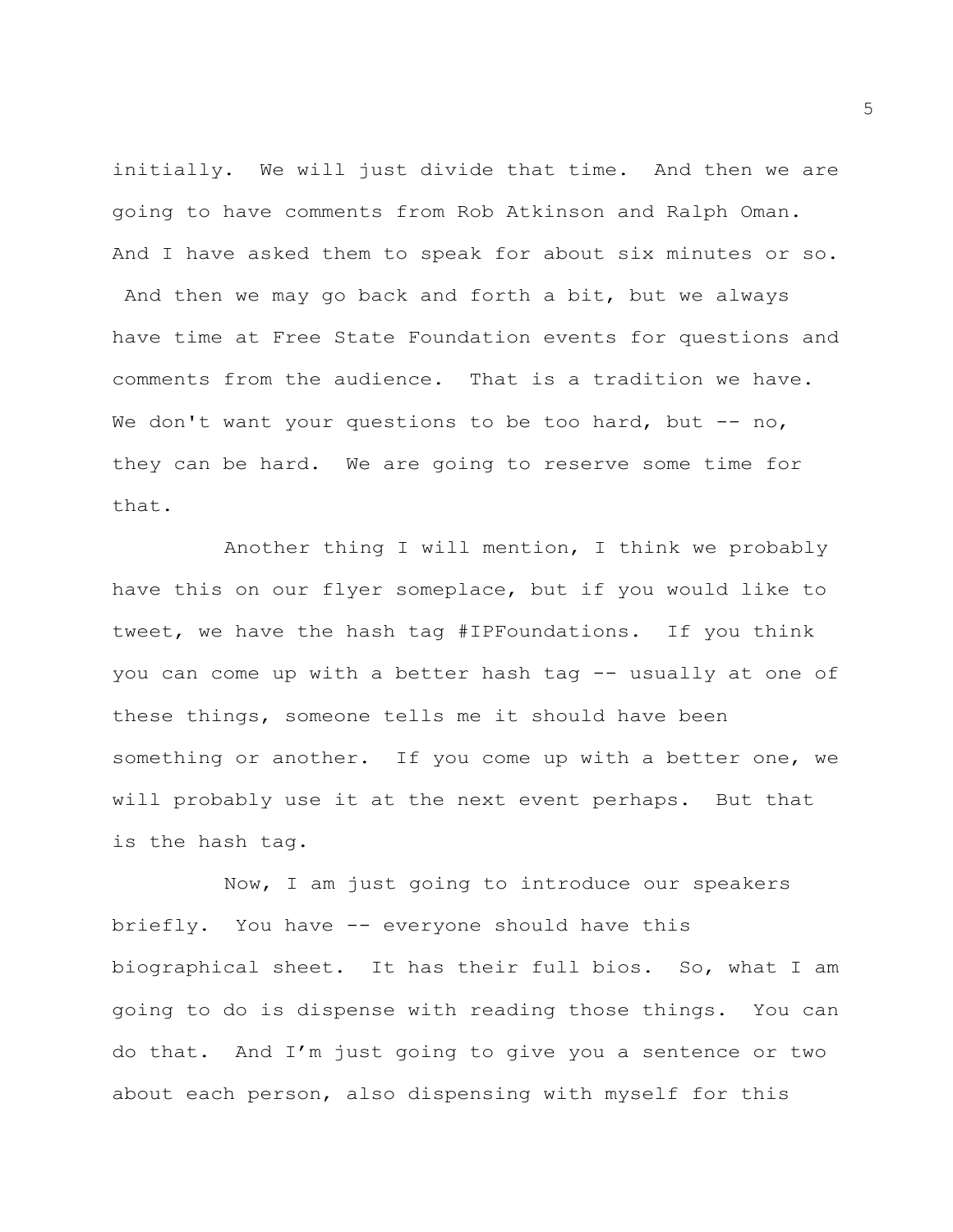purpose.

So, after I speak, we are going to hear from Seth, co-author of the book. And Seth is a senior fellow at the Free State Foundation. And I guess the other thing I would like to say about Seth is that he was awarded a prestigious fellowship, a Lincoln Fellow at the Claremont Institute. That was during the summer of 2009. And that is relevant. Number one, they are a very small number. I think Seth told me there may be 10 fellows. And it is a competitive application process to be one. But it is relevant because at the Claremont Institute, their scholarship focuses on the principles important to the American founding and with a certain emphasis on a natural rights perspective. So that was an important grounding for some of the work in this book.

Next, Rob Atkinson. Rob is president and founder of the Information Technology and Innovation Foundation. He has got a long bio. But the part I will call to your attention from Rob's bio, just quoting, it says, "He is an internationally recognized scholar and widely published author whom *The New Republic* has named one of the 'three most important thinkers about innovation.'" *Washingtonian Magazine* has called Rob a, "Tech Titan." And *Government*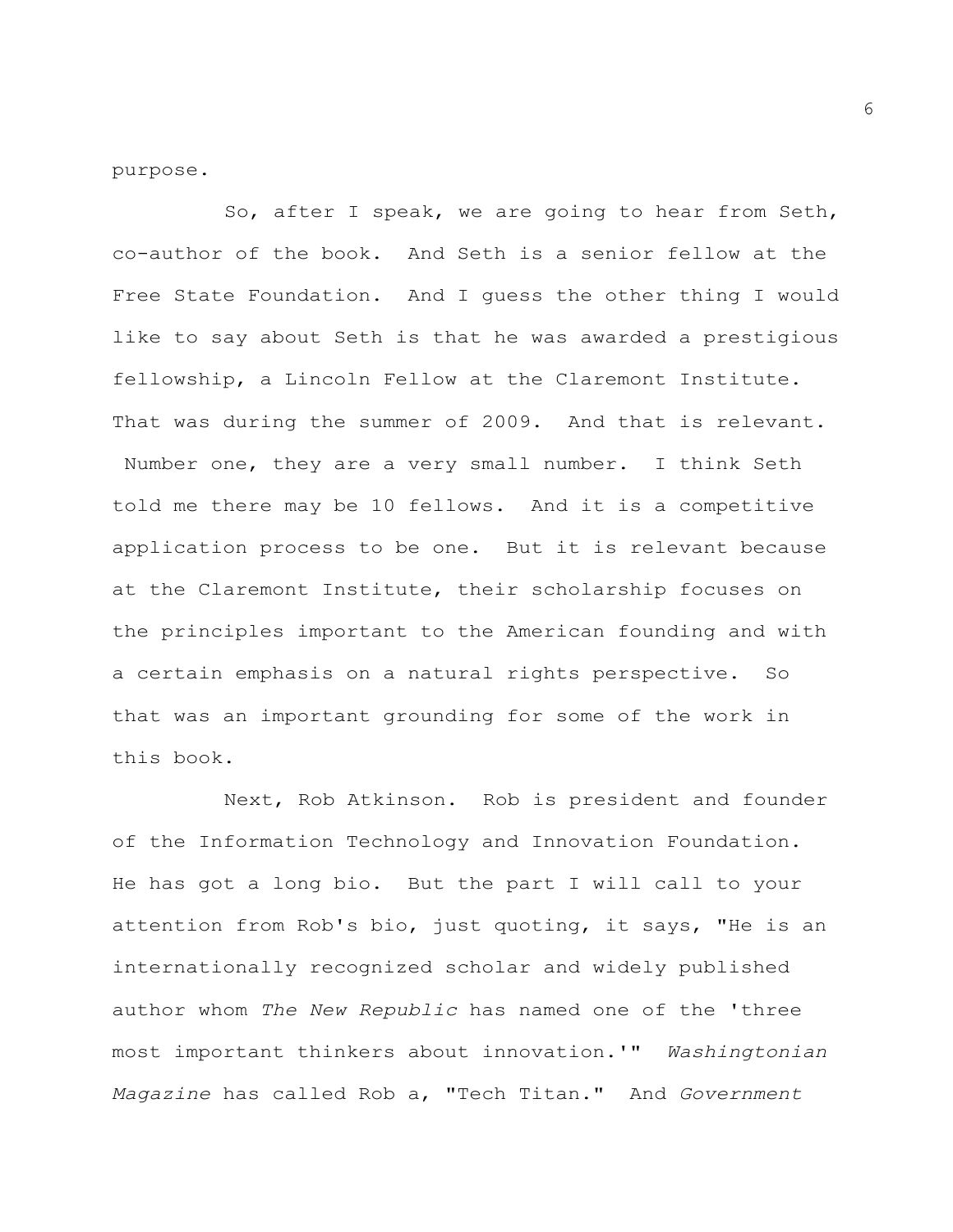*Technology Magazine* has judged Rob to be one of the 25 top "Doers, Dreamers and Drivers of information technology." So that is very impressive for Rob, and congratulations.

The bad news about Rob is he has a Ph.D. from the University of North Carolina. Now, you might think that is okay, but I'm a double "Dukie," you know, a double graduate of Duke University. And, you know, there is a certain way we feel about those people who went to Carolina.

MR. ATKINSON: It comes from insecurity.

MR. MAY: Hopefully, you didn't hear that remark. It was typical of those Carolina people.

No, you know I'm kidding. We are delighted to have Rob here, of course.

And then finally, last but not least, we're very privileged to have Ralph Oman here as well. Ralph practices and teaches copyright law at the George Washington University Law School as the Pravel -- how do you pronounce that, Ralph?

MR. OMAN: Pravel.

MR. MAY: Pravel Professorial Lecturer and Intellectual Property and Patent Law. Importantly, for our purposes here today, Ralph served as Register of Copyrights of the United States from 1985 to 1993. Now, it is not on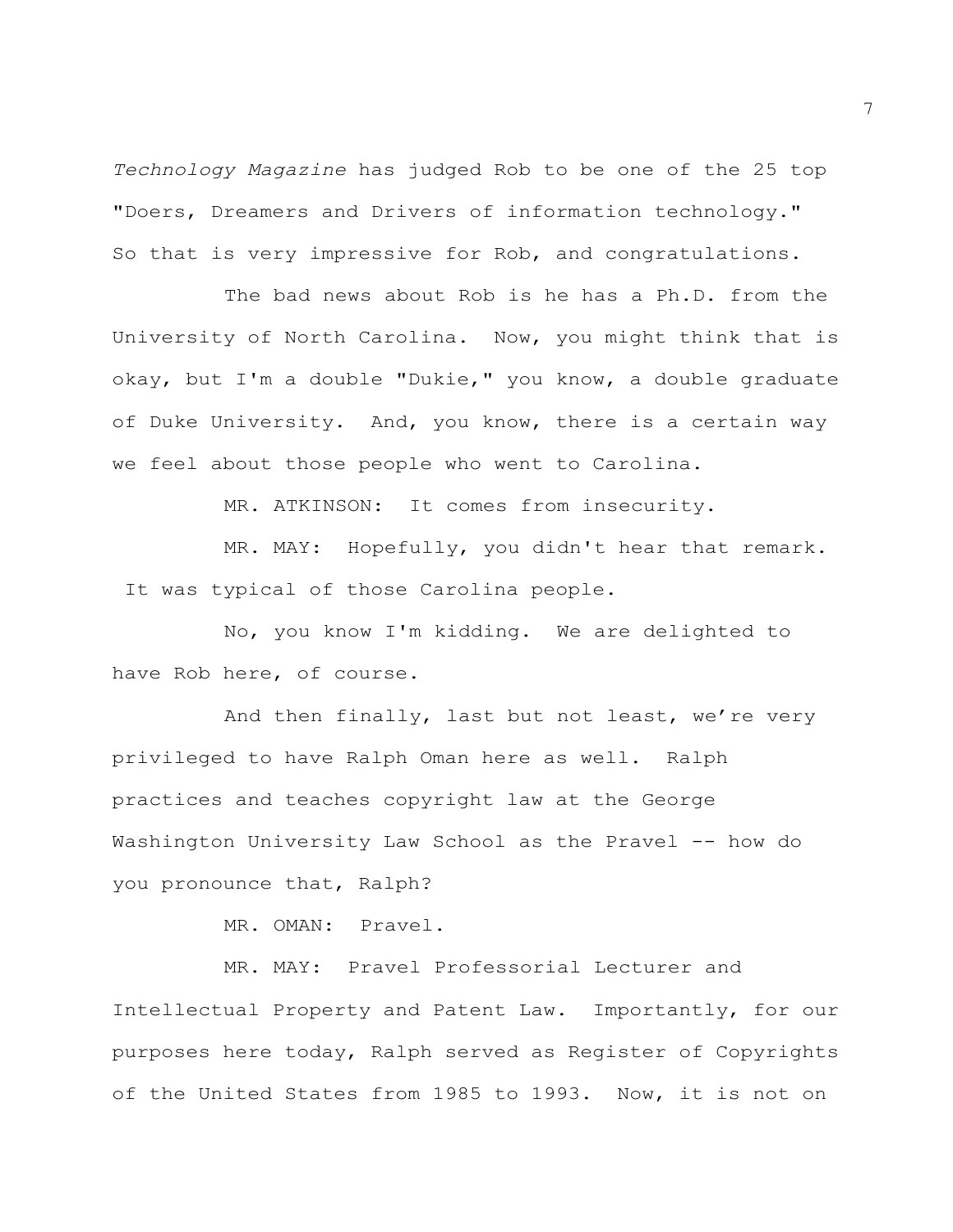his bio, somehow we left this off, but when I looked at his bio, it was important to me, and I want to point out to you, that Ralph served as a Naval flight officer and spent two tours of duty in Vietnam. And he was also a Foreign Service Officer. So in addition to his government service, which is most relevant to us today as head of the Copyright Office, Ralph has had other very important service to his country as well.

So with that said, let's delve into the subject. First, I just want to say a quick word about why we decided to write this book. Both Seth and I support the protection of property rights generally. Indeed, when I founded the Free State Foundation back in 2006, right at the top of the Free State Foundation's homepage, I identified supporting the protection of property rights as one of our chief objectives in conjunction with our overall mission to promote free market, limited government and rule of law principles. It should go without saying then, that in today's digital age, intellectual property contributes mightily, and in growing proportions, to the health of the nation's economy.

Nevertheless, over the past number of years, it became increasingly clear to Seth and me that a large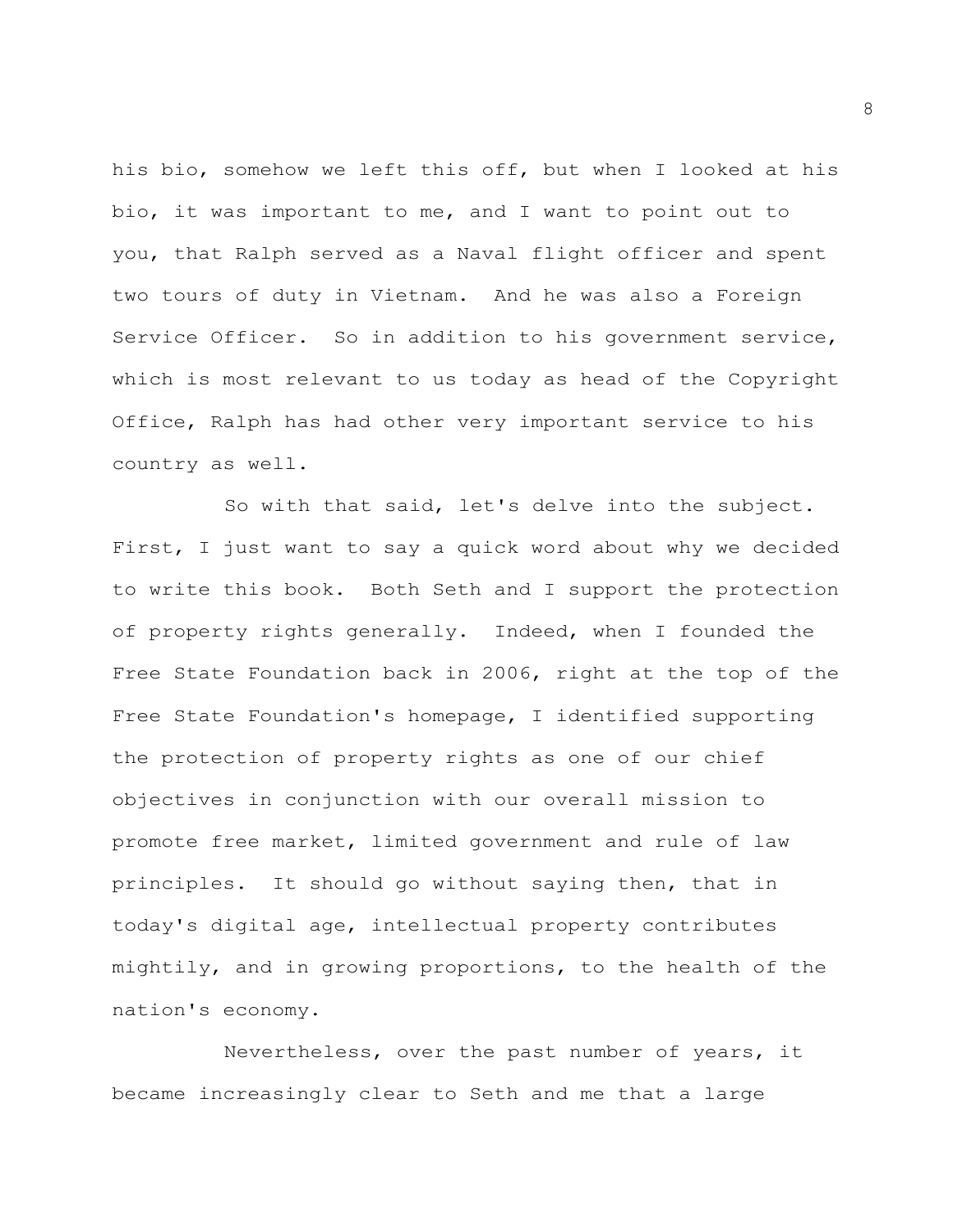number of people, including those who proclaimed themselves supporters of property rights or even constitutionalists, did not believe that intellectual property is property at all. And the others don't believe that anything that appears online constitutes property that should be safeguarded. And, as most of you know, there is certainly a segment of those of the generation younger than myself that feel that way about information online. You have probably all heard the mantra, "Information Wants to Be Free."

Now, whether or not intellectual property rights, and I should say when I speak of intellectual property rights, our book is focused on copyright and patents. Whether or not IP rights should be safeguarded can be discussed and debated in various ways, including a utilitarian approach. That is, do they have utility in advancing some societal goal or another, or in pragmatic terms. And these approaches certainly may have merit in addressing certain issues, especially what we may call "boundary issues," such as the length of copyright or patent terms or the scope of the fair use doctrine.

Our book is not about dealing with these contemporary boundary issues. Rather, it is about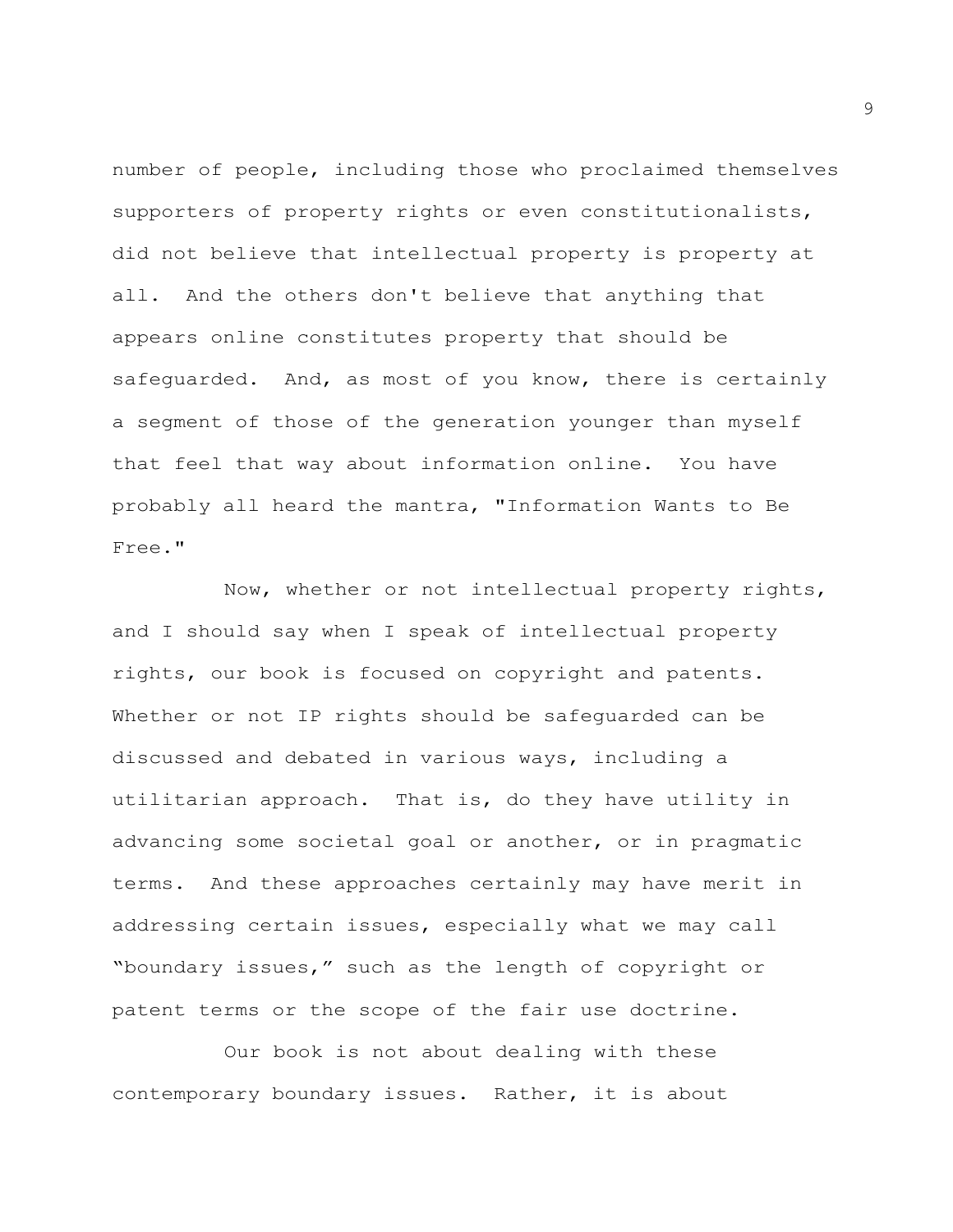recovering the Constitution's understanding of intellectual property rights as ultimately grounded in the natural rights of authors and inventors. To this end, the book explores the foundational principles of property, including intellectual property, that informed the Constitution, and it explains how these concepts continue to inform the development of IP rights after the Constitutional Convention through the First Congress and right up to Reconstruction.

So, let me set forth at the outset in very clear terms the two related foundational principles at the core of our book. One, that each person has a natural right to enjoy the fruits of his or her own labors, including intellectual labors. And, two, that a primary purpose of civil government is to protect this natural right through laws that protect private property.

So, now just to elaborate a bit. I want to spend a minute or two discussing the 17th century English philosopher, John Locke, who, as most of you know, was a significant influence on the thinking of our Founders, especially with respect to their acceptance of natural rights principles that ultimately found their expression not only in the Declaration of Independence, in which they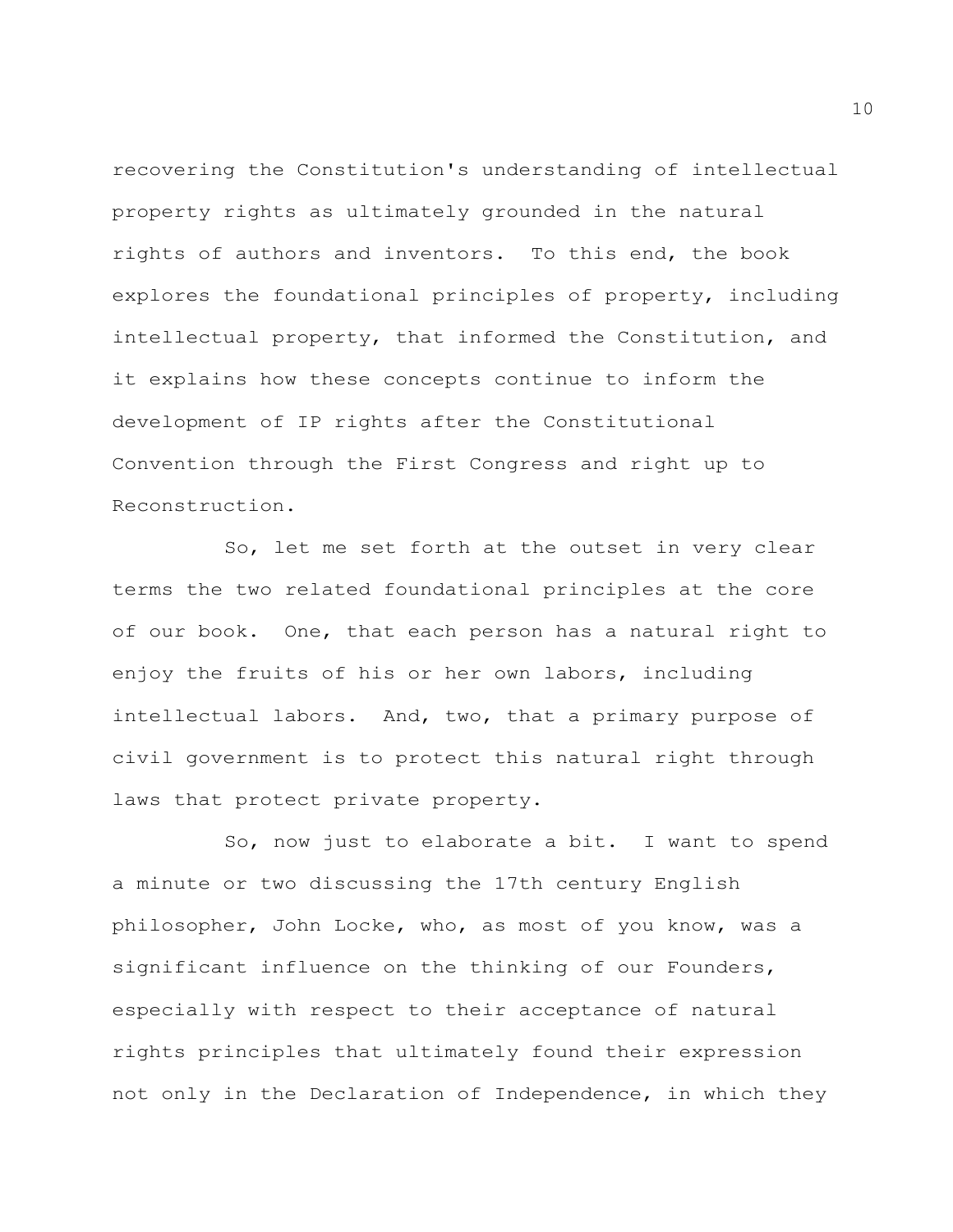are very clear, but also in the fabric of our Constitution.

Now, as Locke explained in a famous passage in his landmark "Second Treatise of Government," "Every man has a property in his own person. This nobody has any right to but himself. The labor of his body and the work of his hands, we may say are properly his. Whatsoever then he removes out of the state that nature hath provided and left it in, he hath mixed his labor with and joined to it something that is his own and thereby makes it his property."

Stated plainly, and without that 17th century English way of speaking, Locke understood that each person possesses a natural right to the fruits of his or her own labor and that the civil society, established by government, is obligated to protect that as a person's property.

Now, in Lockean terms, as we say in the book, the product or expression of a person's creative activity or the resulting mixture of a person's labor with his or her own resources to produce something to which he or she attaches value, for example, a book like this or an invention, is that person's own property by right of original acquisition and first possession. We attempt to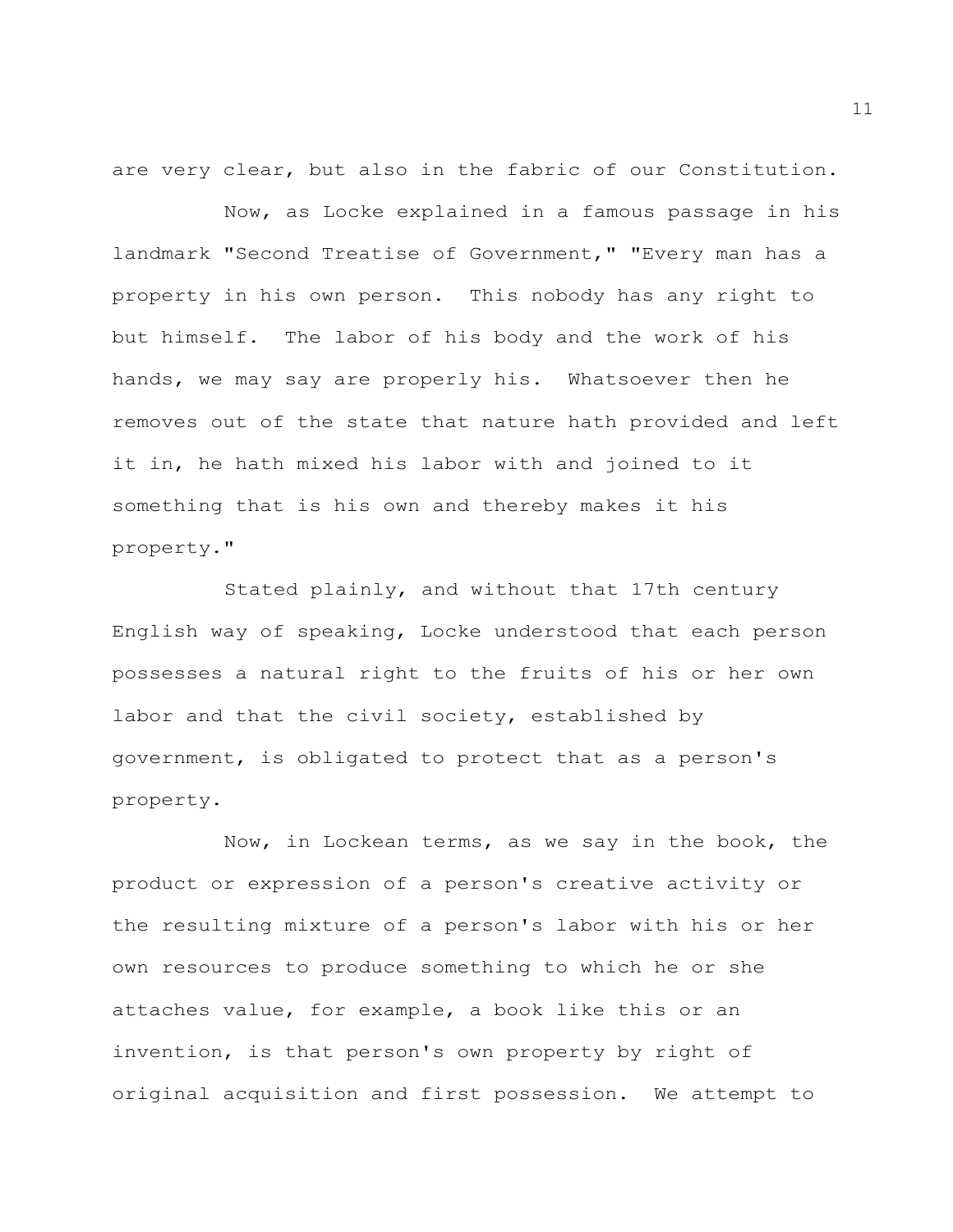show in the book, and I think we do, that the Founders in drafting the Constitution, and specifically including the Intellectual Property Clause in the Constitution, accepted the Lockean principle that one person cannot be deprived of his or her natural right to enjoy what he or she has earned by virtue of his or her own labor. And that this natural right necessarily includes the fruit of a person's intellectual labors, such as their writings or inventions.

Chapter 3 in the book titled, "Literary Property, Copyrights, Constitutional History and its Meaning for Today," I think is interesting. One of the things that I think most of you will find interesting is it discusses this, I think, little known alliance between Noah Webster on the one hand called the Father -- what is he called, Seth? "The Father of Copyright," right?

MR. COOPER: That's right.

MR. MAY: And James Madison, "Father of our Constitution." And one of the things that I think is not known is that when he wasn't working on his dictionary and other writings, Noah Webster spent a lot of time traveling around the then country before the adoption -- even before the adoption of the Constitution, trying to petition legislatures, the state legislatures, to adopt their own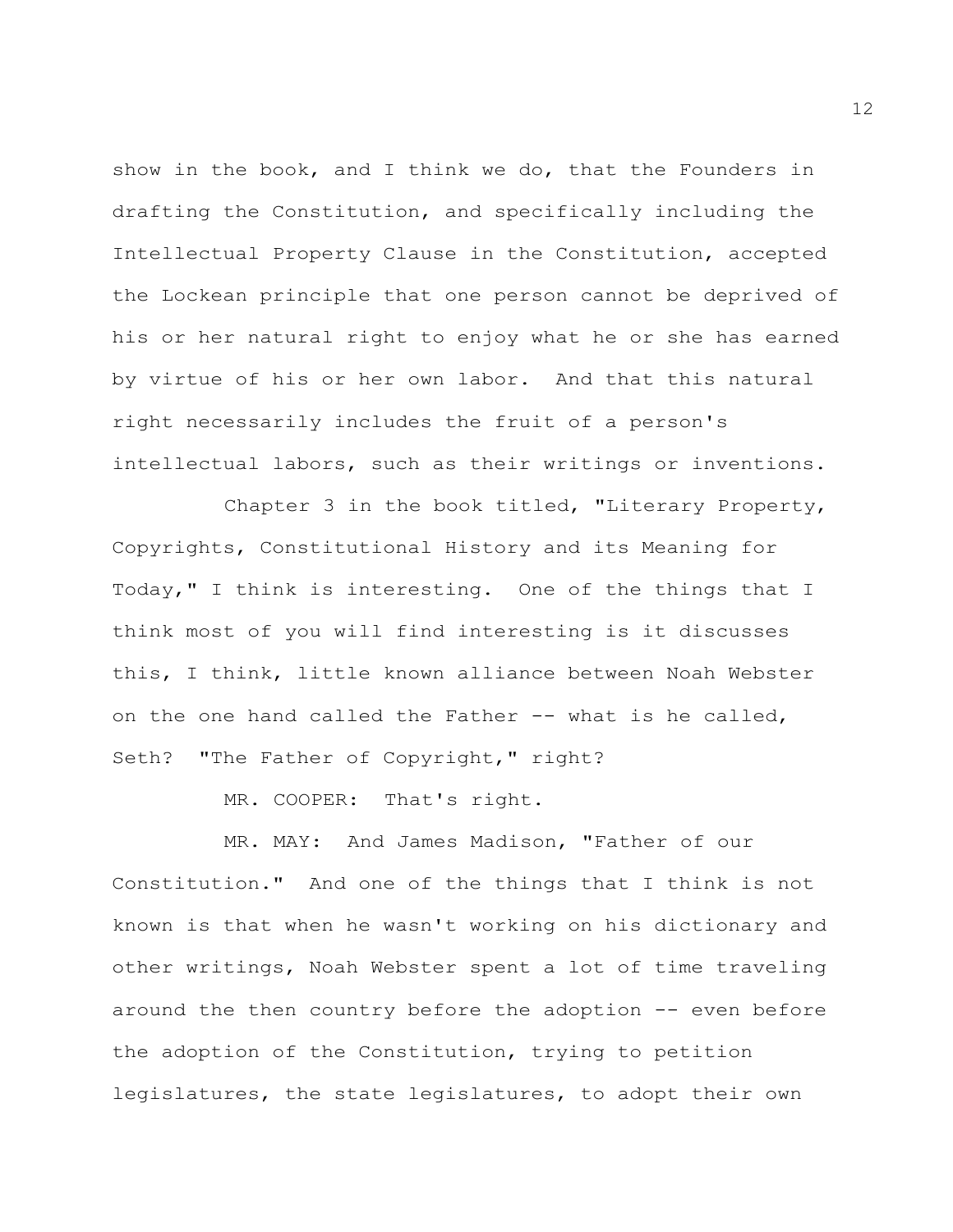copyright laws. And I want to quote from just one. There are several examples of this in the book, but I want to quote from Noah Webster's petition to Delaware. And, again, this preceded the Constitutional Convention, but I think illustrates the emphasis on natural rights.

"Among all the modes of acquiring property or exclusive ownership, the act or operation of creating or making seems to have the first claim. If anything can justly give a man an exclusive right to the occupancy and enjoyment of a thing, it must be that he made it. The right of a farmer and mechanic to the exclusive enjoyment and right of disposal of what they made or produced is never questioned. What then can make a difference between the product of muscular strength and the product of the intellect?"

Now, it's relevant to note that again that Noah Webster went to the Virginia Convention when Madison was there to make this same argument, the same type of argument.

Thus, it is our contention that this natural rights perspective regarding the safeguarding of property was embodied in the Constitution in Article I, Section 8 of the Intellectual Property Clause, which grants Congress the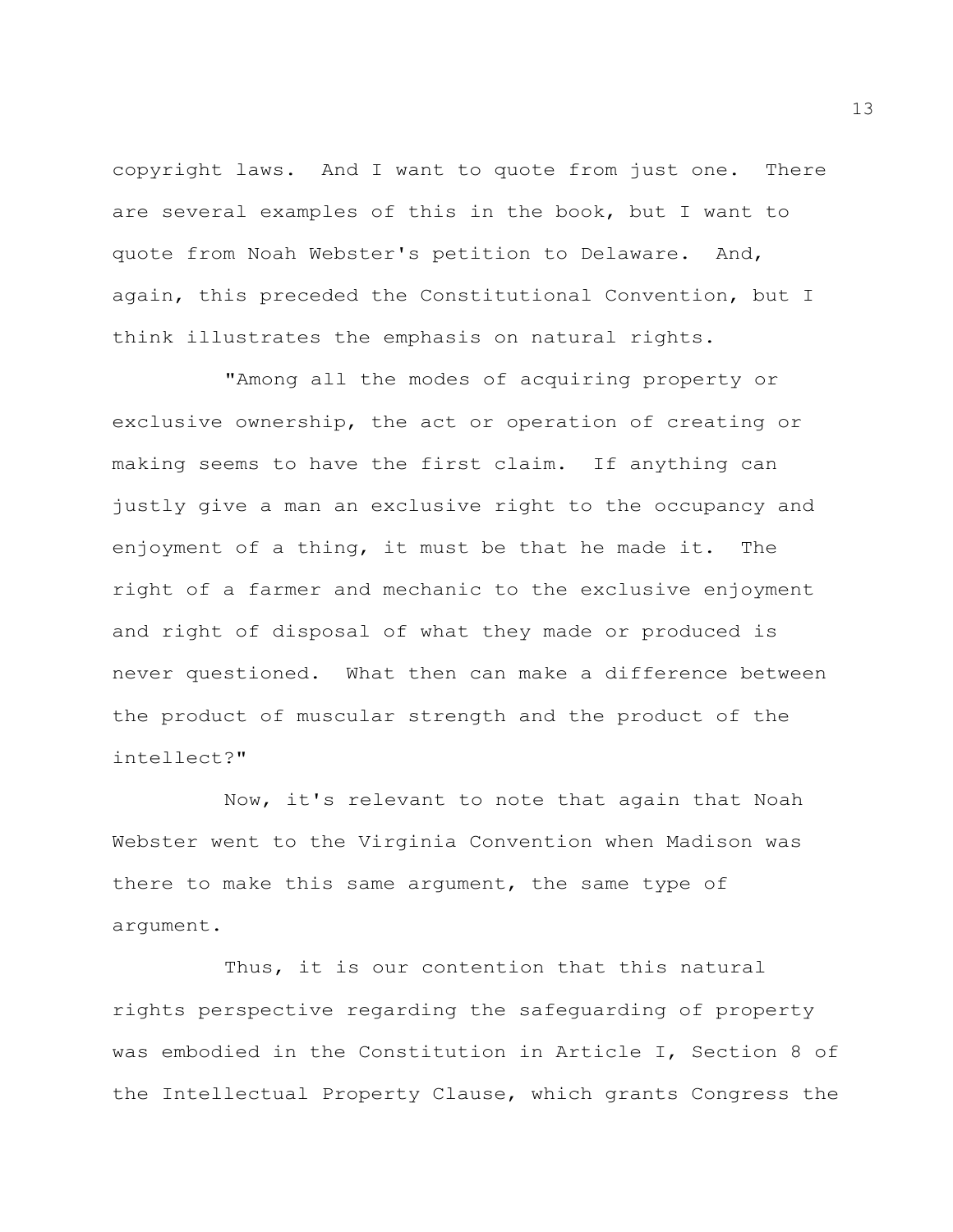power, this is the first time I'm going to quote it, "to promote the progress of science and useful arts by securing for a limited time to authors and inventors the exclusive right to their respective writings and discoveries."

Here is what we say in the introduction of the book to place our thesis in the broader context of American constitutionalism and the framework of our system of government. "It is our contention that the natural rights perspective on intellectual property offered is consistent with classical liberal concepts concerning the rights of man and responsibilities of government as expounded by thinkers, such as John Locke and James Madison. And this perspective is consistent with the ideals expressed in the Declaration of Independence, reflected in common law precedents at the time of American independence, and embodied in pre-constitutional legislative precedents in the newly independent United States. In short, the intellectual and historical backdrop in which the Constitution of 1787 was adopted and ratified regarded copyrights and patent rights as a form of private property that are rooted in the natural rights of authors and inventors to secure the fruits of their labors.

So, finally, I just want to conclude my remarks,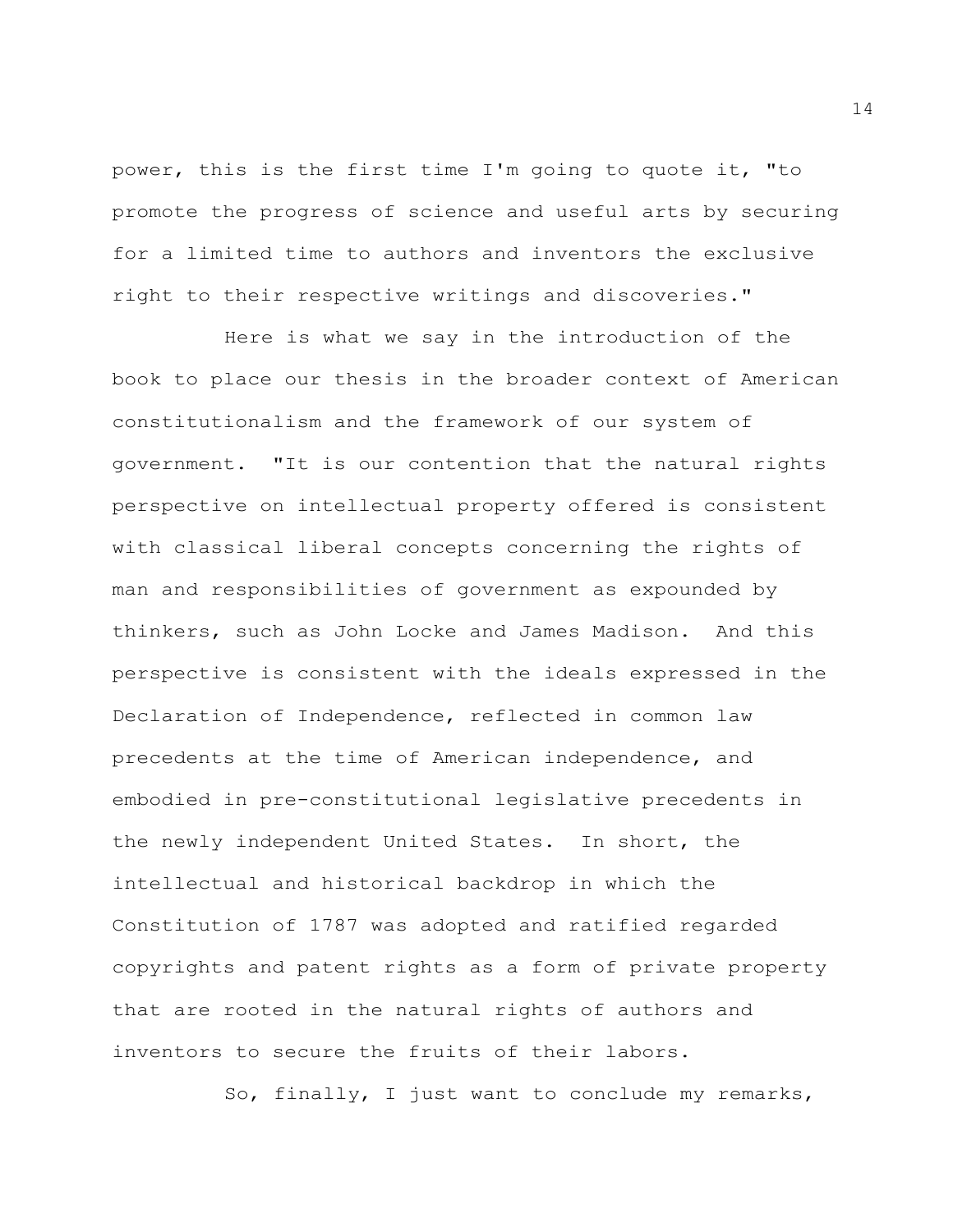before turning it over to Seth, to suggest to you that our book is really a mixture. It is not a textbook per se, although we hope it is adopted by professors for their courses. And, by the way, that is what Carolina Academic Press does -- that is part of their reason for being. But it is really a book that I think is a mixture of history -- constitutional history -- philosophy, jurisprudence, and biography, really, because we try and tell this story to some extent by examining what the historical figures did and what they said. And those figures, as I mentioned, Locke and Madison and Noah Webster but also Daniel Webster, Joseph Story, Chancellor Kent, and Abraham Lincoln, who I bet many of you don't think of as having necessarily had a lot to say about intellectual property, but he did.

So with that, I'm going to turn it over to Seth. I just want to say again -- we have books for sale. If you are interested, I hope you will buy a book. I know that Seth and I would be pleased to autograph it for you. We don't get that many opportunities to do that. So we would do that and be pleased to do it.

So with that, I'm going to turn it over to Seth. And then after Seth speaks, we will have Rob and Ralph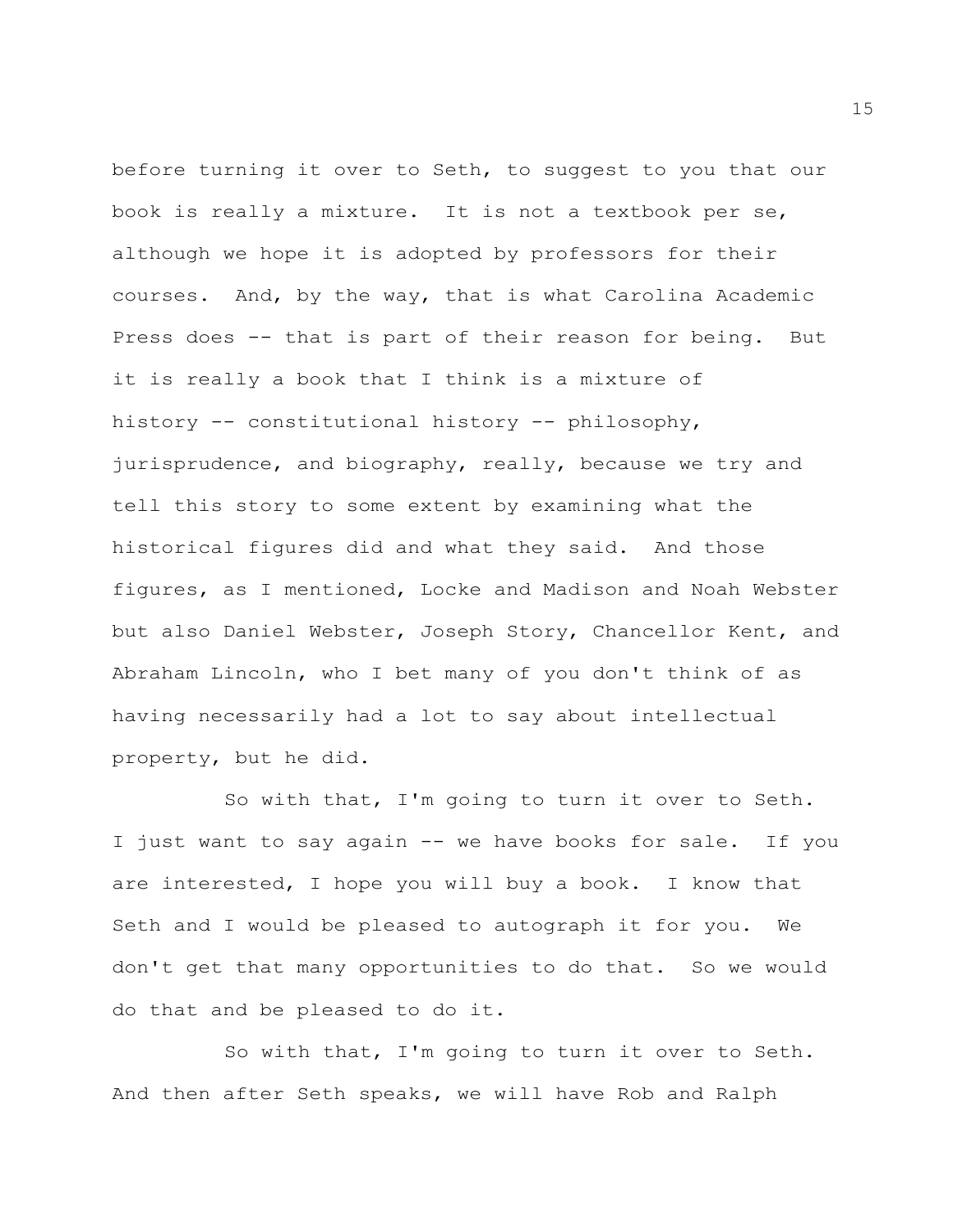react.

(Applause.)

MR. COOPER: Thank you, Randy. And thank you everyone for attending. I am thrilled to be here. I am excited about this book, and I am excited to have something to say on the topic of intellectual property. Because it has the name "intellectual" on it, it just makes it seem like you are smarter than you really are. Just by default, it has that thing about it.

It has been a lot of fun. It was a labor to write, but it was also fun to write and then put it together with Randy.

Our book, "The Constitutional Foundations of Intellectual Property," is a distillation of the constitutional logic of copyrights and patents in the American constitutional order. And our book traces the development of that logical concept throughout about the first century of the nation's history.

Now, the text of the Intellectual Property Clause, that is Article I, Section 8, Clause 8 of the Constitution, is pretty simple. So grasping the intellectual background of the Constitution becomes really important to understanding that text and where it is coming from. Randy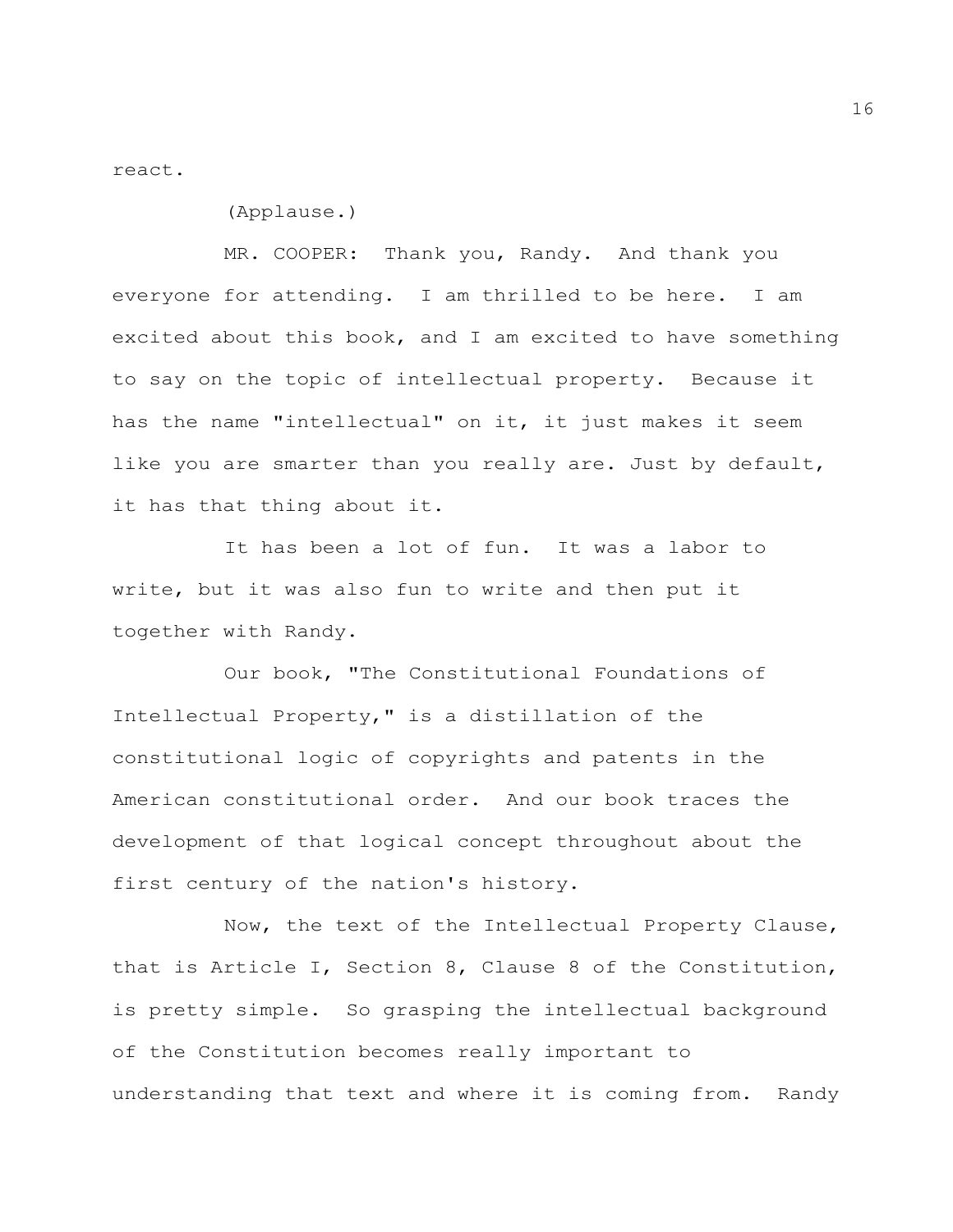certainly spoke to the 17th century kind of backdrop and then into the 18th and early America. And I think the finest statement about property rights in that early American context comes from James Madison. In his 1792 *National Gazette* essay "On Property," he defines property, "In its larger and juster meaning," to involve "everything to which a man may attach of value and have a right which leads to everyone else the like advantage." So in that larger concept of property rights, persons, echoing Locke, have a right of property in themselves,in their faculties, in their possessions, and their labor for their daily subsistence. Madison concluded that the most important property that persons possessed was in their own conscience. That's something intangible.

As we get into Chapter 2 of our book, we also talk about a more narrow definition of property that is closer to what most of us understand today. And we describe how intellectual property was understood to fit in that narrower definition as well. So it suits both the classic definition that is broader and the narrower one that we are more familiar with today.

What we see is that early on in the nation's history, right before the Constitution, are ideas about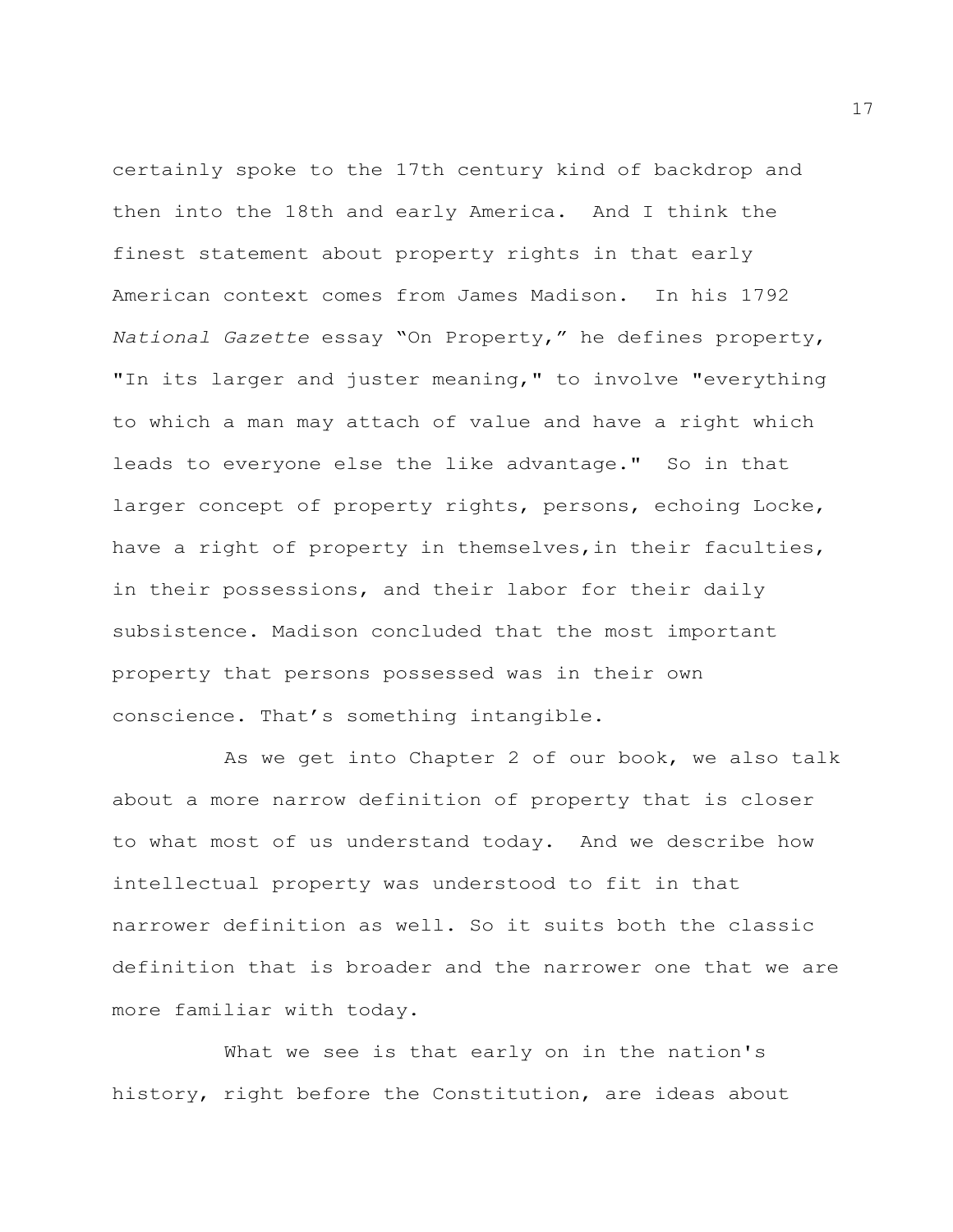intellectual property being a property right rooted in a person's natural right. Those ideas were widely understood and applied directly to copyrights and to patents, to creative works and to inventions.

In the 1780s, you really start to see, as a nation, the first sort of movement gets underway. That is when the Confederation Congress passed a resolution calling on the states to adopt laws for literary property. So that preceded what Randy just discussed earlier, where several of the states, actually all of them save one, before the Constitution, adopted their own state copyright laws. And what is particularly interesting about those state copyright laws is that many of them describe copyright or literary property as a property right rooted in a person's natural right.

For instance, the Connecticut 1783 copyright law declares: "It is perfectly agreeable to the principles of natural equity and justice that every authority should be secured in receiving the profits that may arise from the sale of his works." The Massachusetts copyright law, in the same year, describes: "The legal security of the fruits of authors' study and industry as one of the rights of all men, there being no property more peculiarly a man's own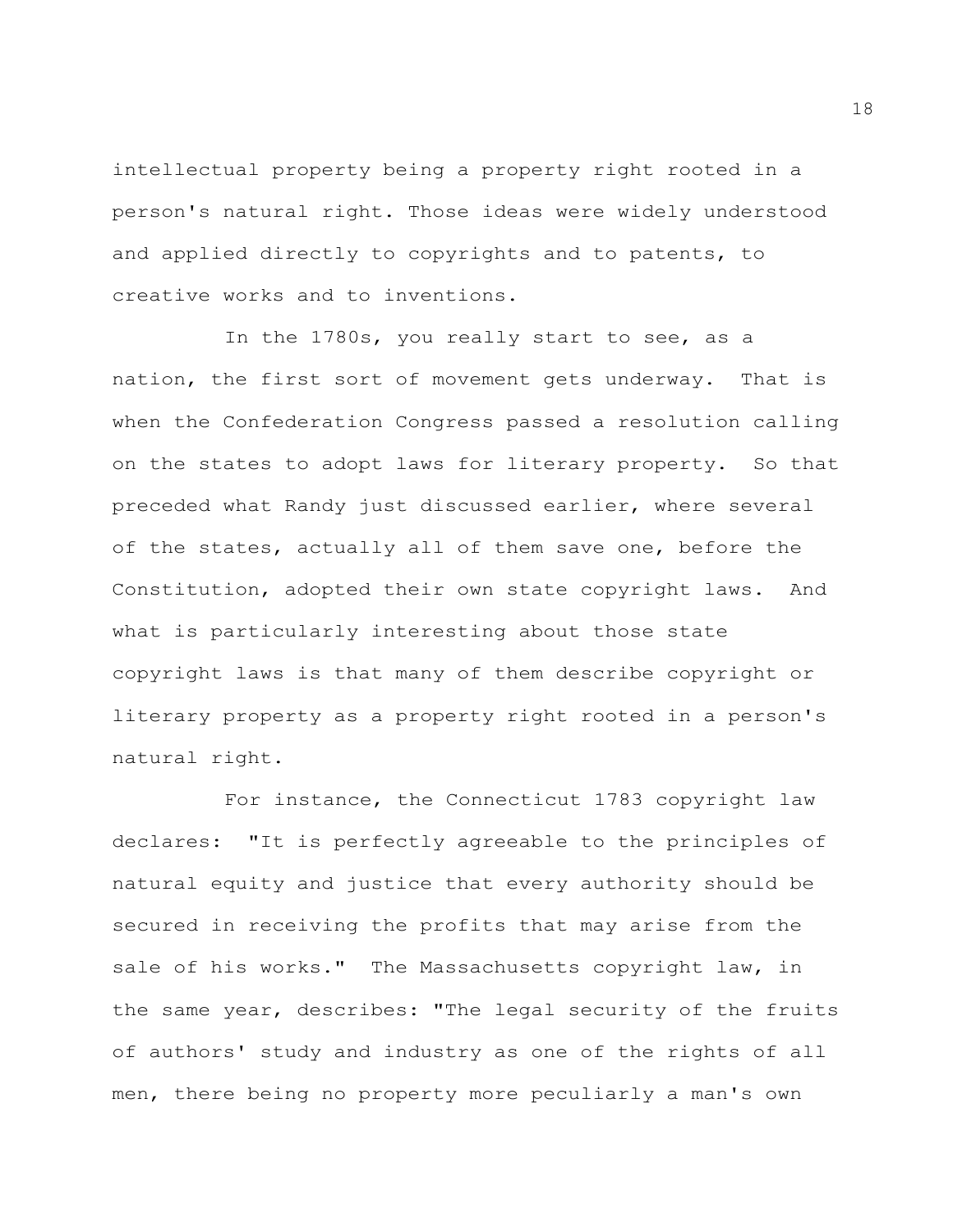than that which is produced by the labor of his mind."

Many of these states were lobbied personally by Noah Webster through letters and petitions. He spoke before many of them. He combined it with a book tour for his *American Speller*, his *Blue Back Speller*, which was teaching people how to read. He was an idiosyncratic kind of person, Webster. He tended to drive other people a little crazy. He proposed a phonetic spelling to the American alphabet, which he caught a lot of flack for in the end. Ben Franklin liked it, but it didn't catch on.

In any event, throughout all the states, Webster consistently made the case for copyright being rooted in an author's inherent right to reap the financial rewards for his work. And Randy spoke earlier about the copyright alliance that he had with Madison. I was going to speak to that. But I guess I don't have the copyright on that, or Randy and I share it. Or did we assign the copyright to Free State Foundation for our book? I don't remember.

But, in any event, that was great. And that was exciting learning about when we prepared this book, that those two had connected. Noah Webster first encountered James Madison when Madison was a member of the Confederation Congress. And so Madison was on the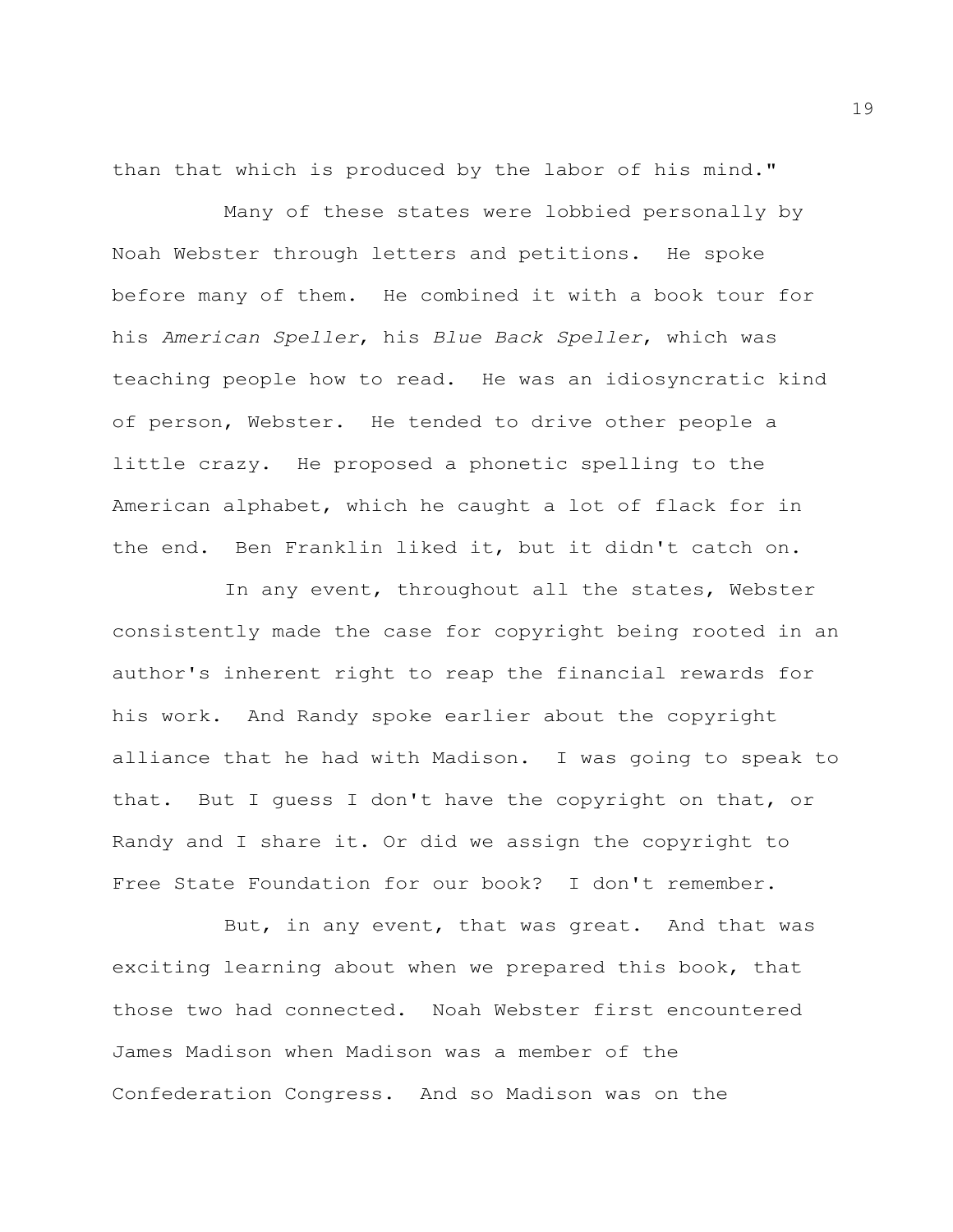committee that helped prepare that resolution that went out to the states. And they crossed paths again in Virginia where Madison introduced Webster to George Washington as well. And they had some close collaboration in some other matters.

By 1787, Madison wrote in his "Vices of the Political System of the United States" memo that he considered one of the vices of the existing Confederation to be "the want of uniform laws concerning literary property."

So, Madison clearly shared that concern. Once the Constitution was ratified and went into effect, Madison was in a key position to help actualize things. He was considered the floor manager of the House, for all intents and purposes. And so it was that the First Congress passed the Copyright Act of 1790 and the Patent Act of 1790, both of which were signed by President George Washington.

I skipped a little part here about the theoretical backdrop being important in the text. The Constitution itself is not an expression of abstract theory. It is the practical implementation and application of that theory. So it makes sense that the IP Clause would be very straightforward. But that is in no way to imply a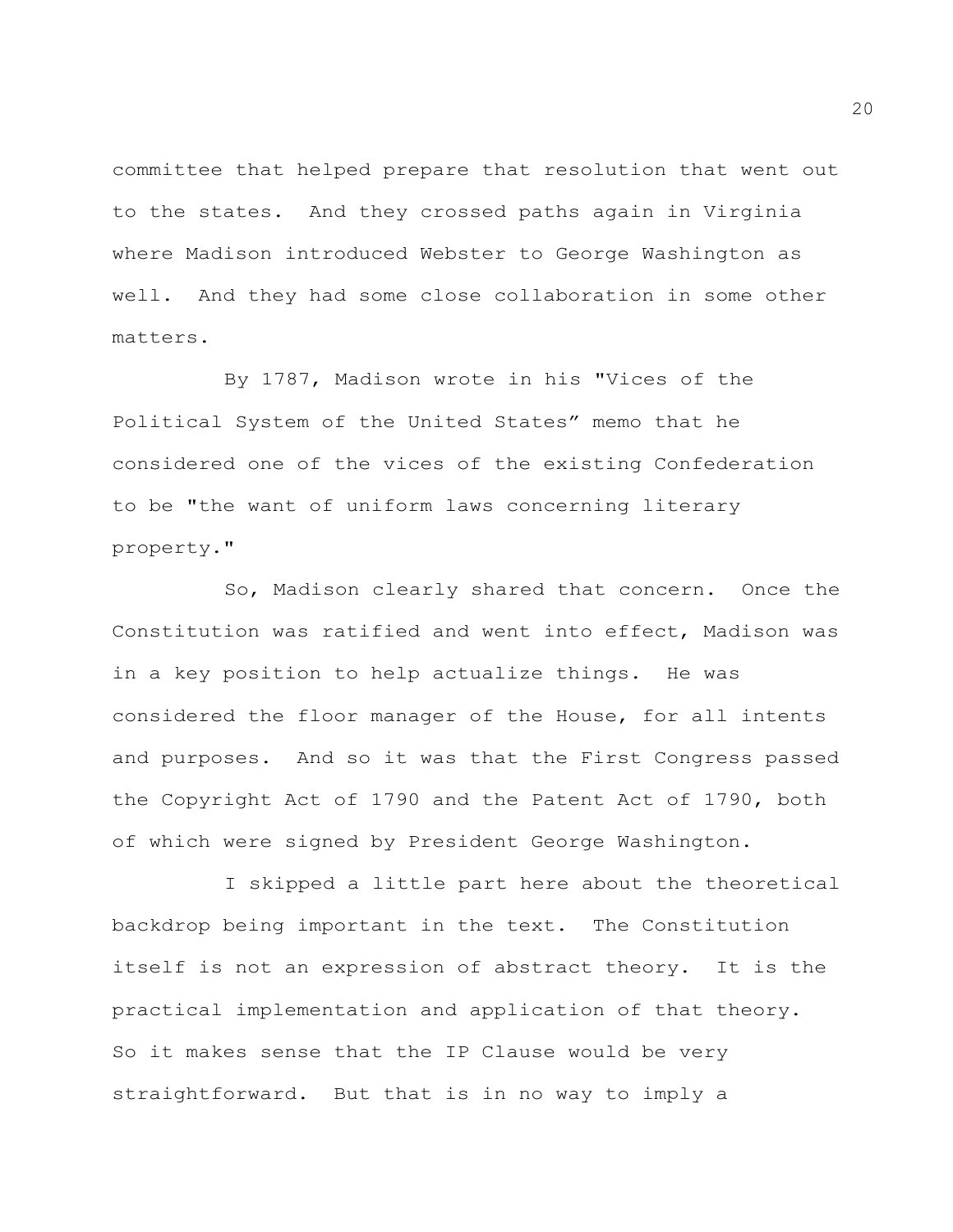rejection of the underlying theory. The IP Clause secures those rights, which were understood from their source to be rooted in a person's labor.

That is what the First Congress acted on. And in the course of the ensuing decades, you see those foundations being built upon. You see it throughout the Antebellum Period in particular. Chancellor Kent, James Kent, "America's Blackstone," he wrote in his commentaries about, "The right of acquisition in a person's intellectual labors." Justice Joseph Story, the Supreme Court's greatest scholar, said that a person's exclusive title in their inventions and their literary works was, "in the noblest sense their own property." He regarded the Intellectual Property Clause as not only a just policy, he said it was "impossible to doubt its justice, or its policy."

Daniel Webster, "the Defender of the Constitution," a distant cousin of Noah Webster, incidentally, had occasion to support intellectual property rights as a Member of Congress and in his extensive career as an attorney. He once said that, "Intellectual property is much like the original right of acquisition described in classic natural rights terms." And he said, "Upon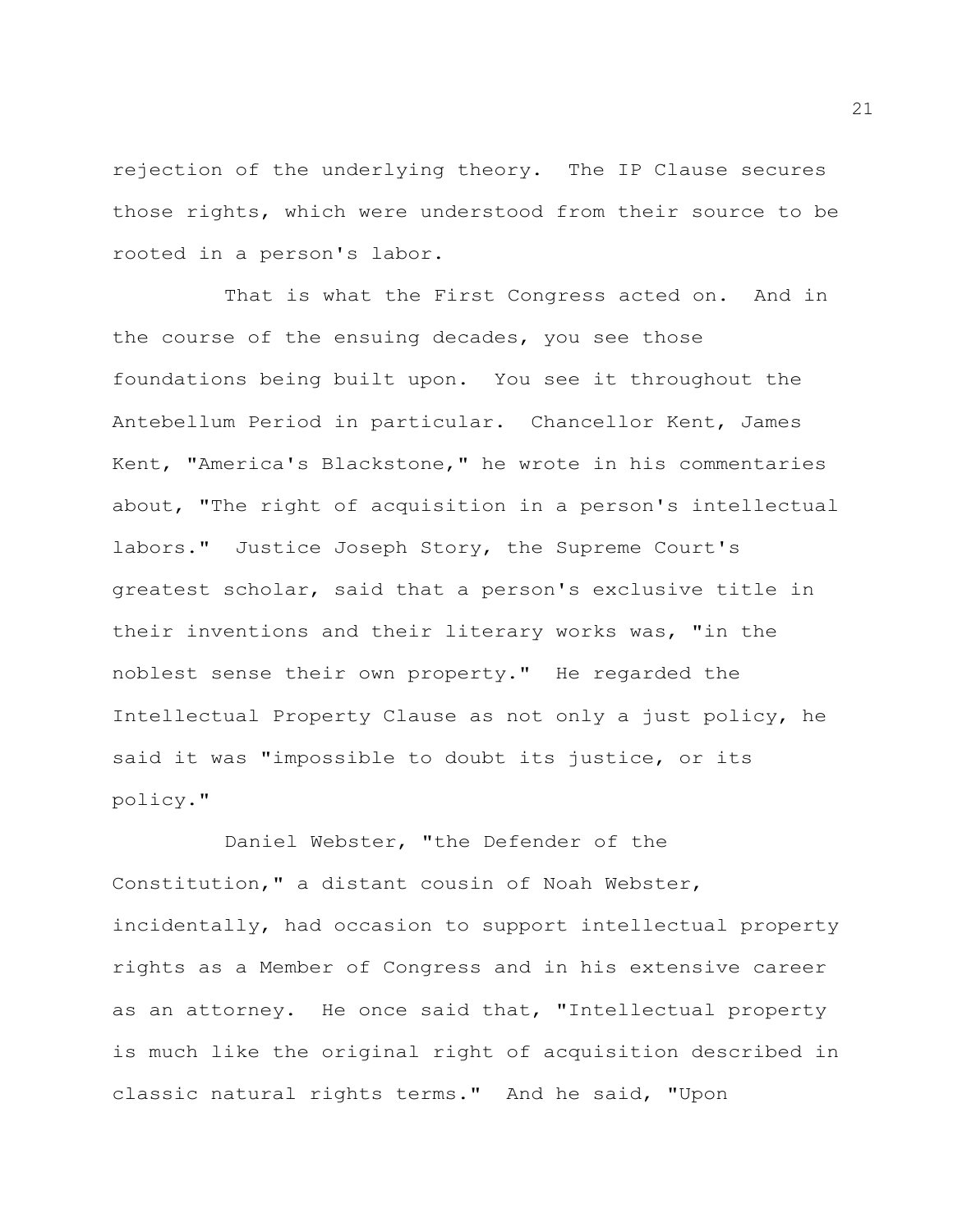acknowledged principles, rights acquired by invention stand on plainer principles of natural law than most other rights of property."

And all this leads up into our final chapter where we put the spotlight a little bit on Abraham Lincoln. He described intellectual property, in particular patents, in terms of free labor ideology that was then prevalent in the 1850s. It was certainly rooted in natural rights tradition, but it was also the expression or concept of how a person can gain greater independence and improvement and do so through their own efforts and enterprise. And that of course depends on the principle of free labor, that a person has a right to keep what they earn, that persons have a right to reap what they've sown.

Lincoln expressed that and connected that to patent rights in particular in his "Lecture on Discoveries and Inventions," which he gave a half dozen times in the late 1850s. He also made that pretty explicit connection in his "Address to the Wisconsin State Agricultural Society" in 1859, right before he was elected president.

We see through all these constitutional thinkers and statesmen a logic of intellectual property that was really identical in all of its essential elements, although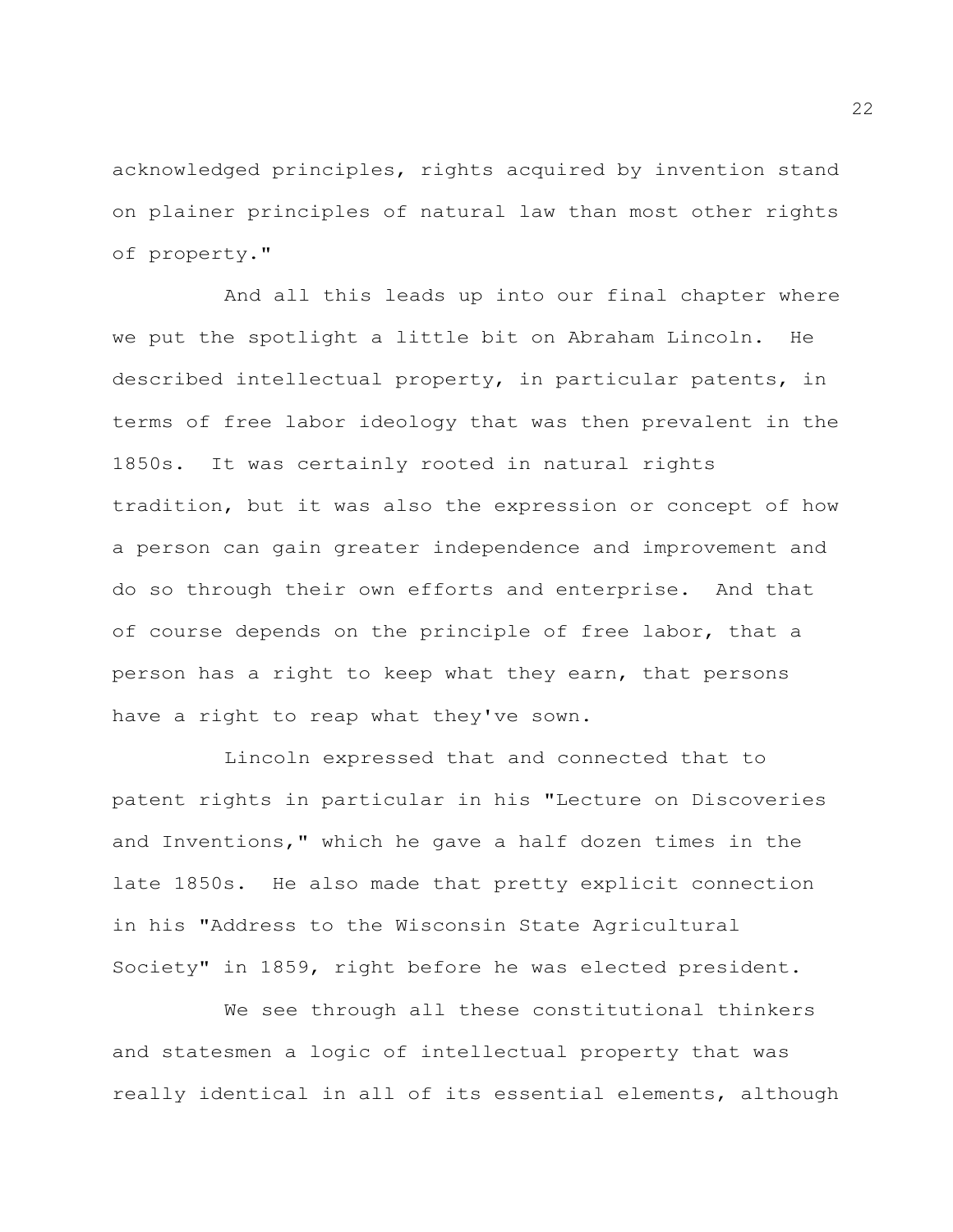differently expressed sometimes and often eloquently expressed by these people. According to the shared logic, copyrights and patents are rooted in a person's natural rights to the fruits of their labor. That backdrop is the light in which we need to read the IP Clause, the Intellectual Property Clause in the Constitution. And it should impress upon everyone, especially Congress, that intellectual property rights need to be taken seriously.

One of the things our book does is push back on the lightweight arguments that are just thrown about, saying that intellectual property is some sort of government conferred regulatory privilege or monopoly or something like that. And we see squarely a number of instances, where some of these great thinkers that we're discussing pushed back against that. They identified this specifically, not in a regulatory context, they put it in the property context. This is something that is earned by an individual. It leaves others open to pursue their own work in those areas. We are not talking about monopoly trade franchises or something like that. We're talking about a person's right in what they have actually created and earned.

So we go over all these things in the book. It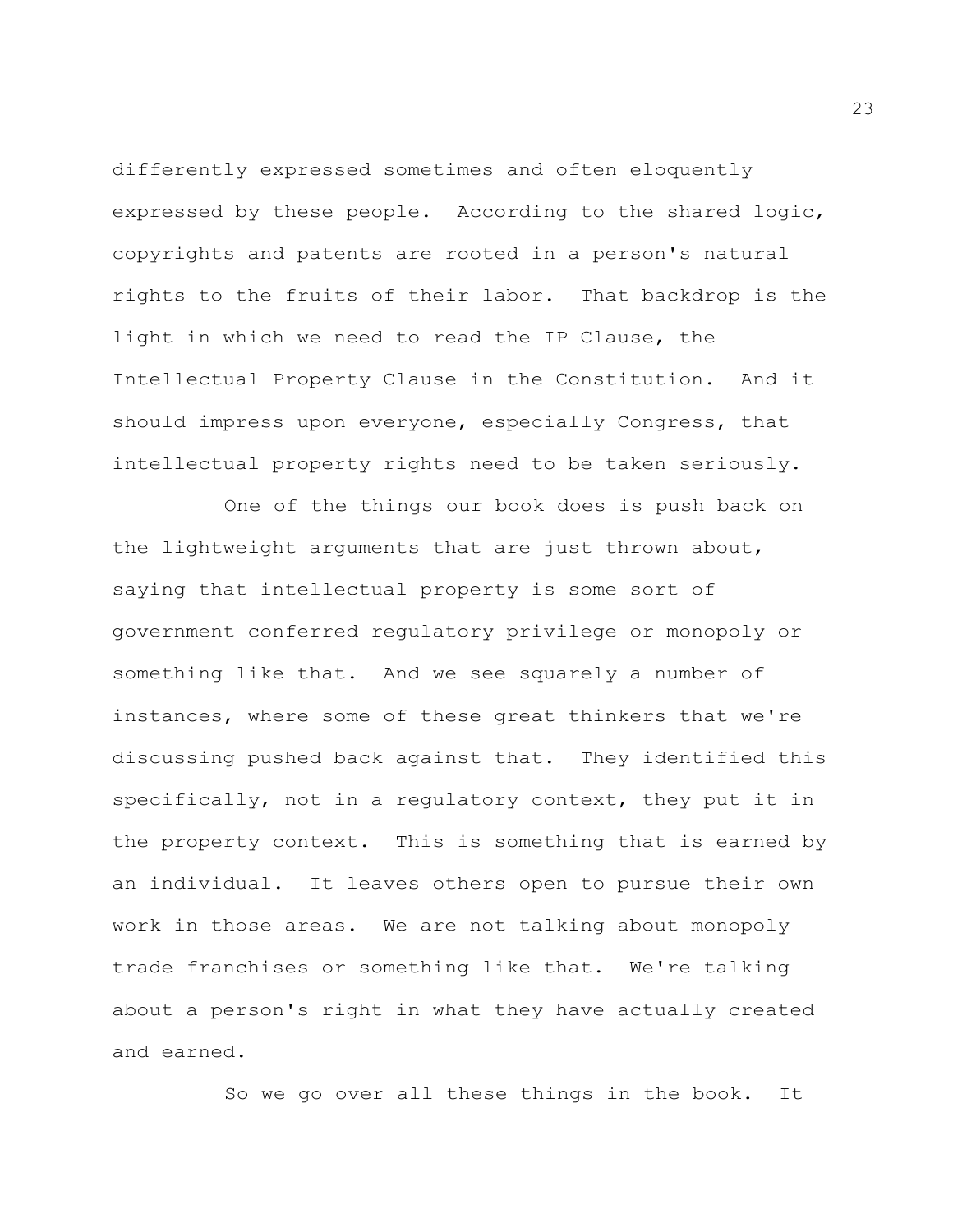was a pleasure to write. I hope you like it. And, as someone who really loves the Constitution and who likes the Founding Fathers and these figures of history, I think it provides a nice on-ramp to the subject if you are not familiar with intellectual property. You may not have a big background in patents or copyrights or this doctrine or that, the regulation, or cross licensing agreements and so forth. But if you have an interest in someone like Washington or Madison or Webster or Lincoln, that is a common frame of reference. And it provides a nice way to get into the subject and understand its importance and place in the American constitutional order.

> So, again, I hope you like it. Thank you. (Applause.)

MR. MAY: Thank you very much, Seth. So now we are going to turn to Rob to speak and give his reactions to the book. I guess Rob was kind enough to write a blurb too, which I appreciate. So, having done that, he can't do a 180 here and say something completely different.

Rob?

MR. ATKINSON: Alright, well, thanks, Randy. Yeah, I stand by my blurb even though you have insulted my alma mater.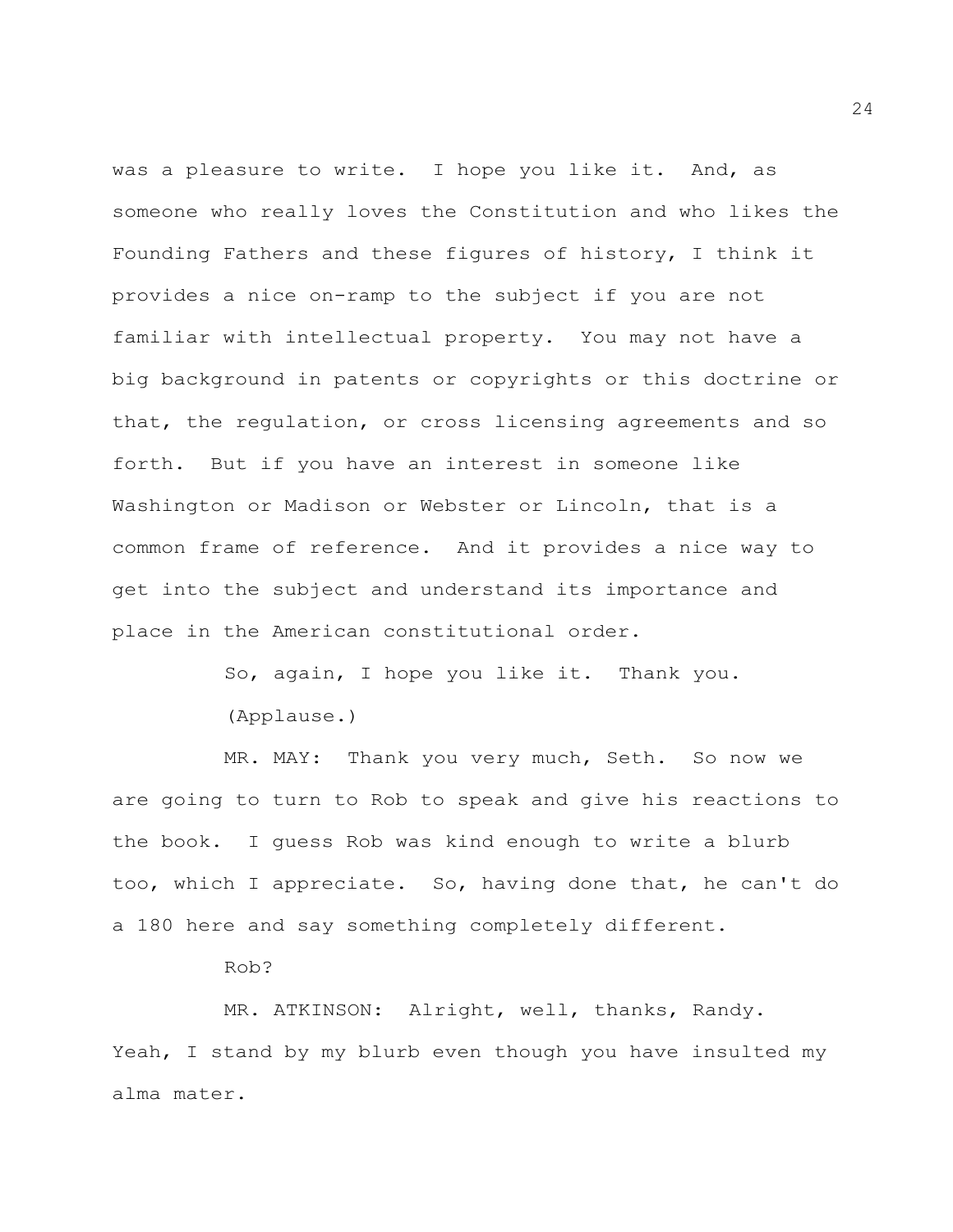(Laughter.)

MR. MAY: Basketball season is coming up shortly.

MR. ATKINSON: Exactly. First of all, thank you. And I want to congratulate both you and Seth for an excellent book, and more than that I think a timely and an important book. I should also just add I am actually, believe it or not, I am on a panel next door like right there and I have to leave a couple of minutes early, so I apologize ahead of time.

So, I think why this is important is this book, frankly, is not going to convince Public Knowledge or EFF or any of these weak copyright groups, weak IP groups. Hopefully, they might read it, but I would be skeptical that they would shut down Public Knowledge tomorrow and realize the error of their ways. But that is not really the point of the book. I think the point of the book is to really solidify the understanding of IP and copyright on the right because that is what I think has changed over the last -- in a troubling way -- over the last five or so years.

I think for a long, long time there was a general consensus in Washington around the issue of copyright and IP, and the left and the right both had their differences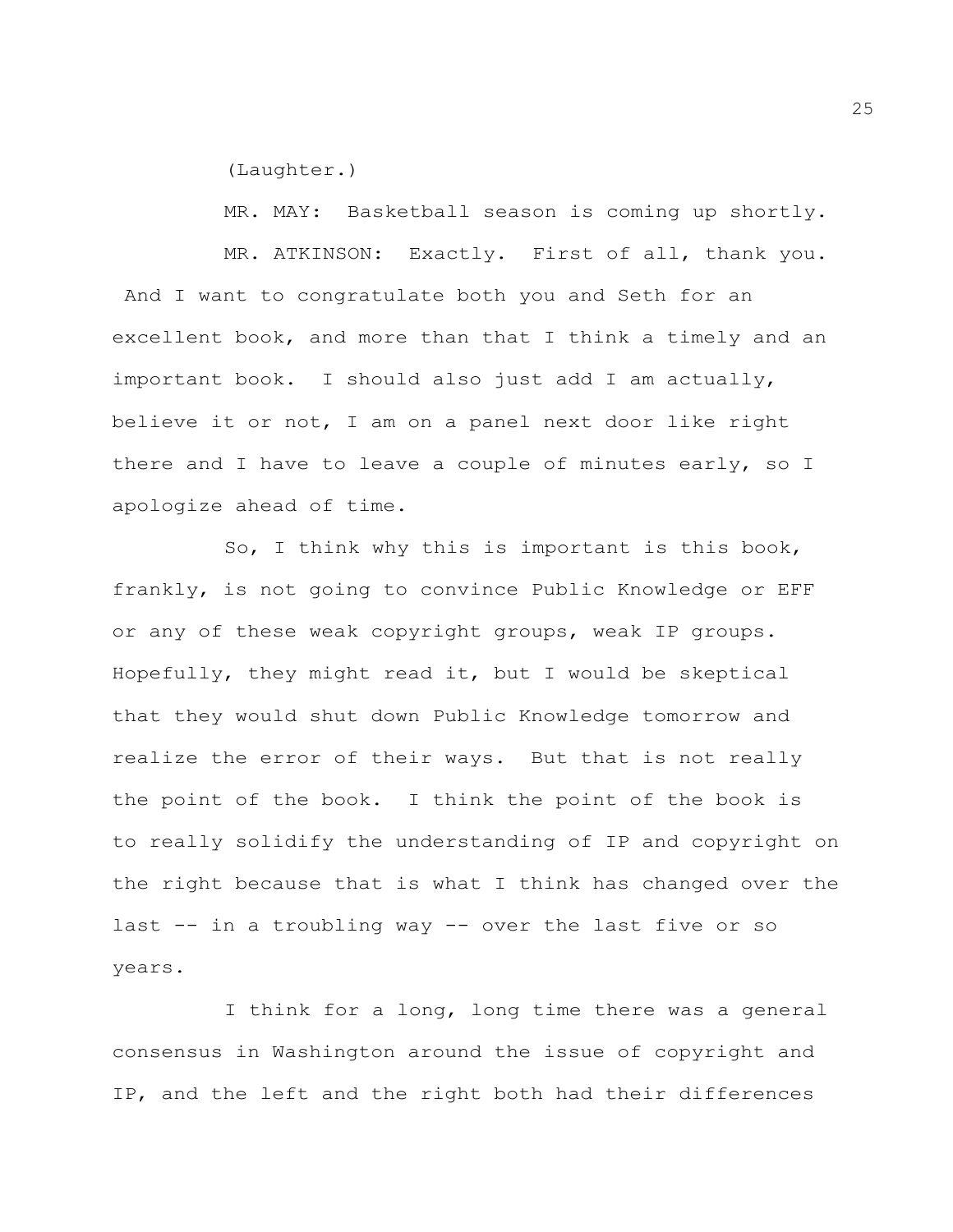but there was a little middle ground that they agreed upon. For example, they agreed that IP was needed. They agreed that IP drove innovation. And the differences were largely at the margin. The people who are left of center, as a generalized rule, they didn't really fundamentally care about property rights. Property rights to them were a means, not an end. The reason you cared about IP wasn't to protect natural rights, it was to protect innovation and to drive the creation of content. It was an instrumental value for them. And I think for the right, historically, as you have shown in your book, the property rights or natural rights are fundamental.

But be that as it may, it really led to no major differences in how we thought about copyright. People came at it from different value sets and came to generally the same conclusion. The left might be for a little bit shorter terms, the right for a little bit longer terms. But you had a consensus that it was workable.

And, unfortunately, what I think we have seen is intellectual property getting caught up in the Washington culture wars. You know, we can't even have a civil conversation anymore about abortion, guns, immigration. There are just so many issues now that are just gigantic,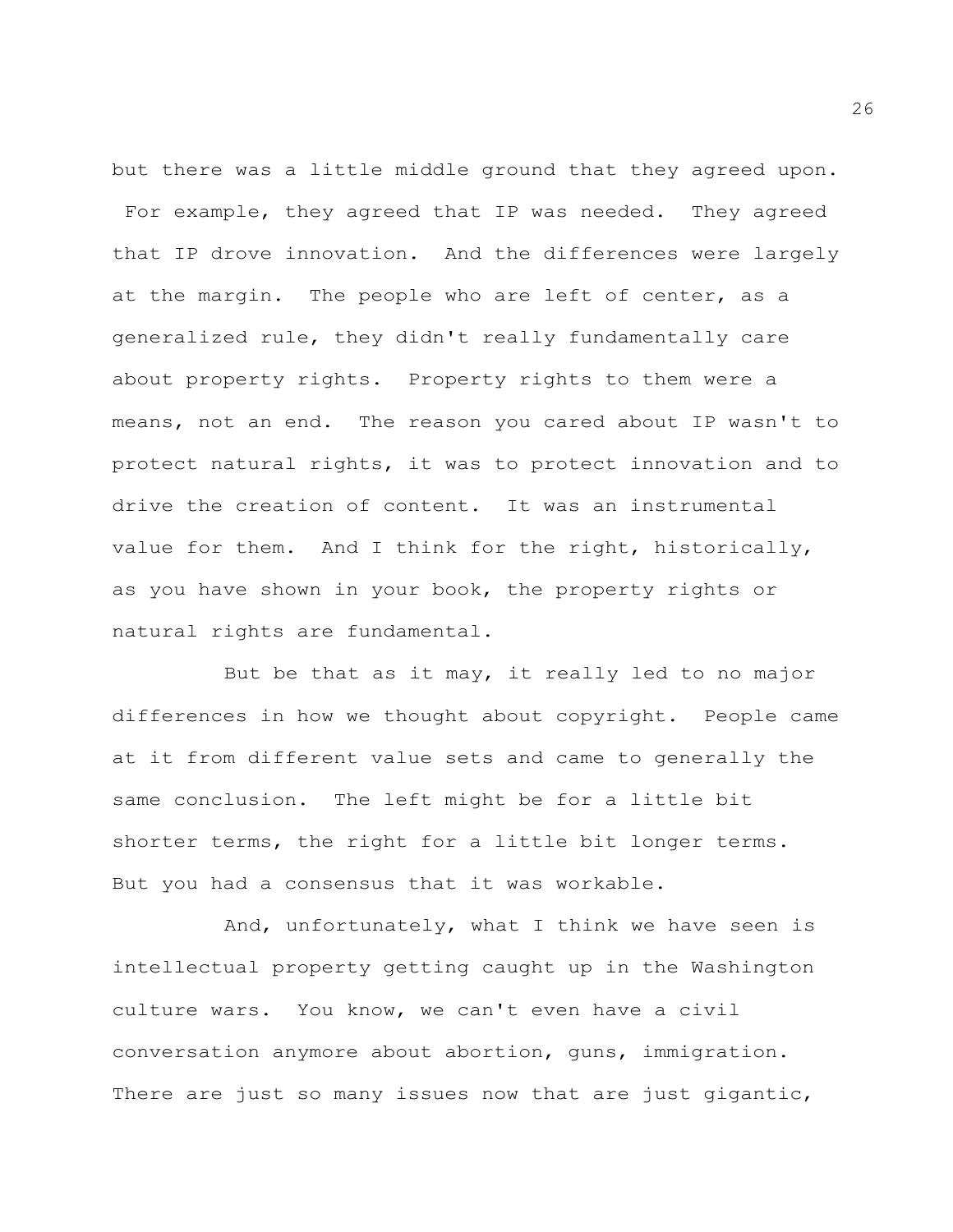emotional hot button issues. And IP now has fallen into that camp or been pushed into that camp I would say. And I think that is all to the bad. It leads us down the wrong path. It leads us down a path where we can't compromise, where we can't have rational discussions anymore.

And I think for the left, you know with their views that you don't need IP, that if you are an artist or whatever, just go out on the road and do concerts and sell t-shirts. Piracy doesn't hurt creators. It actually helps them. And IP just hurts innovation. As I said, I don't think those folks are going to get religion after reading this book.

But the more important one, though, is the split on the right that I have seen in the last five years, which is really unique and interesting to me. And I think the split comes about into two camps. I would say there is the camp that is represented by this book, that the priority is about property rights and that is the core and everything flows from property rights. And that, again as I said, was the historical rationale for conservatives and for most Republicans in the IP debates.

But over the last five or so years, you've seen a shift among some conservatives, the famous Derek Khanna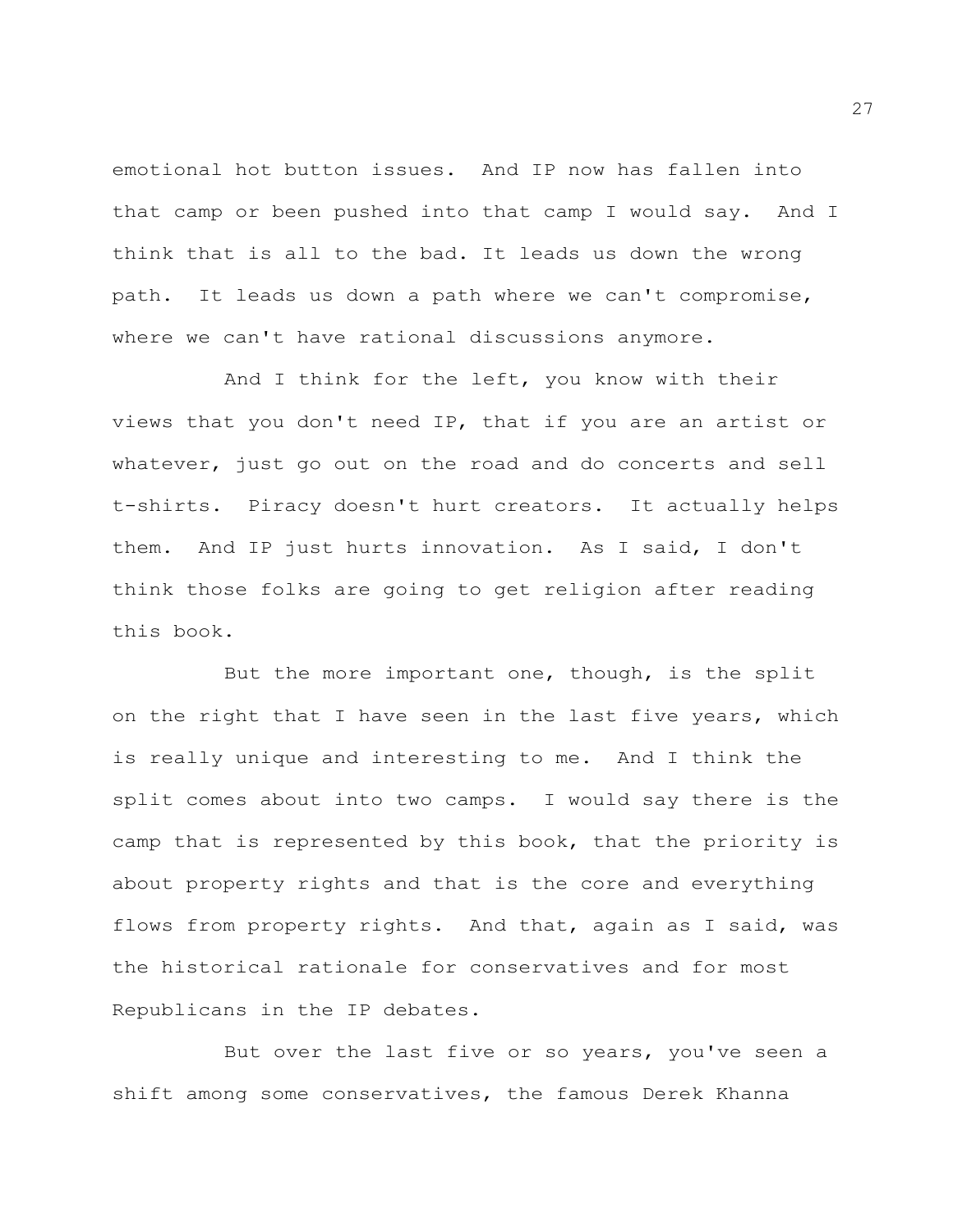blog when he was on the Republican Policy Committee. I assume Derek is a Republican. He was working for the Republicans, so you would assume that means he is a Republican coming up with a different rationale for copyright. And in that blog, if you read it, it was very, very much about copyright is a barrier and an anchor on innovation.

And then related to that is this other brand of what I would say sort of radical -- radical sort of individualists, I guess, or the people who would put freedom ahead of property. And there is this rise I see in the Republican Party among people who put individual freedom ahead of property rights. And for them, "Why can't I go and download that book illegally? You are impinging upon my freedom, Randy. I have the freedom to do that. And I have the freedom to take a chapter out of that and just stick it into my book," which, by the way, we just saw a book the other day that took a whole report of ours and put it in theirs and didn't even have the courtesy to cite us even though it was copyrighted. And so they may be those radical Republicans who wrote that.

But my point is a more serious one. For example, if you look at Michele Boldrin's book, who I debated. He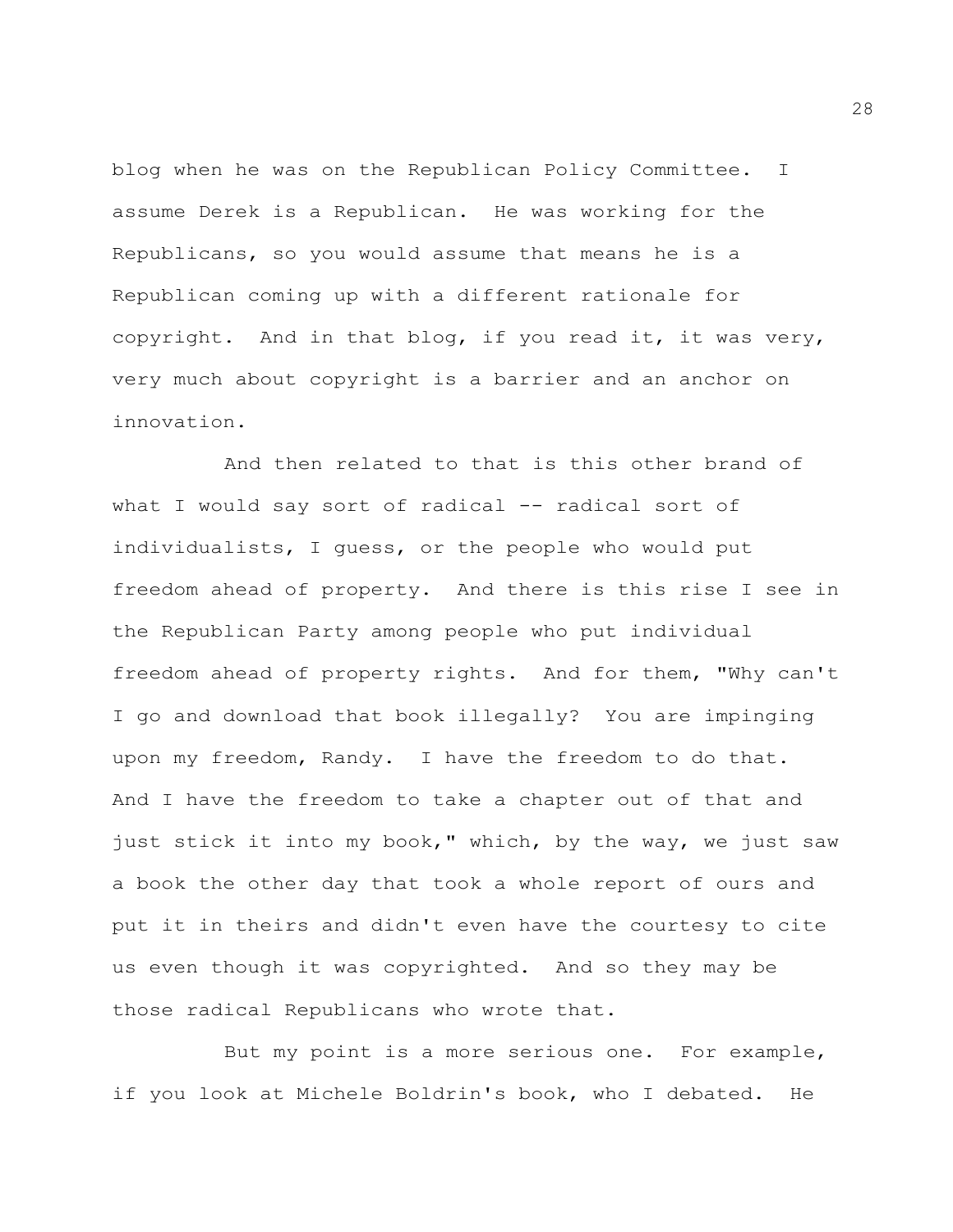is a professor at Washington University in St. Louis. And he wrote a book called, "*Against Intellectual Monopoly*." I debated him at the Cato Institute. And his argument was that IP limits the ability of people to do what they want to do, and that as an individual, I should have the freedom to create mash-ups. I should have the freedom to take large chunks of work and do whatever I want with it. He actually went so far in his proposals, which, you know, again 10 years ago, we would have looked at this and go  $-$ this guy is just totally outside the bounds of sort of normal conventional thinking on this.

Here is a guy who has gotten a lot of play. He has spoken at Cato, an implied endorsement by Cato of his book. And he essentially wrote that we should have a federal law that requires all blueprints and any mechanical drawings to be published immediately on the open Internet. That is pretty radical, you could argue.

So, I think in closing, I think the conservatives, the Right, essentially has to think in their own minds, really, where do they stand on copyright because, as I said, I see this split now in the Republican Party here and the conservative movement. And I think your book is a very, very healthy anecdote to that because it grounds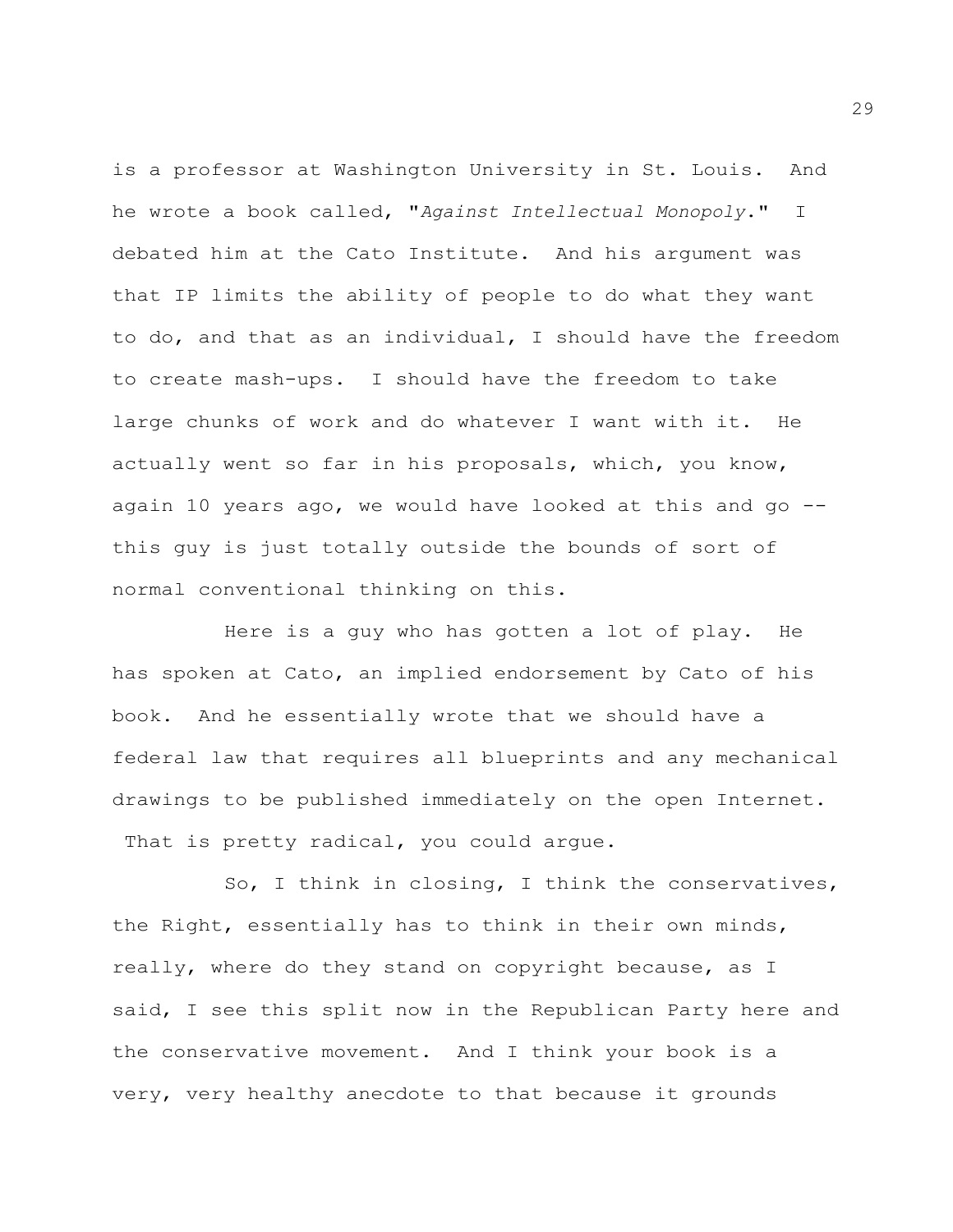people in what most conservatives are grounded in, which is the Constitution.

So, again, I think it is a wonderful job you have done. And I hope at least those folks take a serious look at your book. Thank you.

MR. MAY: Thank you, Rob. And we do say, and I appreciate the way you put it, because a couple of times in the book, I mean right up front in the introduction, we say explicitly we hope to appeal to those who call themselves sympathizers or protectors of property rights, but otherwise don't think of intellectual property as being property or sometimes even constitutionalists, you know, on the one hand but don't see this as part of the Constitution or conservatives. So, we do try and appeal to those. I agree with you, I doubt if we are going to convince Free Press and Public Knowledge really, but I am always open to trying, as those of you who know me know, that is what we do in a think tank. We keep trying.

So with that, I'm going to turn to Ralph Oman. Again, I feel honored to have Ralph here. I have known Rob for a long time, and consider Rob a good friend. Ralph will tell you that we had never met before this morning. We have communicated by e-mail, but I have admired him and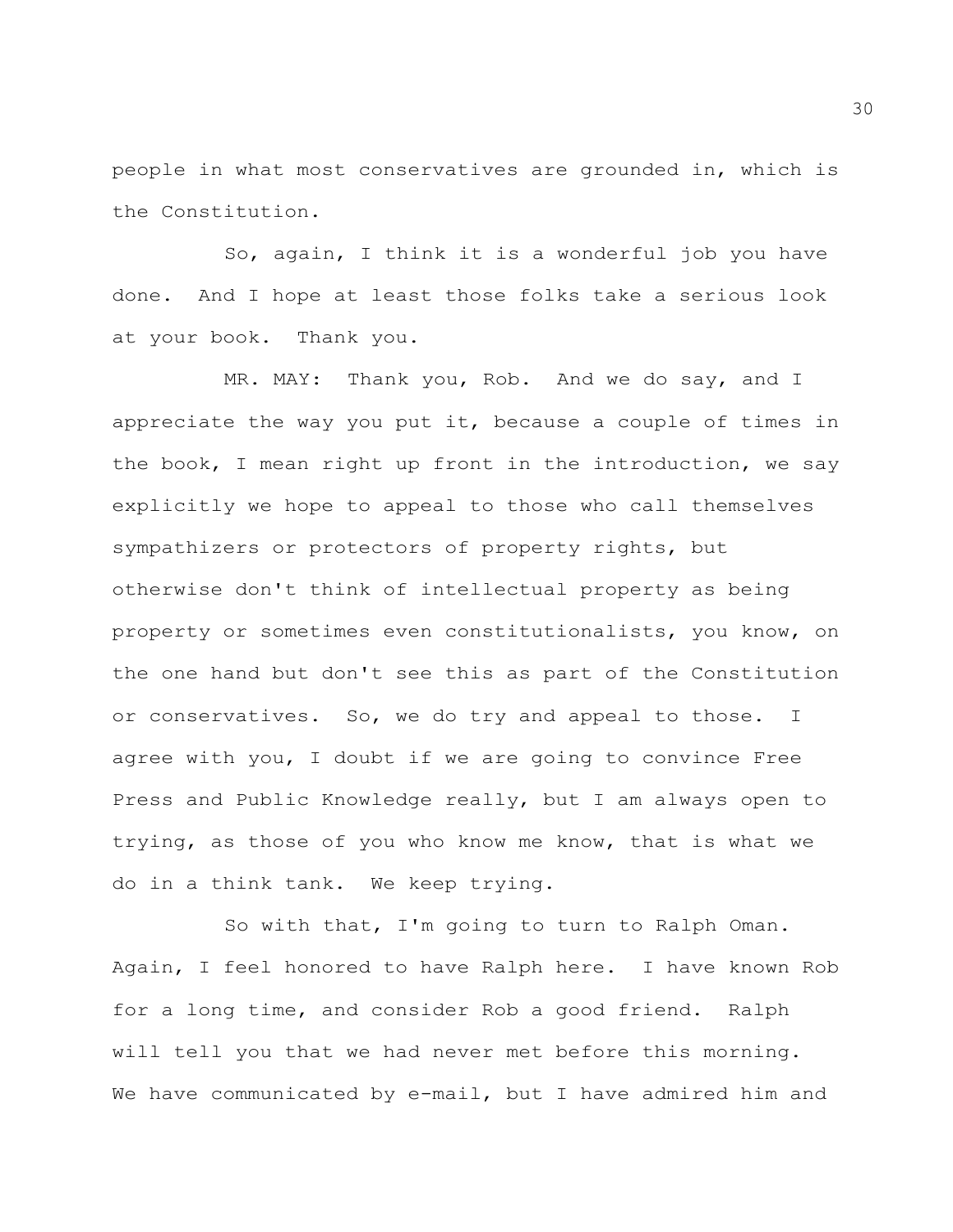I asked him to take a look at our book when we had a draft.

And he was willing to do that, which I appreciated very much.

So, Ralph, why don't you take it.

MR. OMAN: Thank you, Randy. It is a pleasure and an honor to be here. I must confess that I don't recognize the Congress you are describing. It is in my opinion still a bipartisan consensus that governs intellectual property, and no one is a stauncher champion of intellectual property and copyrights than John Conyers, the Democrat who is ranking on the Judiciary Committee.

But that is the interesting discussion. I wish that had been my assignment, Randy, to discuss the nature of copyright on Capitol Hill. I am teaching a seminar on that at George Washington Law School this semester, and it is a great topic.

But let me stick to my assignment. I will be talking about the application of the broad principles of the authors, who so brilliantly stated in their book, applying those broad principles to the challenges that copyright faces in the age of the Internet.

As the authors stated, copyright started as an exclusive property right in 1790, with the passage of the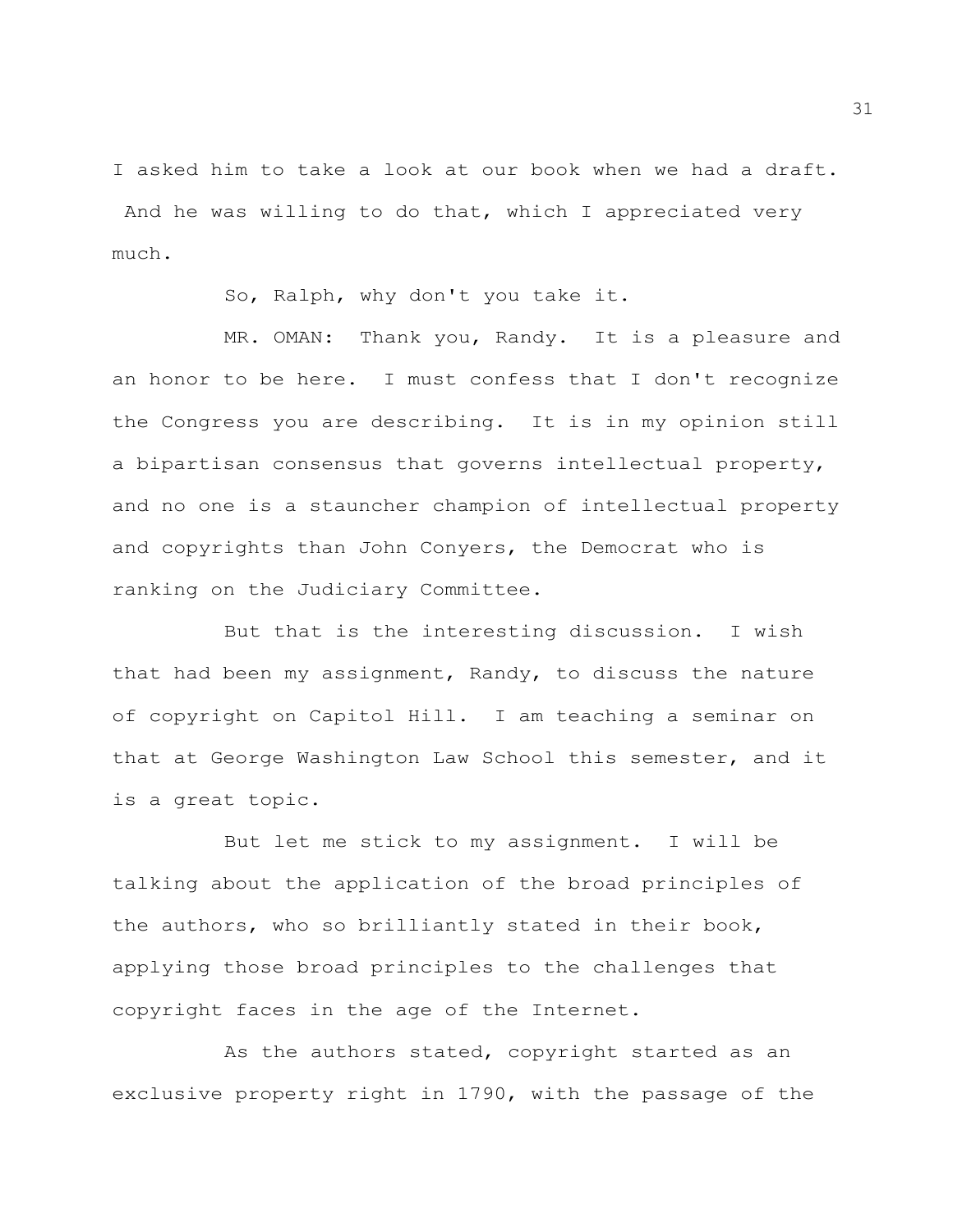first Copyright Act. But that exclusivity, that feature that was so important to the Founders, has been whittled away over the past 100 years. Market failure was the rationale. A few users convinced Congress that the free market just wouldn't work. The transactions were too small. They were too numerous. The bargaining powers of the two parties were too unequal or that the time frame needed to arrange a license was too short, and that we really couldn't rely on the free market to set prices and to control access.

But today, digital technology has changed that reality if in fact it ever was a reality. Microchips, little black boxes, they will mediate millions of transactions in a millisecond. They will screen transactions, searching for copyright management information. They will work at the speed of light.

With this technology we can restore, in my opinion, the author's exclusive control over their works that the Founders built into the Copyright and Patent Clause. They can license them. They can license them collectively as part of a group. They can make them available for free if they want. They can say no. They can say "yes" if the price is right. Think cable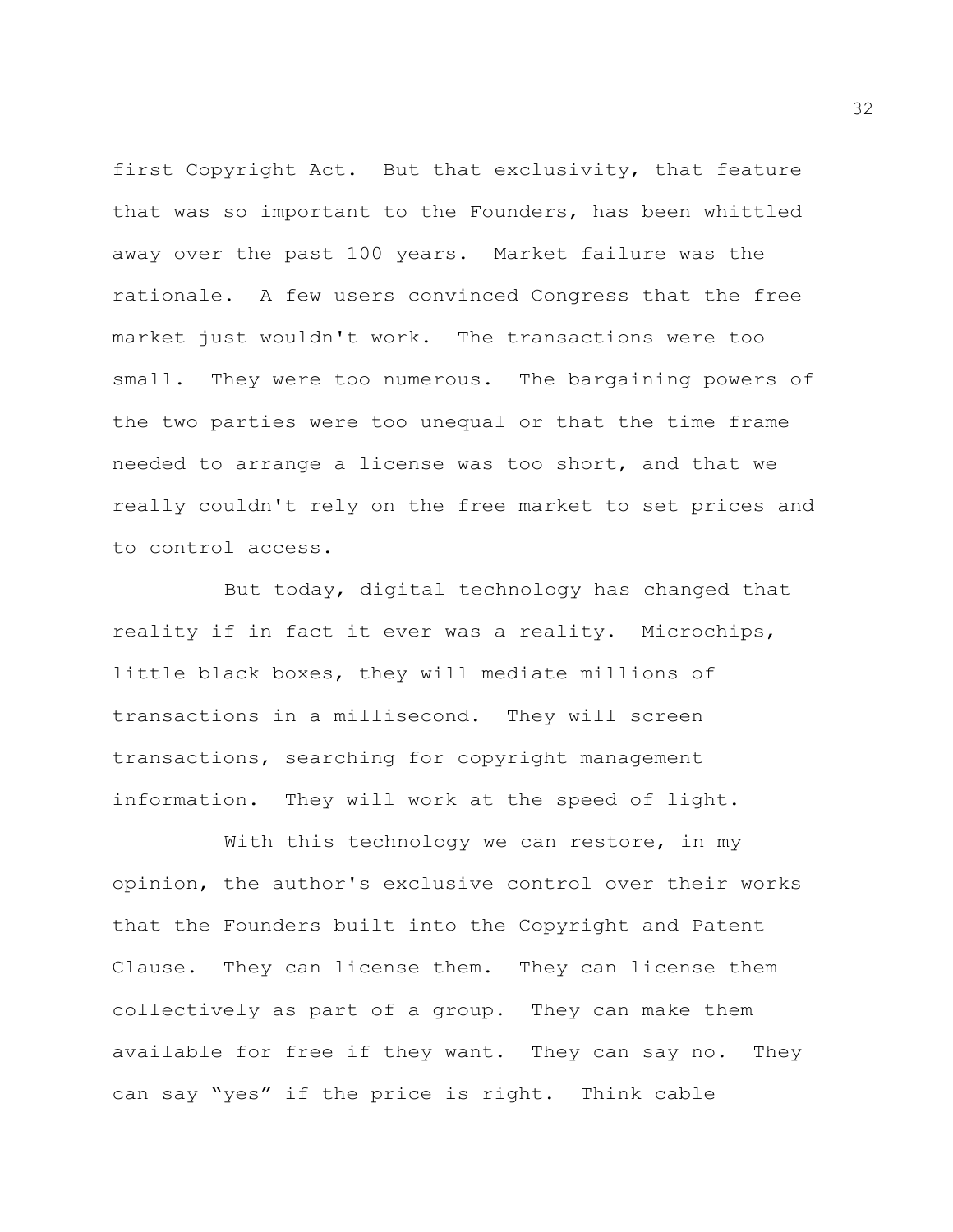television and the history of the cable television compulsory license. Think of the digital audiotape machines back in the early 90s. Think of jukeboxes going back into the mists of history. Jukeboxes being a way of life in the South, the only cultural outlet available in most southern communities. And the powerful Members of Congress from the South were able to block copyright liability for jukeboxes when by principal they should have been paying to use the music to make money.

Thinking of the digital audiotape machines, I personally was involved in that effort when I was the Register of Copyrights. The DAT, the digital audio tape machine, could make perfect copies of sound recordings without any degradation of the quality of the sound from one generation to the next. I testified before the House Intellectual Property Subcommittee in support of a bill that would implement a very, very complicated compulsory license. It sanctioned home taping for an indirect royalty. It prohibited serial copying, which was very important to the record industry.

It aimed to balance the interests of all of the parties, namely, the creative community, the Japanese equipment manufacturers, the home tapers. The chairman,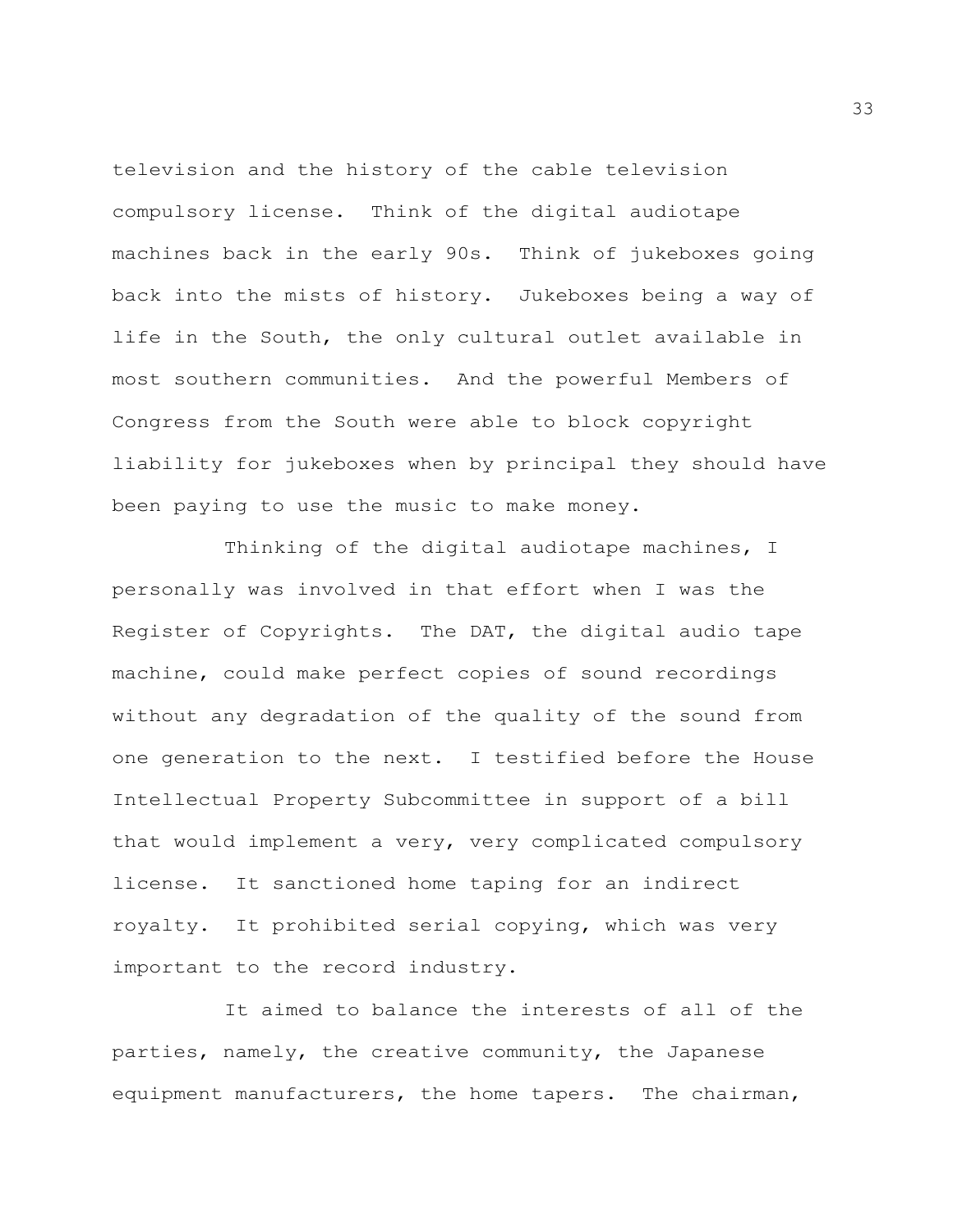Bill Hughes of New Jersey, and Carlos Moorhead of California, both vented their anguish, their frustration over the complicated regulatory scheme of the proposed legislation. It had been negotiated on a Greek island over the holiday season by the record industry and the equipment manufacturers, and it was 57 pages long. As Chairman Hughes complained, "The Copyright Act is going to look like the tax code if we don't change our ways."

But, in fact, they did adopt that proposal. They asked me if I was troubled by the length of the bill, by the detail that it got into, even the accounting procedures to be used in determining who got what. I was a good soldier at the hearing. And I said what was expected of me, that it was a technical problem and needed a technical solution. The bill did that. But what I should have said and didn't say, simply, wouldn't it be better, wouldn't it be much simpler to say, "Okay, songwriters, okay record companies, it is your music. You can do with it what you want. You can lock it in a vault for all we care. Just make clear that it can't be copied without your authorization. If you don't want people to make perfect copies on the digital audio tape machines, you can say no. You can sue the manufacturer of the infringing machines,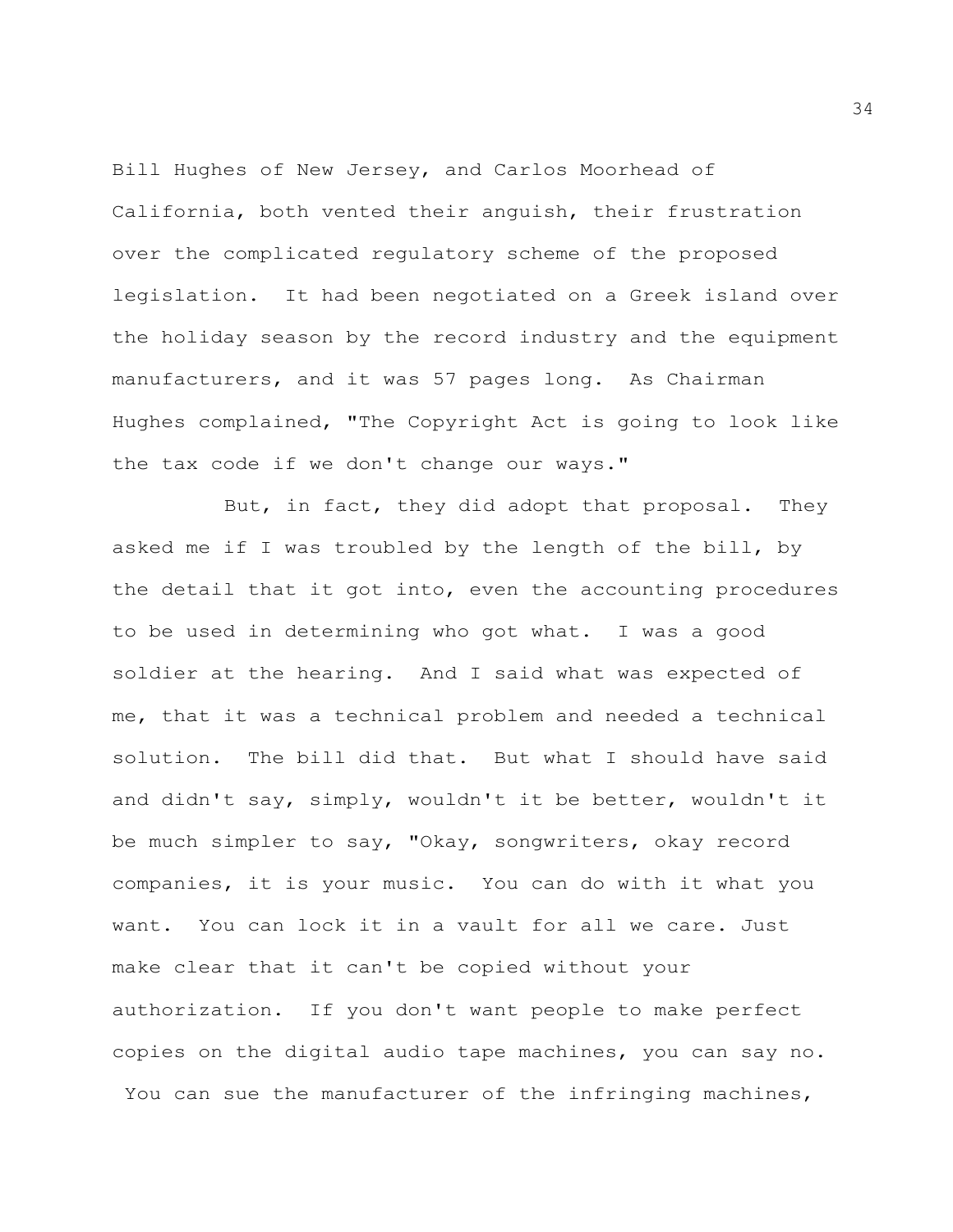the copying machines, for contributory infringement." That is what I should have said but didn't.

The copyright owners should have been allowed to negotiate a deal with the equivalent manufacturers that would have allowed this new digital technology to reach the public under rules of the marketplace, one that was acceptable to both sides. If Congress had simply reaffirmed the exclusive right that the authors talk about in their book, the free market forces would have done the rest.

Another example that I won't get into detail on was television in the 50s. The motion picture industry saw television as a direct threat. They refused to license their works to the television networks. What happened? Did the television networks go out of business? No. It ushered in the golden age of television where the networks had to produce all of their own -- all of their own materials and we had a terrific assortment of choices for the viewing public.

That was when the system worked right. Congress didn't rush in with a compulsory license telling the motion picture industry, "You have to license your works for the television networks or else we'll impose a compulsory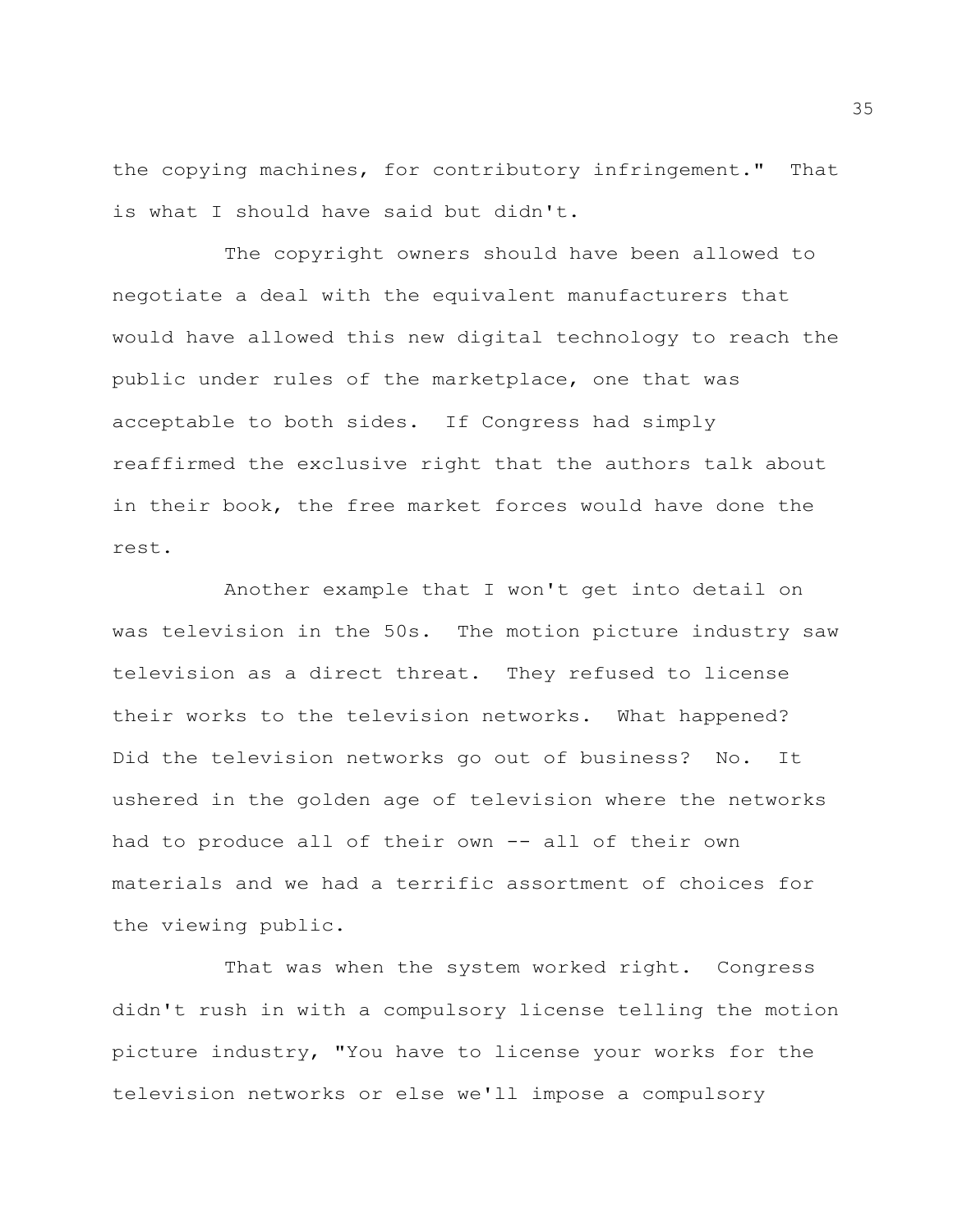license on you."

Authors have something to sell, users want to buy. Congress should just reaffirm the historic exclusive property right of the authors, get out of the way and let the parties do a deal. The very best copyright laws have always protected the rights of creators and the powers of the creators against the powers of the companies and others that are money making machines that use the copyrighted works, that build business models like Google that exploit authors' works. That would be ideal.

The Internet is the latest wrinkle that began with the invention of the printing press. The tension between these new technologies and the interest of authors is nothing new. This really shouldn't surprise us. It is the very essence of copyright thinking. The core that makes copyright socially revolutionary, historically unique, and worth fighting for.

And I thank the authors, Mr. May and Mr. Cooper, for giving us the ammunition we need to fight that war. This book should be required reading for all Members of Congress, federal judges, and all political stripes from Capitol Hill.

Thank you.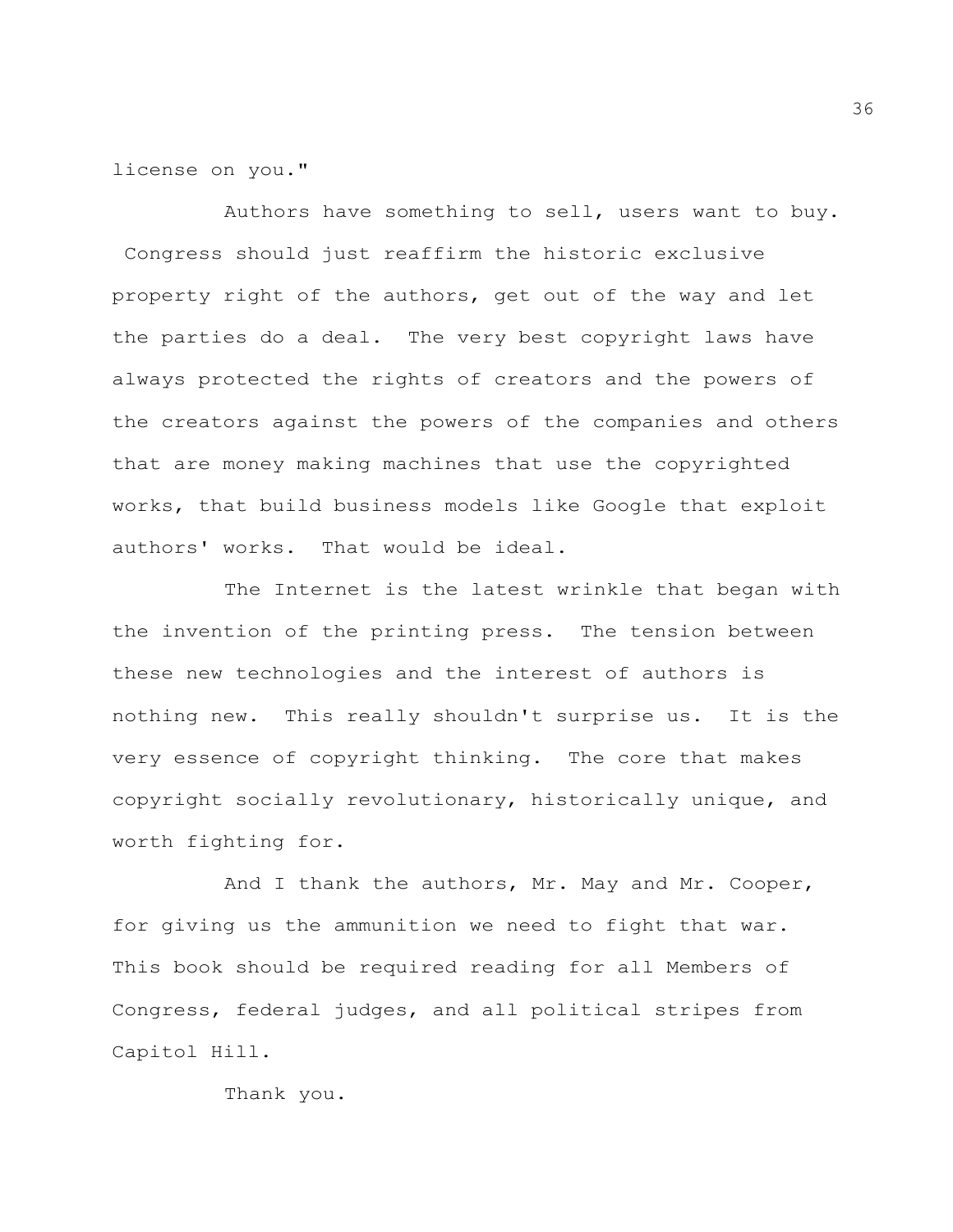MR. MAY: Okay, well, I want to second that. Was that a motion? I second that motion.

(Applause.)

MR. MAY: Ralph, thank you very much. Now, we are going to move to questions and comments for the audience shortly, and we're also going to ask the panelists whether they want to add or subtract anything. And I actually have a question for Rob.

But I'm going to take the liberty since it would be one Register of Copyrights following another one because Marybeth Peters couldn't be here today, but she is a former Register of Copyrights as well. And I just want to quote her blurb here that is on your sheet:

"I love the book, and I hope it finds a large audience. Over the years, I have had many people tell me my interpretation of the Constitution's Intellectual Property Clause was wrong. Hopefully, this new book, with its scholarly yet readable treatment, will refocus the debate about IP rights on first principles and our founders' intentions."

And then just right below her blurb, Ted Olson, Solicitor General of the United States from 2001 to 2004, Ted said, "A fascinating, illuminating and insightful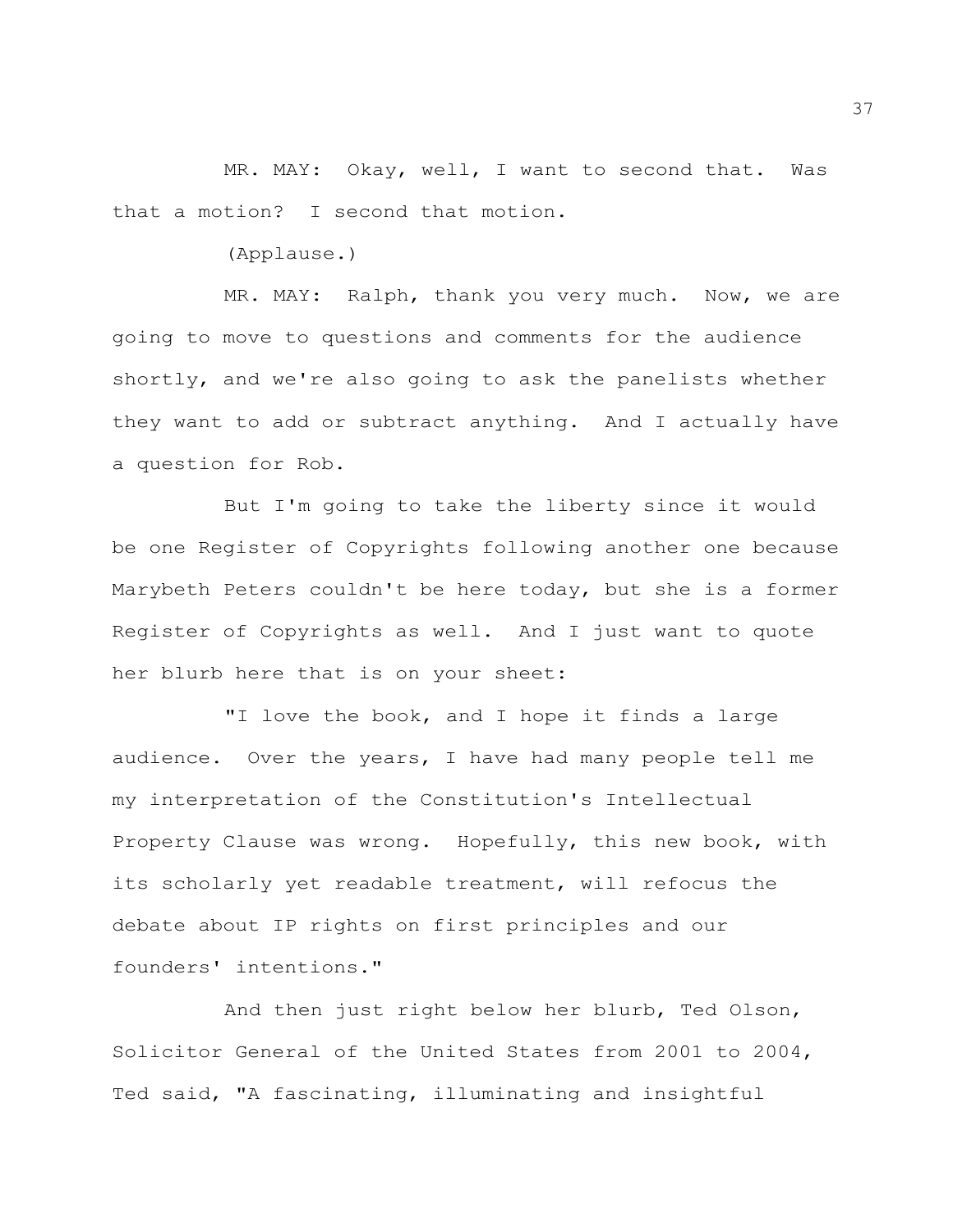exploration of the roots of intellectual property law in America essential for students, teachers and practitioners in the field. Intellectually sound and highly readable." He left out Congress, but I'm sure he would have included them if he had thought about it.

Now, I'm going to play a little game. If you have come to some of our other events, you know I like to do this once in awhile. There's going to be a little contest. I'm going to read a quote, and if you can tell me who is the author of this quote or said this, then you will win a free book. And I'm going to give only a couple of people a chance to do it. Who has the answer? No one has the answer, not even my wife has the answer.

Okay, "I always thought the man that made the corn should eat the corn." Yes?

PARTICIPANT: Is that Abraham Lincoln?

MR. MAY: It is. Okay.

(Applause.)

MR. MAY: Congratulations. That's good. So you come up afterwards and get your book. So while I have got that quote open, a little less prosaically but I think in the same vein, in 1847, Lincoln wrote, "Each individual is naturally entitled to do as he pleases with himself in the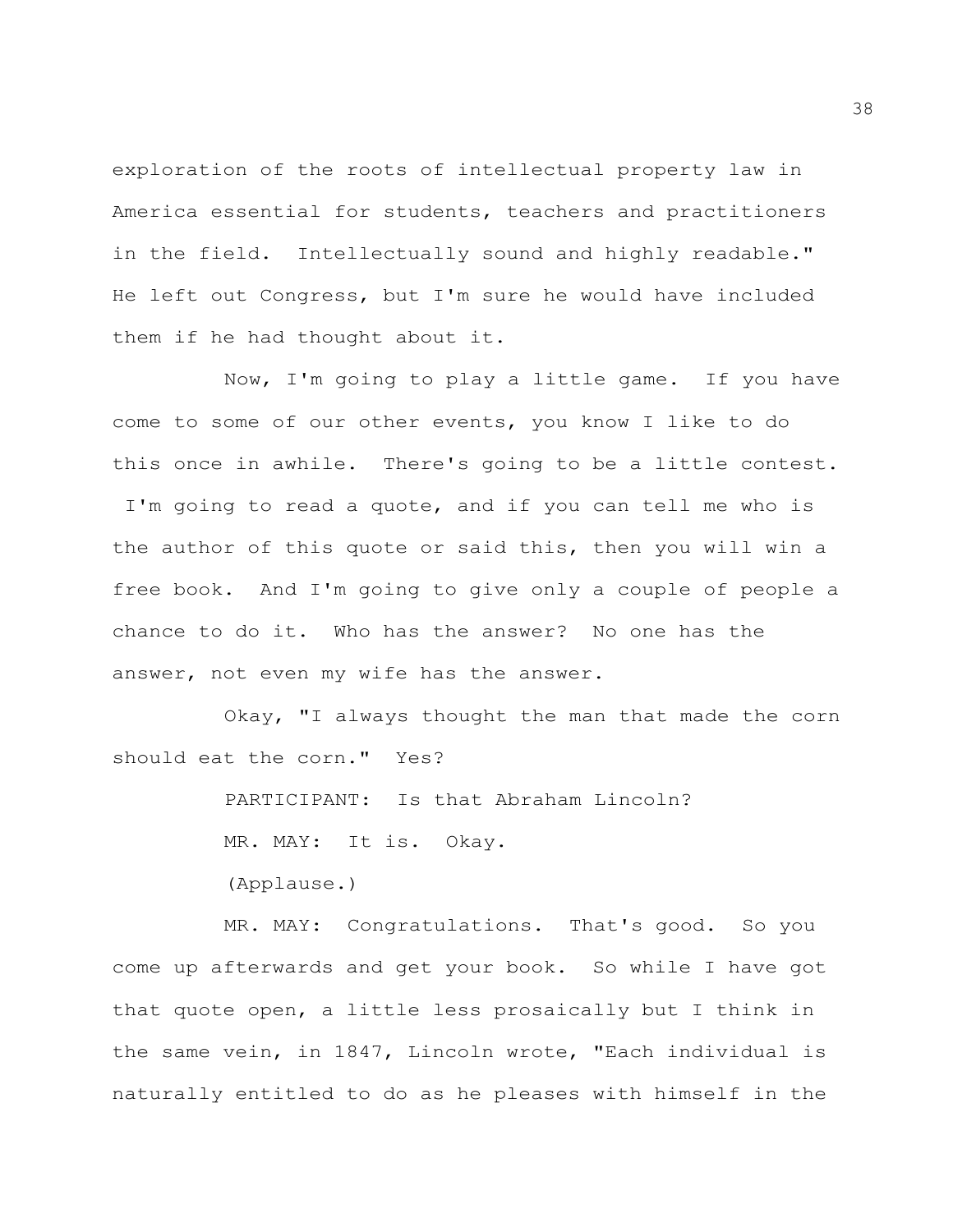fruit of his labor." And this is all part of the discussion we have about Lincoln's focus on labor, free labor, and the person's right to enjoy the fruits of his own labor. And I think there is a lot of material in that chapter. In fact, I know there is, that I think most of you wouldn't be familiar with.

Okay, that said, Rob, I just want to ask you, and thanks again for your remarks, but I know that you also, I believe, at ITIF, which does such awfully good work, you study or have studied the contribution that IP makes to our economy. In this book, that was not the focus. I mean we allude to it as well, but it is not the focus of the book. But can you just say a few words about, putting aside, you know, the philosophical rationale, but the importance of intellectual property to the economy at this point in time?

MR. ATKINSON: Yes, a few things we've written mostly look at what other people's work has done. I think of just two ways to answer that. One is to look at how the U.S. economy has evolved into a much more knowledge and intangible capital-based economy than we were 15 or 20 years ago. And that, much of that new production is IP based. And so that is why I think losing this fight against IP in the U.S. means that we're going to have a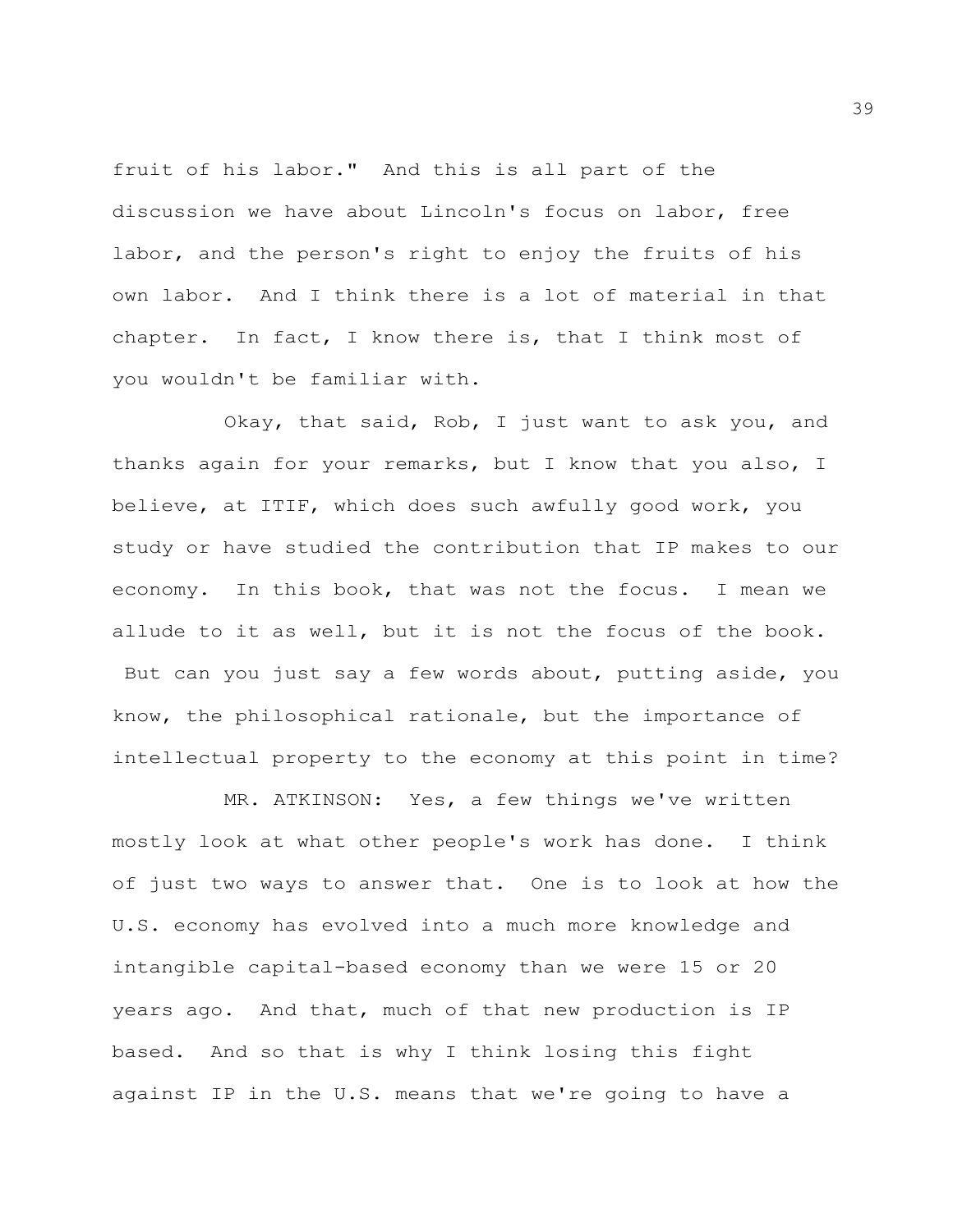higher risk of losing it globally, which has very important implications for our economy, much more than almost any economy in the world.

But the second answer is there was a study by Rob Shapiro, and Rob looked at this a couple of years ago. And I think -- I'm going to get the number wrong, I don't know if anybody knows Rob's study, but he found something on the order of 45 percent of U.S. GDP was IP based, IP dependent. It is in that ballpark. I don't remember the exact number.

STEVE: \$1.1 trillion according to Mr. Steve Siwek, who just published a paper.

MR. ATKINSON: Well, that would be a lot if it is at 45 percent.

PARTICIPANT: It was the (barely audible) Copyright Industries in the U.S. Economy study, I believe.

MR. ATKINSON: That may have been copyright.

PARTICIPANT: Copyright?

MR. ATKINSON: Yes.

PARTICIPANT: Specifically copyright.

MR. ATKINSON: Copyright. Yes, so copyright is about, yeah, 8, 10, 12 percent. This was IP dependent, so it would include patent industries and others.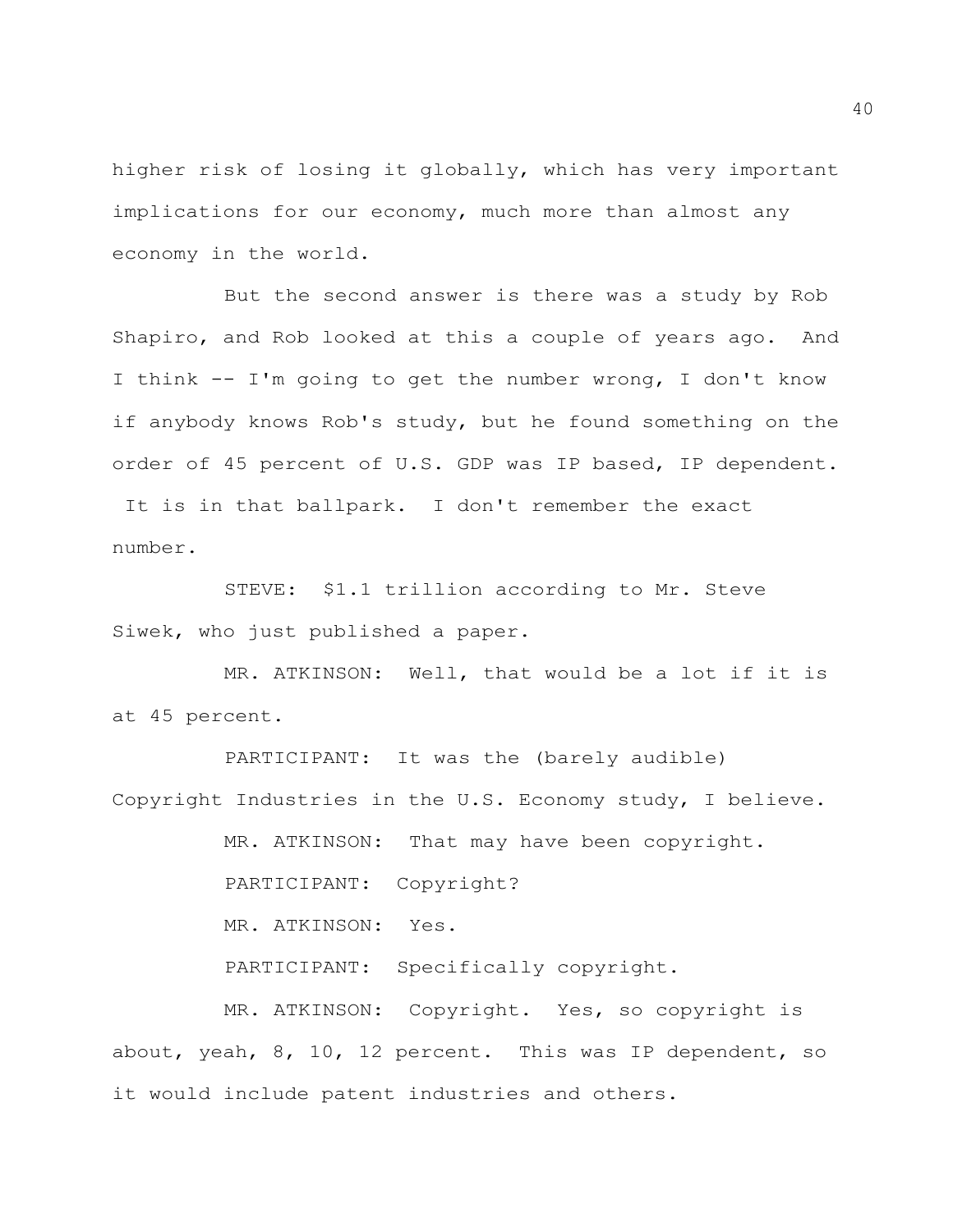MR. MAY: I was probably joking, but I think the number -- I mean I saw a number recently that for both segments, and if you express it in terms of IP dependent, it was on the realm of 30 to 35 percent, is that what you, did you say that?

MR. ATKINSON: I would say low 40s.

MR. MAY: Yes. So anyway, it is a big number. Aside from whatever your philosophical disposition may be in terms of the economic health of the country, it is important to protect these rights.

I am going to ask our panelists, Seth and you or Ralph or Rob want to say anything -- add anything that is sort of on top of what we have said thus far at this point? Anything?

Okay, let's see whether we have some questions or comments? Steve? You can tell us what that acronym was that you just used for the --

> STEVE: Siwek? MR. MAY: Yes.

STEVE: Siwek is not an acronym. It is the man's last name.

> MR. MAY: Oh, okay. STEVE: My name is Steve (inaudible).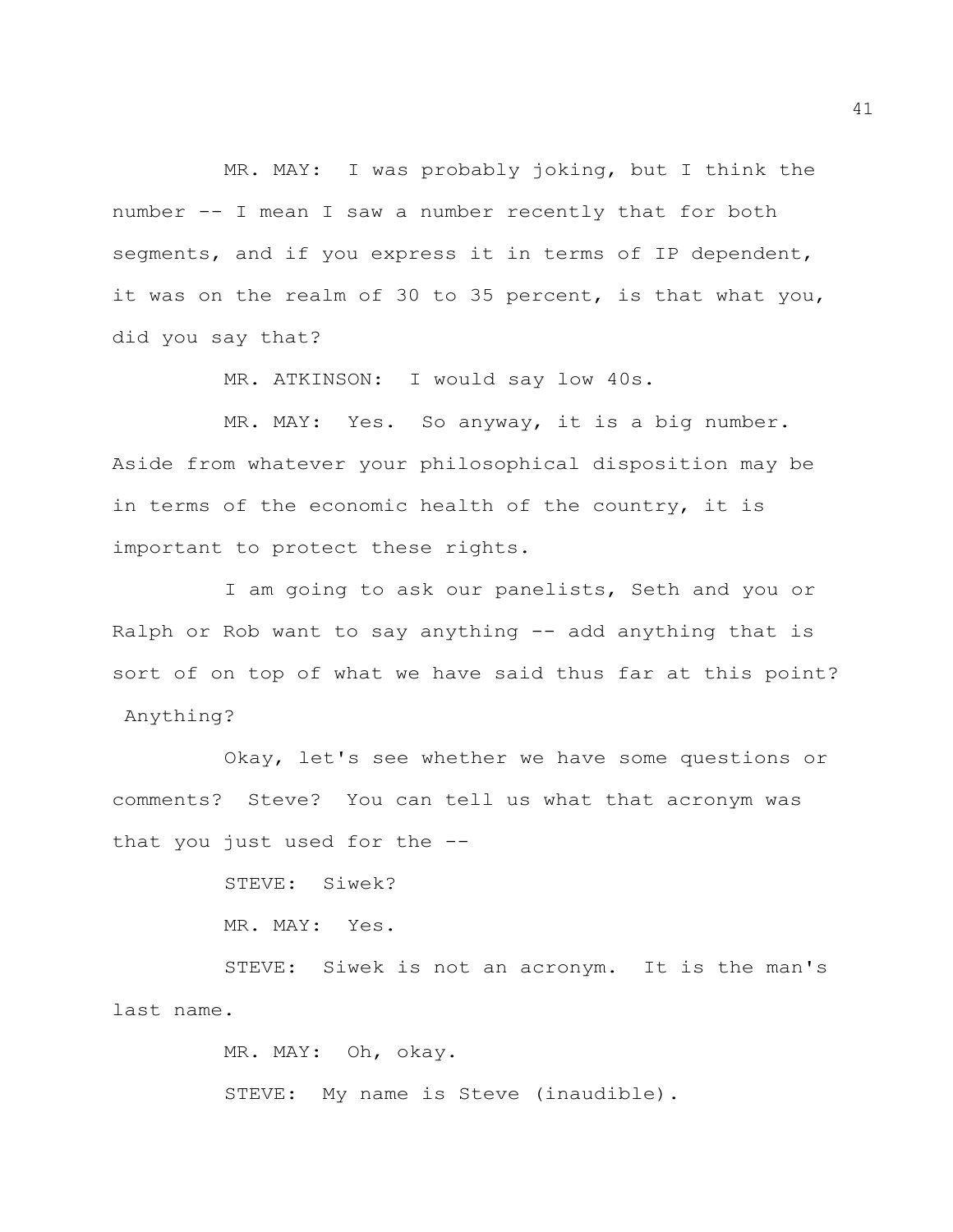MR. MAY: You see, we didn't get into that, you know, in our study. And Steve just did a good thing. When you speak, if you can introduce yourself and give us your name, that's helpful. And just so you will know, we are transcribing this session and video recording it, so don't say anything you don't want placed on videotape.

STEVE: Fair enough.

MR. MAY: With that, go ahead.

STEVE: Thank you. Just to round out the question that I got pulled into a moment ago, Stephen Siwek did a study. I believe that is the source for the \$1.1 trillion contribution to the economy from copyright and copyright related industries. The broader number, Robert, that I think you were talking to comes from the U.S. Department of Commerce Patent and Trademark Office, a study that they did, which concluded that the entire set of IP industries provide over \$5 trillion to the U.S. economy, over two-thirds of U.S. exports. So, yes, quite significant parts of our economy.

What I really wanted to ask about was this, personally I have spent some time looking into the issue of intellectual property rights as property rights. And I think that the historic evidence and the legal precedent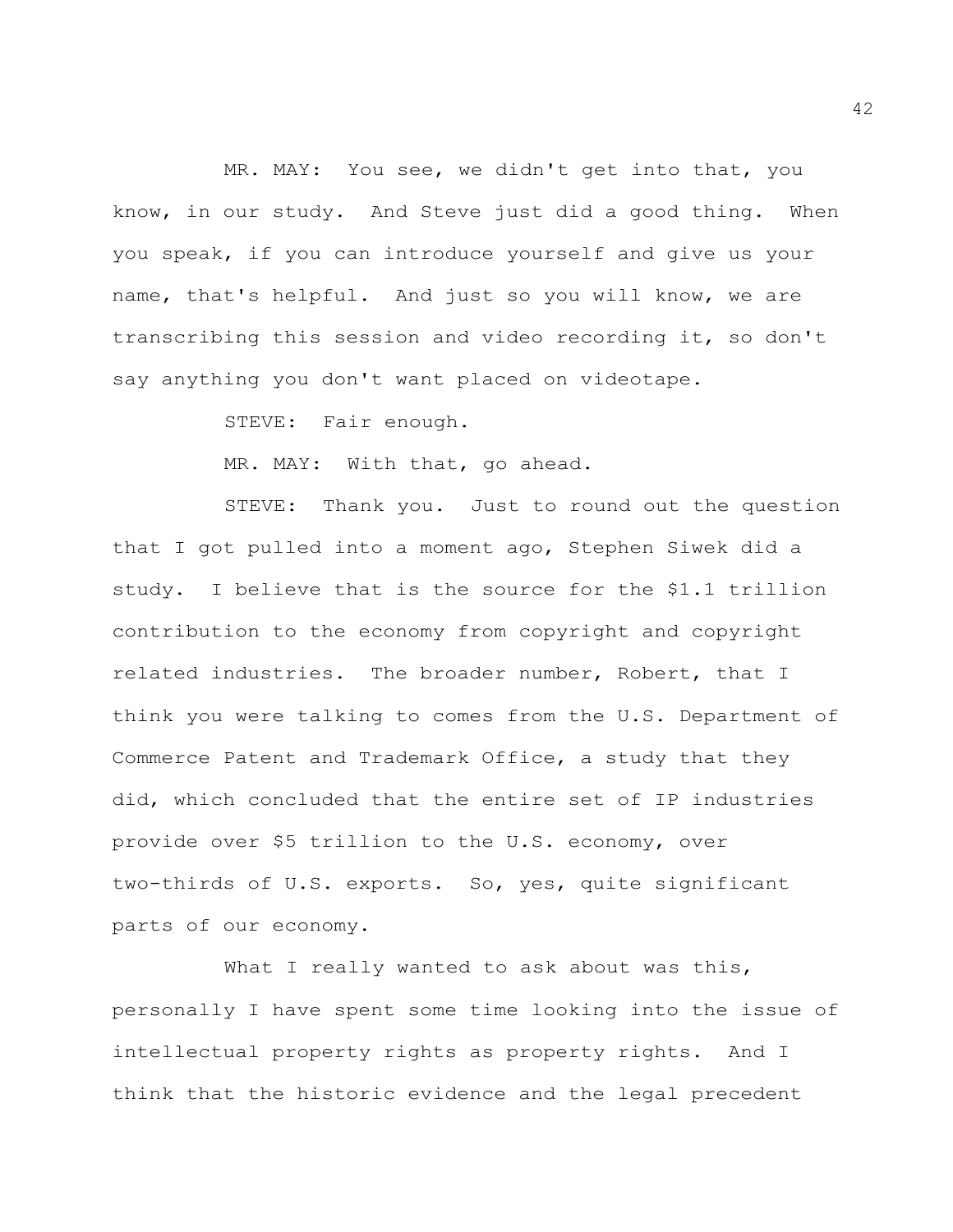are overwhelming, that clearly patent and copyright are exclusive property rights in our constitutional system.

Your book takes the additional step of attributing to that that they are natural rights. And so playing devil's advocate a little bit, I'm going to challenge you with the question: Why did the Founders, if patent and copyright are natural rights, provide in the Constitution the requirement that the term of protection be limited in contrast to real and personal property rights?

MR. MAY: Yes, well, that is a good question, which I appreciate. And, you know, I think the answer is that I don't think that we maintain in the book that their focus was on natural rights to the exclusion of any other arguments that you could suggest. I mean we have material in the book that actually deals with Jefferson's supposed antipathy towards monopolies, which I know you are talking about the terms opposed to, you know, monopolies and how that is reconcilable with property rights. So we will deal with that.

But I think they didn't view that there weren't other dispositions, if I could say, that would come into play but the natural rights philosophy, which they got again from Locke. There is a lot of evidence about their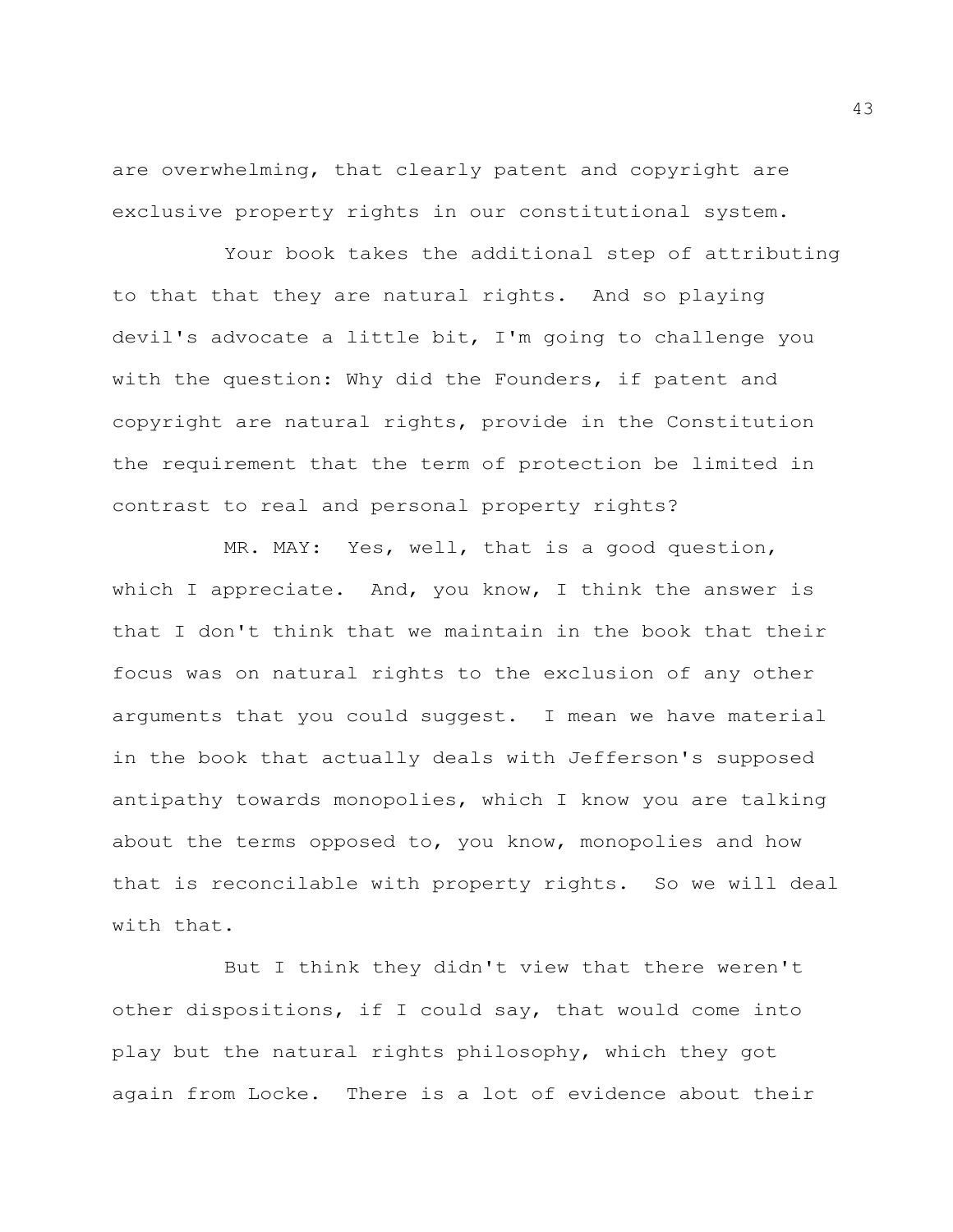looking to the classical liberal philosophy in terms of protecting property rights that was important. And I think the limited terms was a concession to that. You know, it is one of those boundary issues that I mentioned at the beginning where you then might rely on other types of theories, like a utilitarian theory for how long that should be.

Do you want to -- anyone want to add anything? Seth?

MR. COOPER: Yeah. First, structurally, property rights are primarily subjects that are left to the states in the Constitution. So the IP Clause is one of the only areas where you have a set of property rights that are specifically within the province of the federal government to define and to enforce. It does so indirectly in other respects but here it is really central.

And any kind of property right is going to have some kind of limits, some kind of boundaries. Some kinds of adjustments need to be made for everyone to enjoy them or to enjoy them consistent with all their other rights. So, I think it makes more sense to put some of those limitations in the IP Clause simply because that responsibility is being given to Congress in the first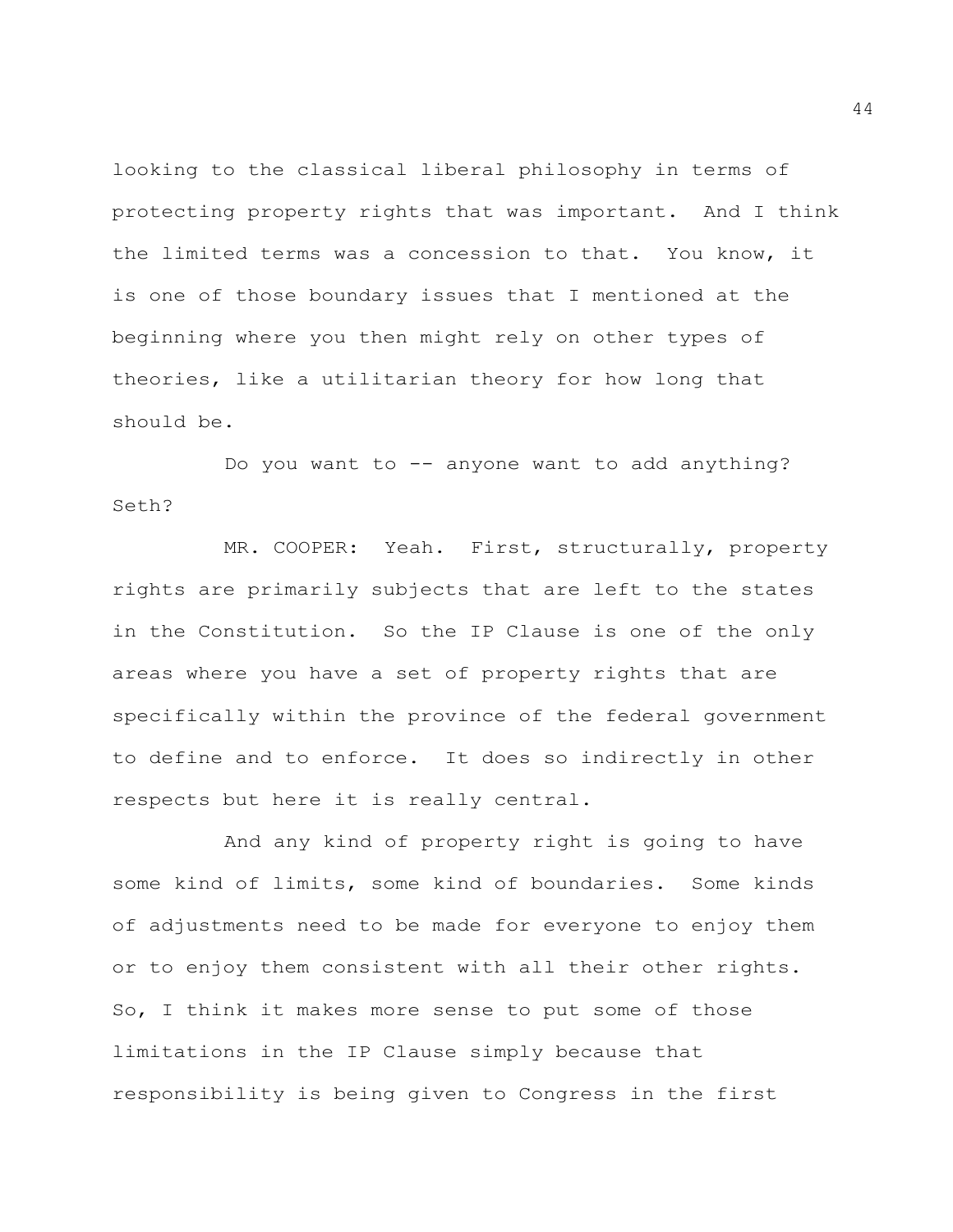place.

I think there is a recognition as well that because you are dealing with intangibles and someone's productions from their mind, at some point in time it may become too difficult to administer, that when you are so far removed in years and circumstances, that it may cause more harm than good, and you can still protect the core of that right consistent with everybody else's right by setting some kind of term that is ascertainable, that is understandable, that is adopted in accordance with law.

And Daniel Webster, in one of his cases, I think it was the India rubber case that I quoted earlier, asserts a natural rights foundation. Actually, it was in *Wheaton v. Peters*. In *Wheaton v. Peters*, Daniel Webster said, "Look, it's a right that it may require special or extraordinary legislation to protect it, including legislation to limit it, be it so." That's just the way it is.

MR. MAY: Okay, we have some questions, but before I forget, just as a housekeeping matter, I want to thank -- I would like you to join me in thanking some people here. Kathee Baker is our events coordinator, and she is standing there, and I want to thank her. Mike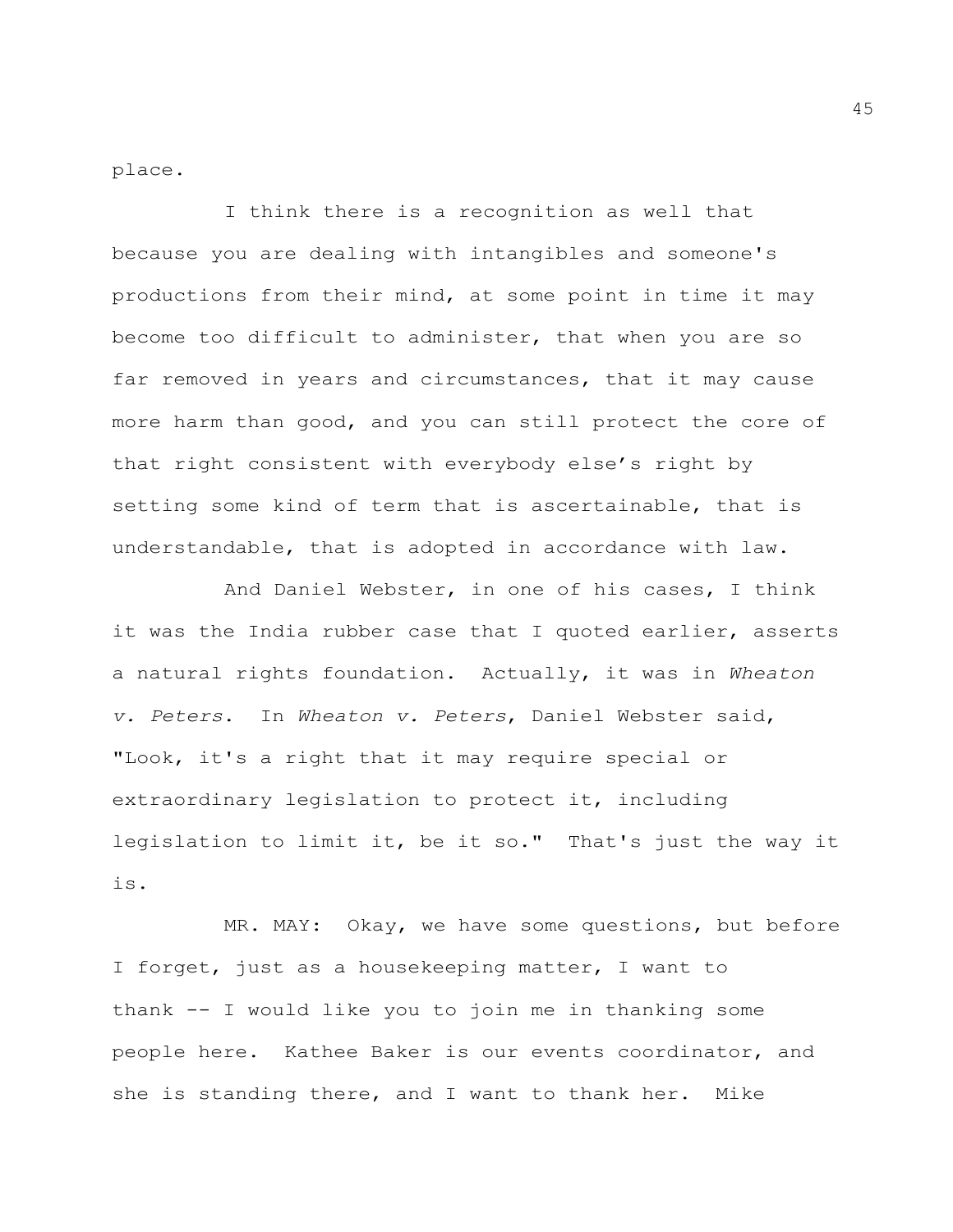Horney, a research associate at the Free State Foundation. And my wife, who always plays an important role in almost everything I do. So, we should thank her. And then finally, I'm pleased -- my wife is choking on that.

(Laughter.)

MR. MAY: She is choking on that, but it is true that she plays an important role in most things that I do. And finally John Farley, who is in the back, he is a senior official with the Fund for American Studies, and John is a member of the Free State Foundation's Board of Directors and has always been an important source of support for the Foundation, and we appreciate that. So would you thank those guys?

(Applause.)

MR. MAY: And, Laurie, I'm sorry if you choked on that. Okay, who has a question next? Okay, right over here, Kathee. And just identify yourself, please?

MR. GRAHAM: Thank you very much. John Graham from the National Center for Policy Analysis, and I'm really looking forward to reading the book. And I'm also, just by good chance, I have my handy-dandy Constitution courtesy of the Cato. And I notice the IP Clause is separated by six different enumerated powers from the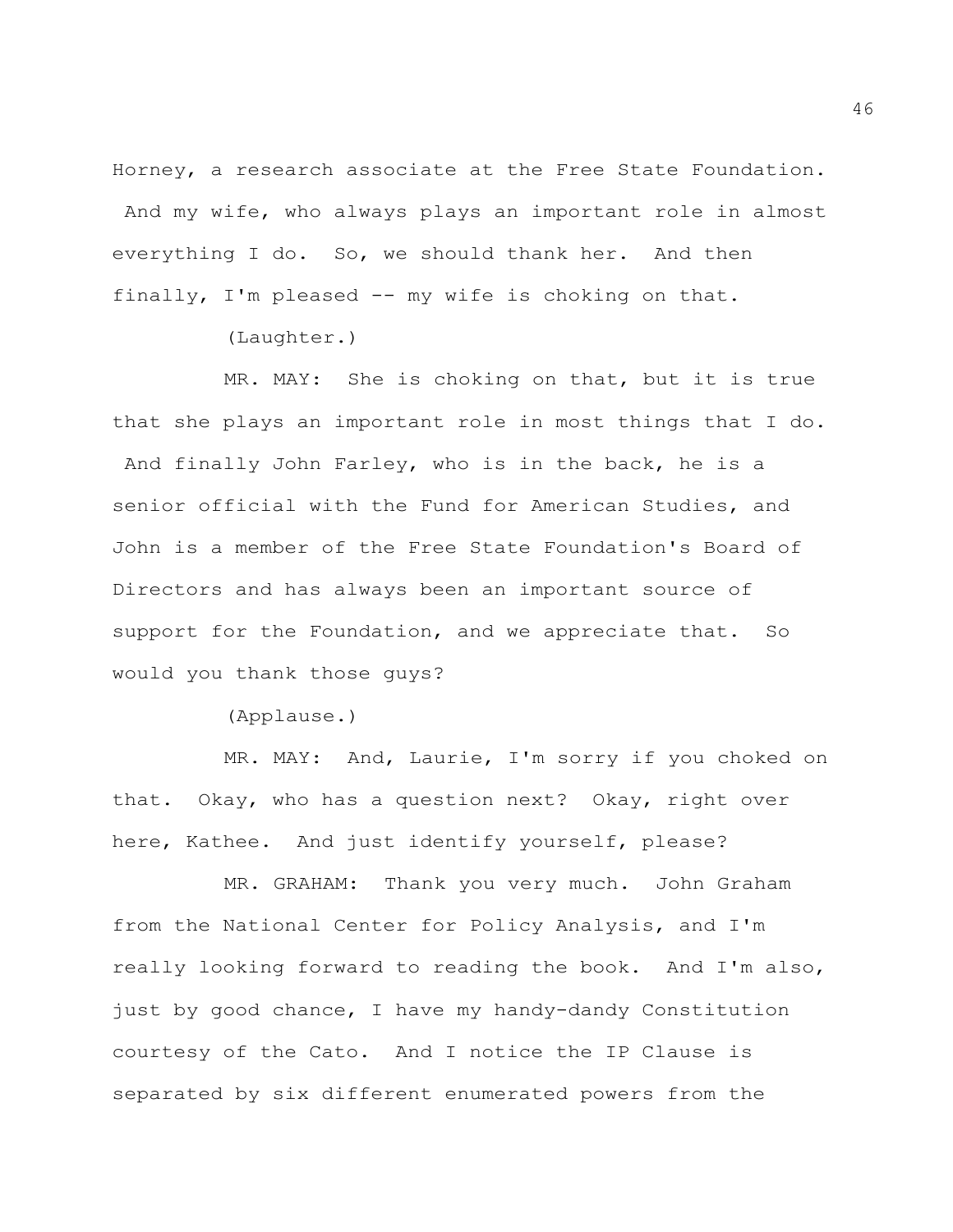Commerce Clause, right? And yet so much of what we do in IP these days has to do with international issues. So, I wonder if any of what the Founders did, you know for Madison, Jefferson through Lincoln, is there anything there that helps us, guides us on the international context of IP?

MR. MAY: I'm not sure at that time how much they were guided back at the time of the founding, I'm not recalling something but, Seth? I mean I know it is obviously important these days, the international aspect, and we have international treaties and so forth. But at the time of the founding, were they influenced by international?

MR. COOPER: At that point, they were definitely focused on building up American industry. We don't get into this in the book, although Randy and I will be writing about this in the future, Hamilton, Alexander Hamilton, has a "Report on Manufacturers." He did talk about the importance of growing the industry at home to make America a self-sufficient nation in terms of manufacturing and also in terms of writing.

But you do find in the era, particularly with the state legislation, you find a principle that is familiar in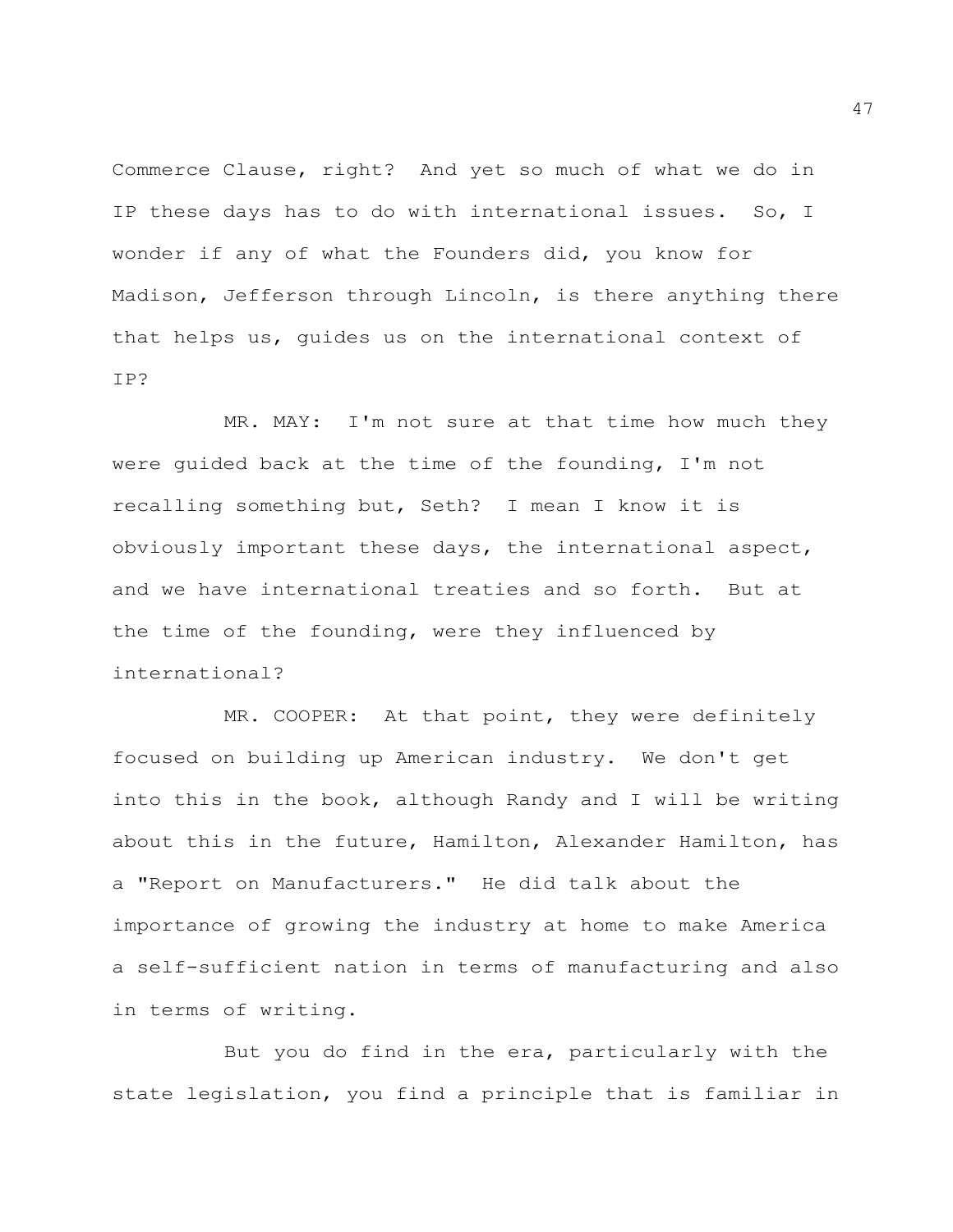international contexts, that becomes helpful. Some of the early state legislation on copyrights, like Massachusetts, would say to foreign states, meaning other independent sovereign states: "We will recognize their copyrights as soon as they recognize ours." And so by the 1830s, in the Patent Acts, you do get that recognized in the patent context. It was a much longer fight to get that in the copyright context, to get that recognized. And it was caught up with issues such as trade publishers at home found it cheaper to reprint Charles Dickens, for instance, than to pay Washington Irving royalties. So, they could just get the newest copy off the ship and run off their own thing.

They did finally get it, and so they were able to sort of see that principle of: "We will recognize Britain's copyrights if they recognize ours." Well, the United States was a little late to the game. But you can kind of see that in early state legislation that provided a model.

MR. MAY: I see Ralph has a comment?

MR. OMAN: An interesting angle for that evolution toward international protection for copyright. The pressure for protecting British works, French works, German works didn't come from the British, the French, and the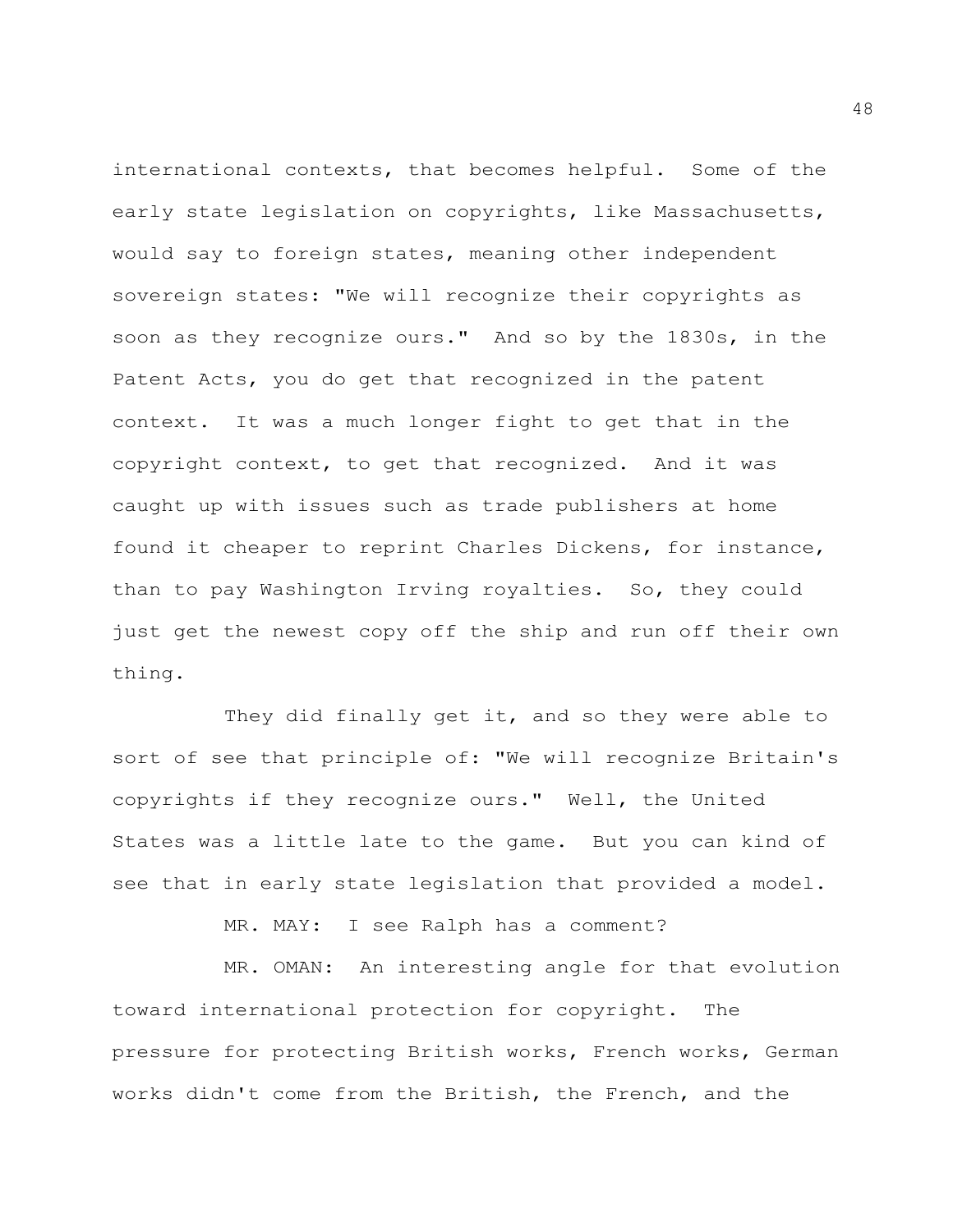Germans. It came from American authors who couldn't compete. The publishers, sure it is cheaper to publish without having to pay a royalty to the author, so that is what they did. Supposedly, in whatever it was, 1856, people were clinging to the docks in New York waiting for the ship to come in with the latest version of one of Dickens' novels, all shouting, "Did Little Nell die? Did Little Nell die?"

The tremendous popularity of British works convinced Congress that they should move in the international direction. They did pass the legislation in 1891, and that set us on the road to adherence to the Berne Convention, which is not based on reciprocity -- I will protect you, if you protect me -- but on national treatment, which was a big step forward for the United States.

MR. MAY: Okay, Tim? Let me see, I don't know where the mike went.

MR. LEE: Tim Lee, Center for Individual Freedom. Just in response to what Steve said, one thing I would like to point out is that other things that we accept as natural rights, First Amendment rights, you know, we obviously have no right to defamation of real property.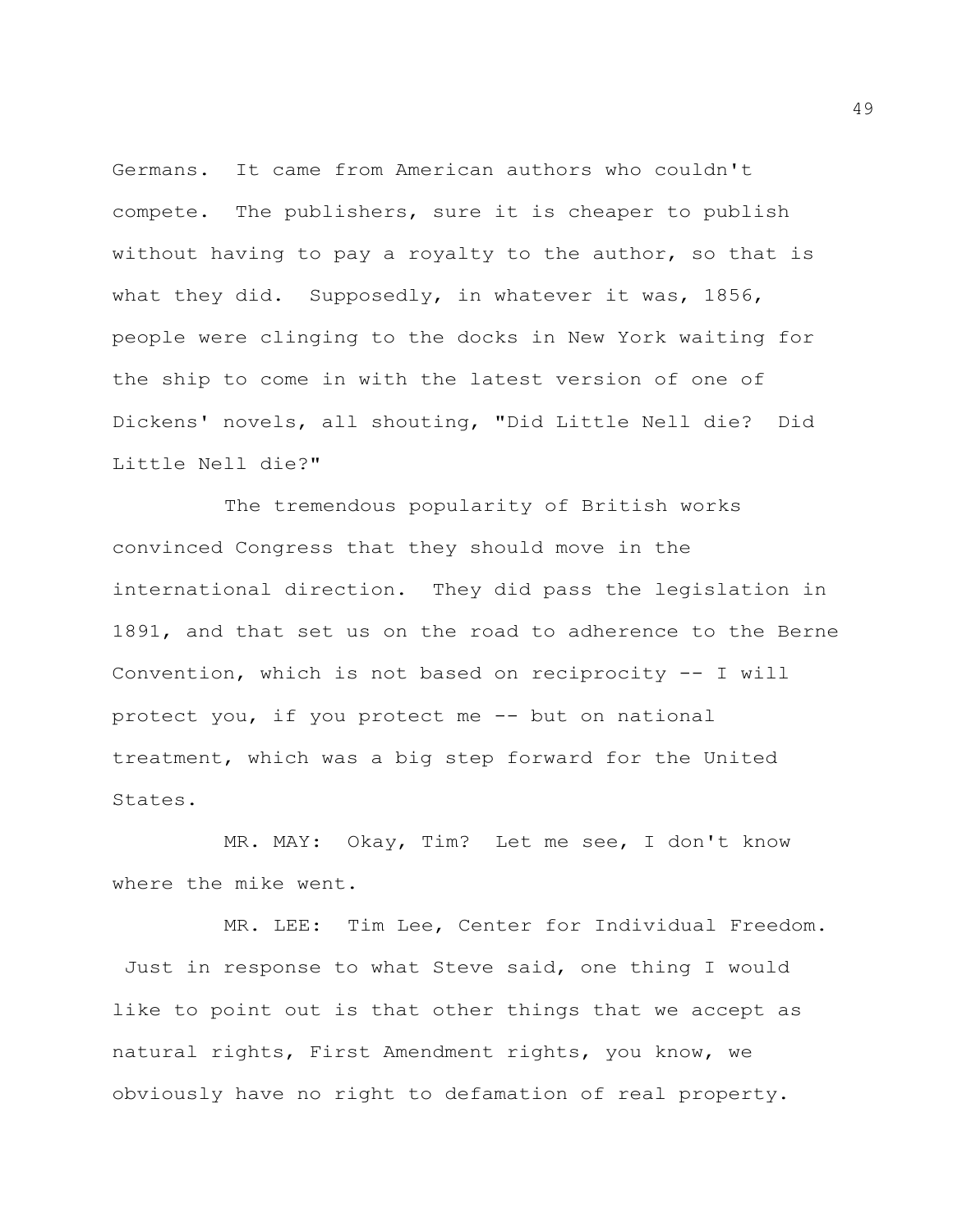You know, the bane of every first year law student's existence is the Rule Against Perpetuities. So, one answer to the question of, well, why isn't this unlimited in time like most other natural rights in the Constitution is that most of those rights aren't unlimited in time either, whether it is real property with the Rule Against Perpetuities. The Second Amendment obviously has limitations on it, so that might be one way.

MR. MAY: Yeah, that is useful, although I guess Steve might say in response in the IP Clause itself, it refers to the limitations whereas the First Amendment -- all these restrictions, which you rightly point out, on almost every other right we can think of, aren't necessarily expressed in the same way.

So, next, we are going to turn to Tom here. Just a minute, Tom.

MR. SYDNOR: Hi Randy. Tom Sydnor, American Enterprise Institute, Center for Internet, Communications and Technology Policy. I hope because great minds think alike, we have actually been working on some pretty similar issues. I came out with a paper last week dealing with some of the copyrights or monopolies arguments. And I think we are at a point where we can. So, I have been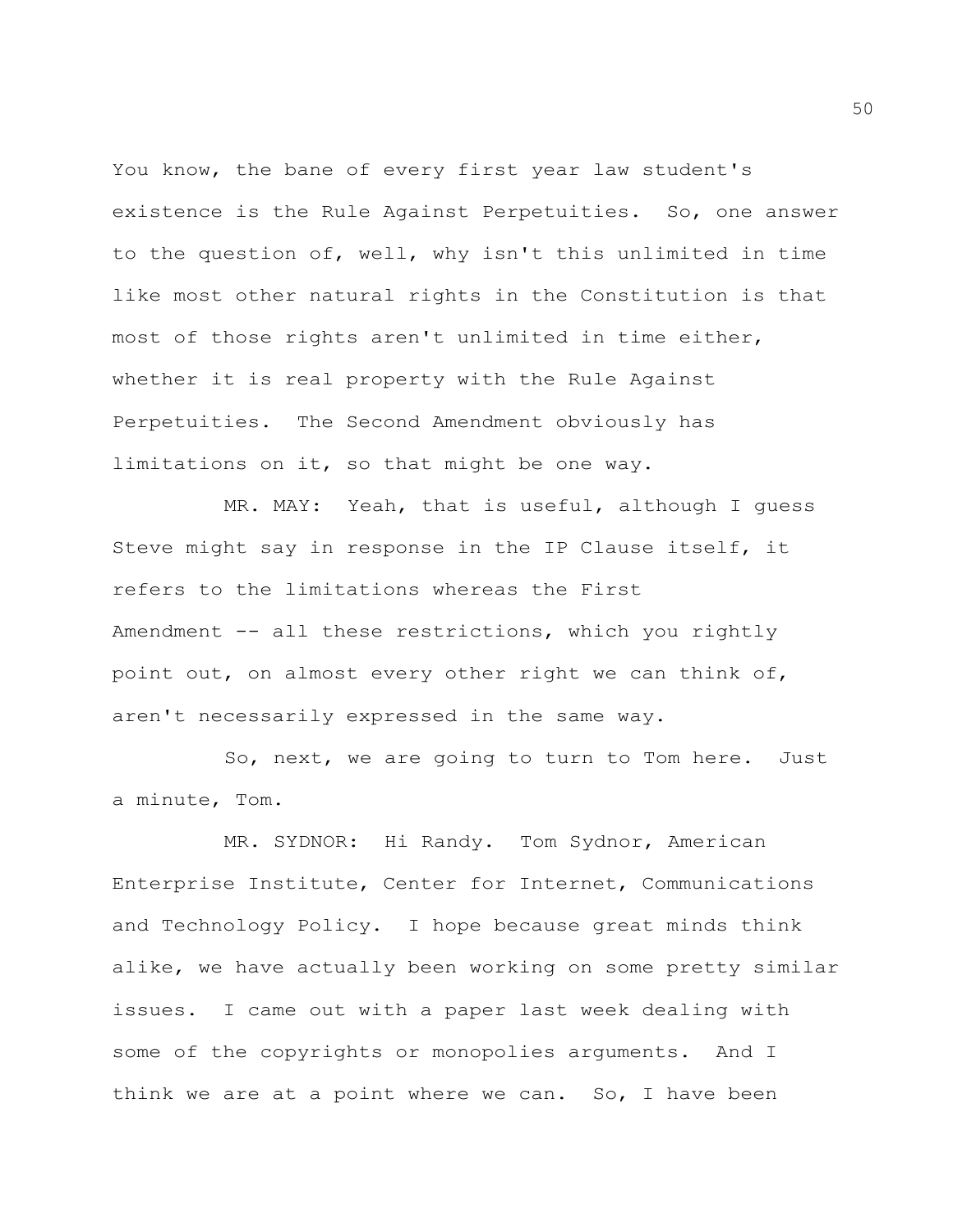looking at some of the same issues, including Mr. Khanna's arguments about how the Founders looked at copyright.

And I have two questions. Number one, I thought Seth made an extremely important point about the early international dimension of copyright protection. I think he made an extremely important point about the fact that the original state -- before we get to the federal Copyright Act of 1790, back in 1783, original state copyright laws contained reciprocity provisions, which become irrelevant once we get the federal Copyright Act in 1790. We are essentially our own little copyright union, and we are geographically isolated. So if you look at the evolution of international -- of truly international rather than interstate, copyright protection in Europe in the 19th century, it actually starts with reciprocity. And then as Ralph said, moves on to national treatment, which is much better. So, I think that is an important point. We just kind of got lucky. We were our own little union for a while.

But I did want to ask you one thing about the subtitle of your book. Having been working on these same issues, I have noted in one of my endnotes, that I am explicitly not relying for the proposition that copyrights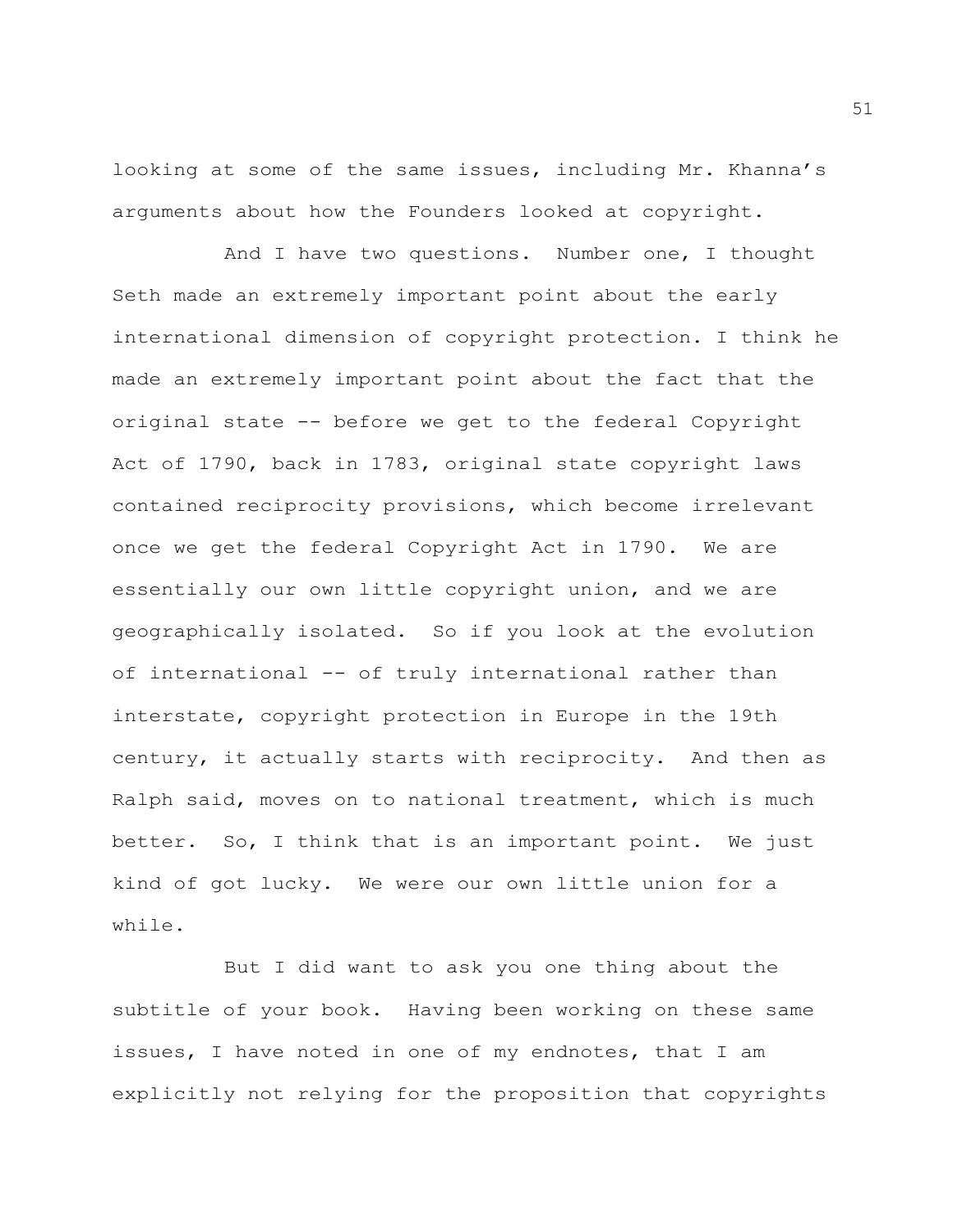should not be treated as monopolies on natural law theory.

And I'm not doing that because I disagree with you in any way, matter, shape, or form that copyrights are -- or intellectual property rights generally -- properly fall within the natural law tradition.

MR. MAY: Wait a minute, I want to make sure -- you may have used a double negative. You are not disagreeing -- you are not --

MR. SYDNOR: I agree entirely with you.

MR. MAY: You agree entirely.

MR. SYDNOR: On this, as in many issues, Randy, I have been vigorously agreeing with you for years.

MR. MAY: Okay.

MR. SYDNOR: And this is no exception, but I do wonder does it really matter whether you ground copyrights in the -- or intellectual property rights in the natural law tradition because it seems to me that even if you argue that they are socially constructed, you know property rights are socially constructed, and we enforce them because they are useful over the long run, you still get to the same conclusion that you need effective protection, particularly if you want to encourage commercial investment because investors can invest in something else. And if you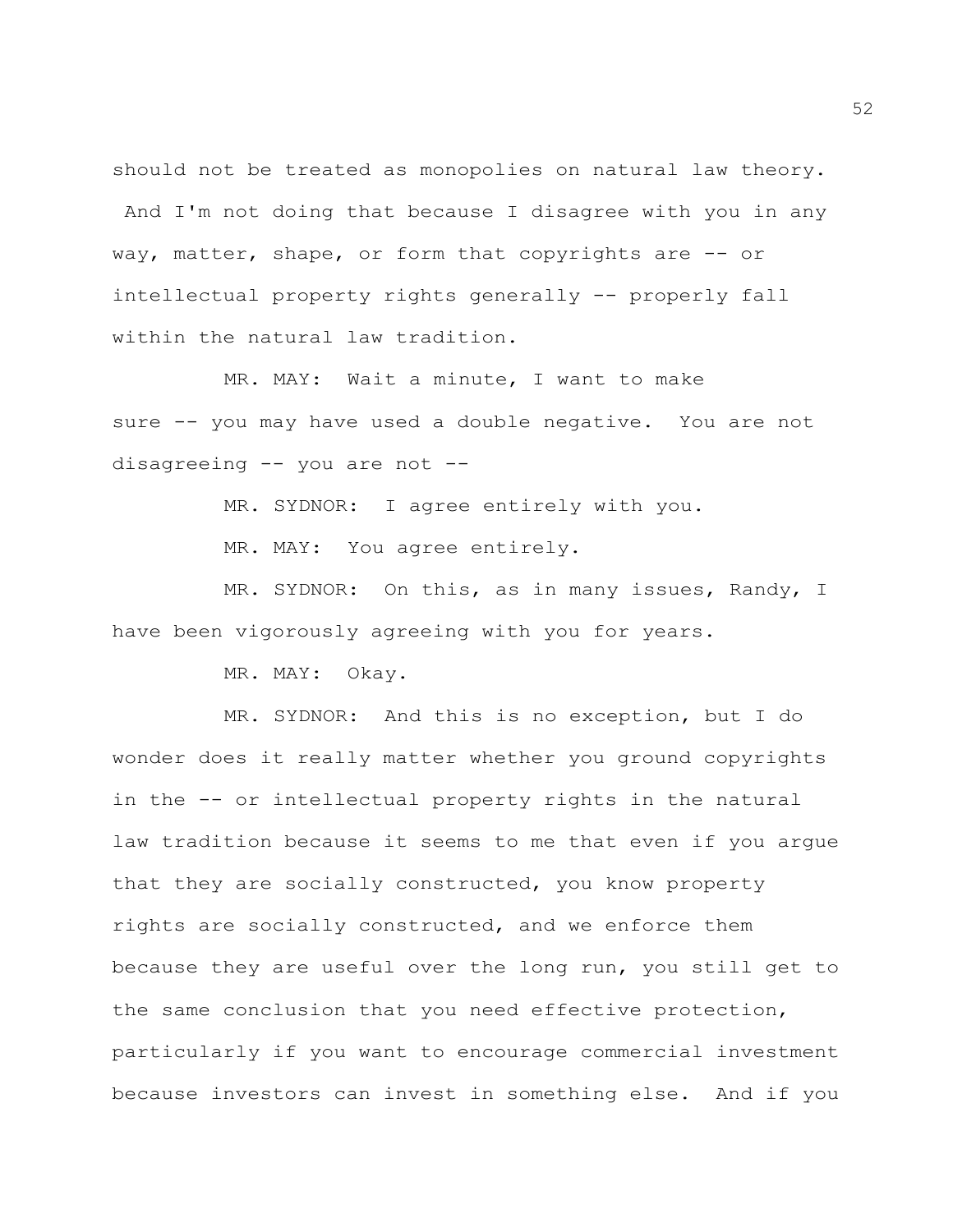narrow their property rights too much, aren't we discouraging them from investing in the production of expression rather than its dissemination.

So, other than some -- I think Rob's point about the rhetorical advantages of the natural law tradition are valid, do we -- can you reach the same -- do you think you can reach the same conclusions even if you think that property rights are socially constructed?

MR. MAY: Yeah, no, I think you could depending on, you know, how you then view the social construction but for a lot of people I would say you could, and maybe yourself. So I don't want -- if you end up in the same place, I don't want to discourage you because I think that intellectual property rights are important to protect, so whatever works. But if you are asking about us, why we did it, I think -- I think it was an enterprise, you know, in terms of scholarship in which we wanted to -- I guess it is fair to say, and I mentioned that Seth attended that Claremont Institute fellowship. And the Claremont Institute is known to have this natural rights disposition. And I think we were disposed in that way.

I mean I'm one that looks to -- aside from where you come out on arguments, for example, as to whether the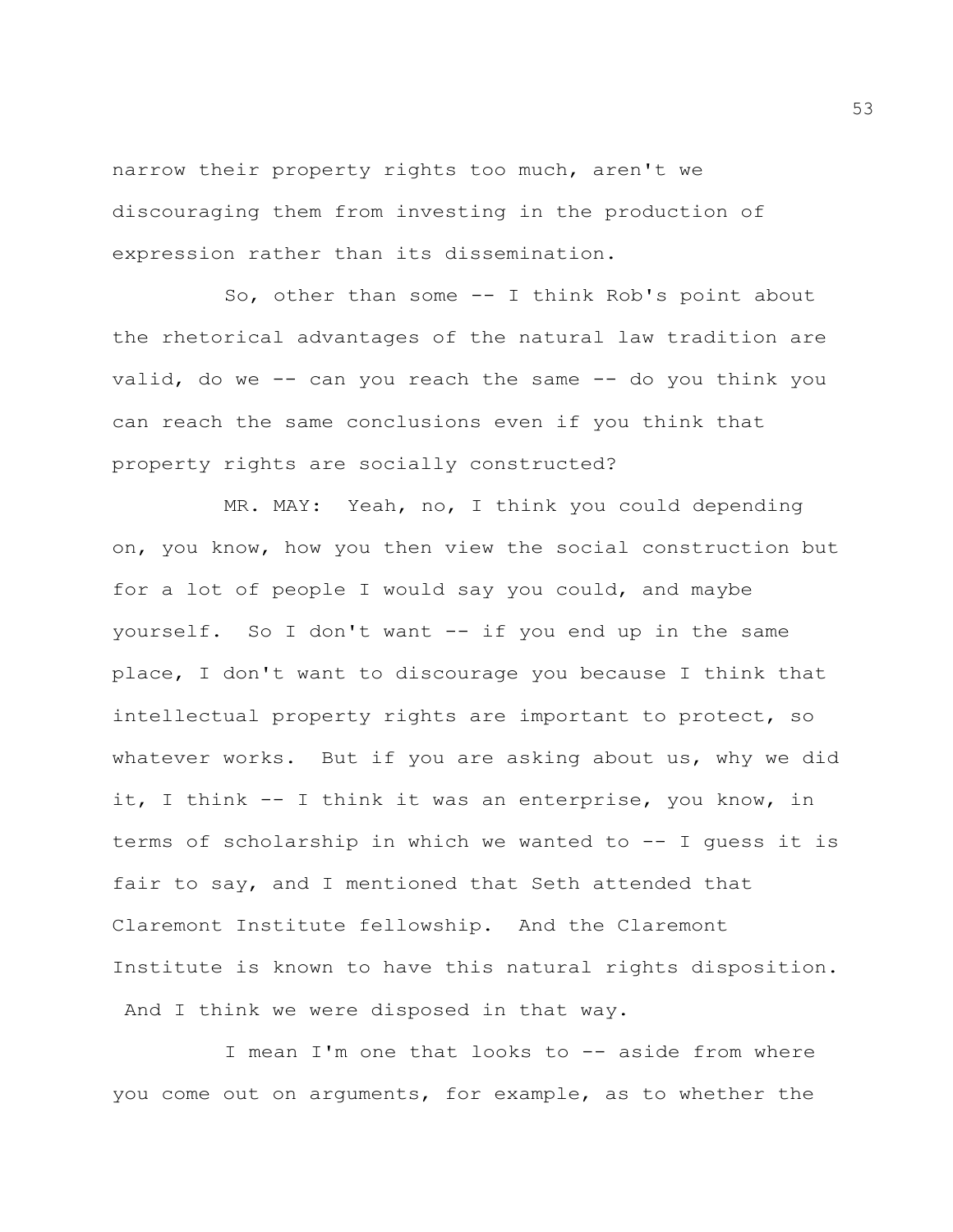Declaration of Independence has any standing as a matter of law, as positive law, and I understand all the debates. And, you know, aside from where you come out there, for me, for example, the Declaration of Independence, particularly the Preamble, which if you look at it, has, whoever has that little book, it is a very natural rights statement, you know, that "Nature's God," and, you know, "God's," whatever the phrase is, you know, it is a statement of natural rights.

And, you know, for me, it is an important philosophical way of understanding why the Founders did what they did, and why they placed importance  $-$ - so much -- enough importance on the Intellectual Property Clause to place it in the Constitution, as opposed to using the Commerce Clause, I guess you could say to adopt the first patent act or a copyright act. And it's just, you know, it's a statement of what they thought, what the Founders' thought, to me. Again, without having to debate now about originalism versus some other theory, but what the Founders thought is important, I think. And so that is the way I would answer the question.

You know, and for some people, it may be people that have some reason, I wouldn't fully understand it, but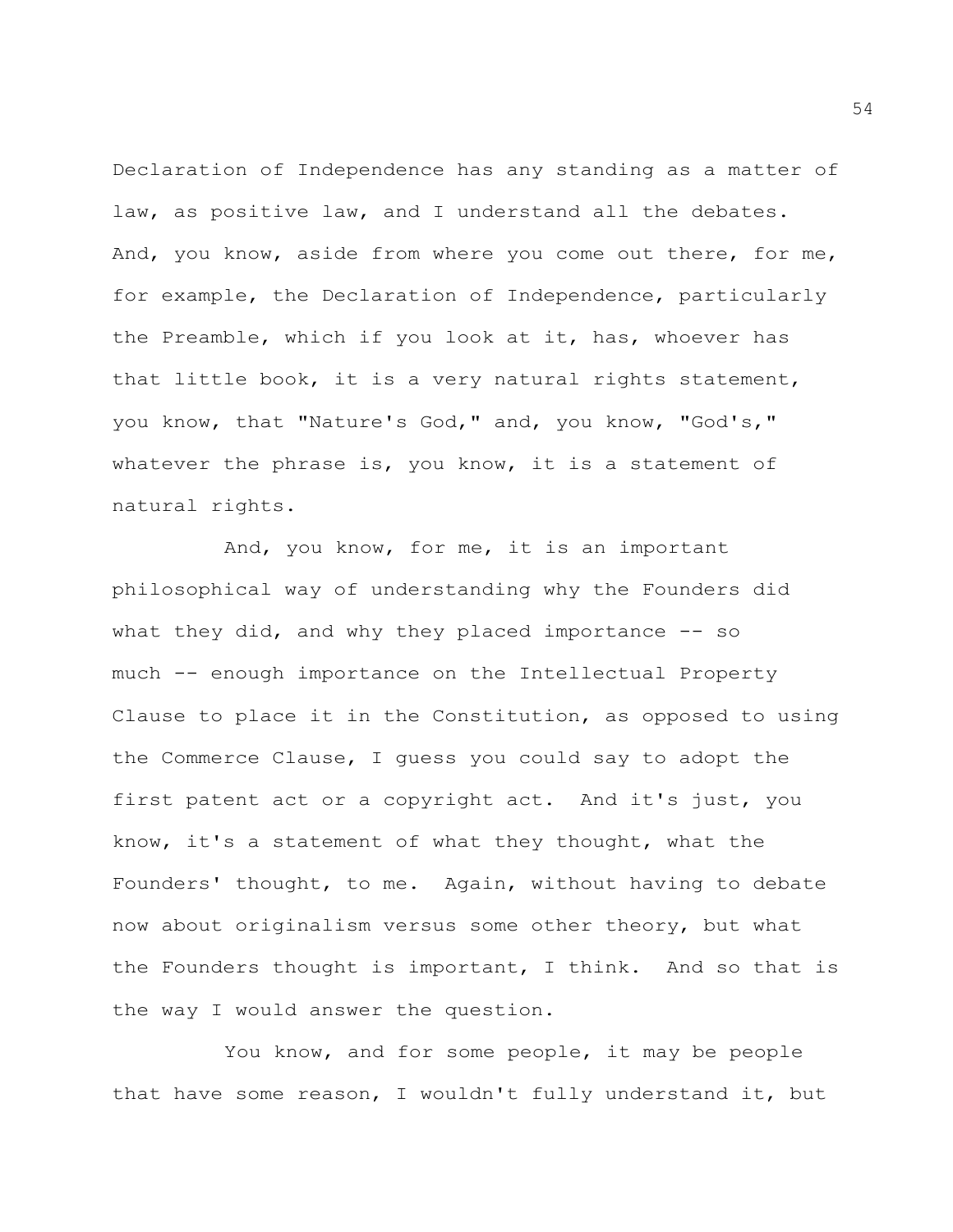have some reason where they react against natural rights, well, that is old. You know, who gives a damn what John Locke thought and the Founders, but, you know, that's not the way we look at things at the Free State Foundation.

My good friend, Alden Abbott?

MR. ABBOTT: Thank you, Randy. Excellent presentation. I think just to strengthen Randy's argument, good argument, is that the reason it matters is that there has been a cottage industry of academics, and I think wrongly, who have been attacking on instrumentalist, pragmatic grounds, their view that patent rights not only don't encourage innovation but impose net costs on the economy. Ever since Justice Breyer and other academics, he wrote a famous article, "The Uneasy Case for Copyright," there have been instrumentalists attacks on copyrights, saying they don't really promote innovation. We don't need it.

So, you need a bulwark. I mean I think there are answers to those attacks but it is all too easy to say - oh, the experts have spoken, these rights don't matter. If, however, they are first principles, constitutionally-based principles, that back those rights, that is very powerful ammunition and the bulwark in light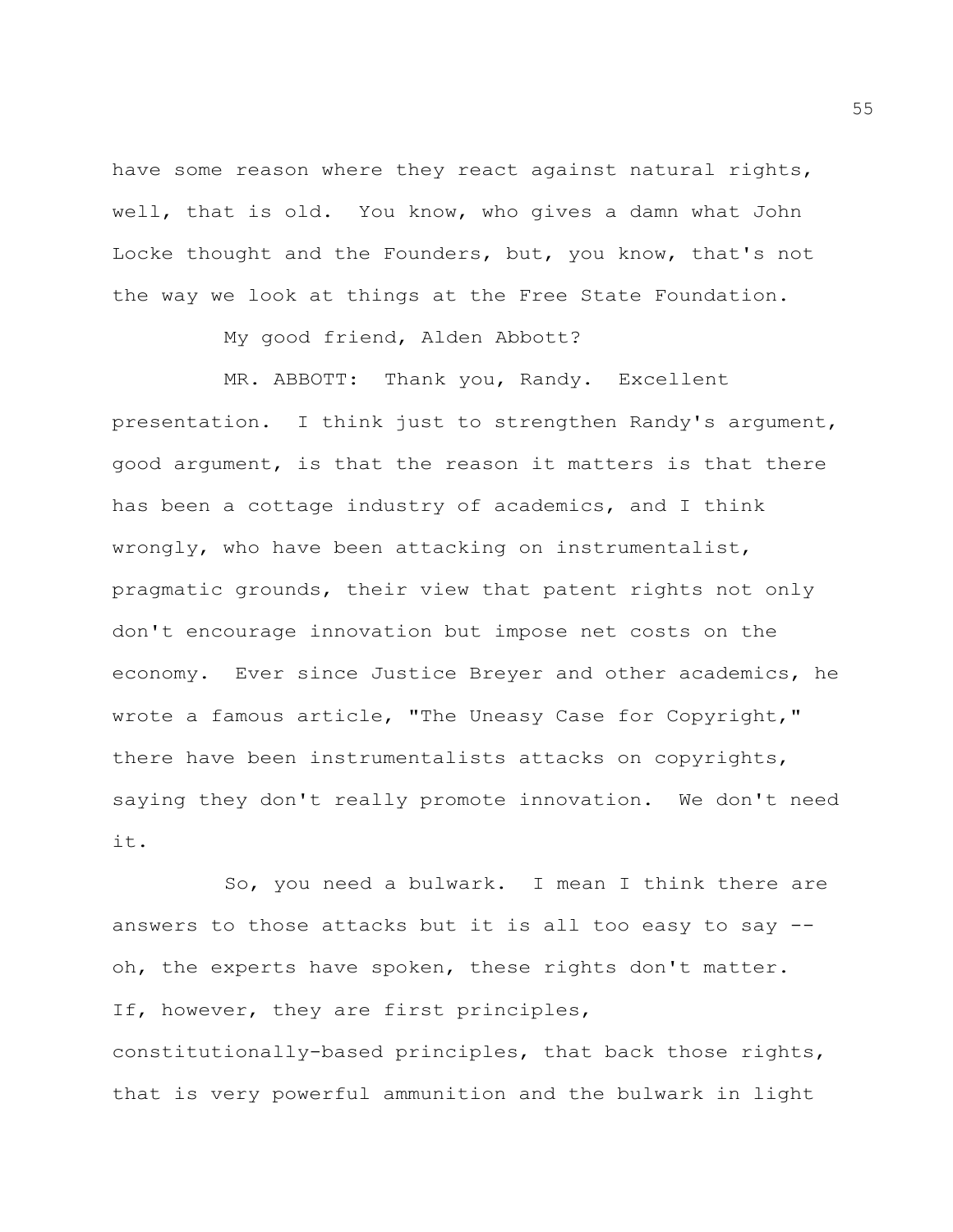all of these recent instrumentalist attacks.

MR. MAY: Okay, we have got time for maybe a couple more questions, and then we will probably call it a day. But if I don't say it later, I will say it now. I'm really pleased and gratified for how many people showed up. It's a great turnout, again for the first intellectual property event we have done at the Press Club.

Patrick, did you have your hand up? Patrick?

Mr. KILBRIDE: Thank you, Kathee. Thanks, Randy and Seth. Congratulations. It's really terrific. I look forward to reading the book but just the teasers that I have seen look very fascinating.

Without -- sorry to belabor the point, but I think it is an interesting question that has been raised, and the responses have dwelled on the copyright side where I think there is a more natural sort of foundation in natural rights. Throughout the patent side of things, and I always sort of think back to the invention of the wheel and the guy in the cube next door. If he didn't imitate that, it would be nuts, right? And nobody would blame him for it. So, how do we reconcile intellectual property rights universally with some of these ideas?

MR. MAY: Well, the patent rights, you know, which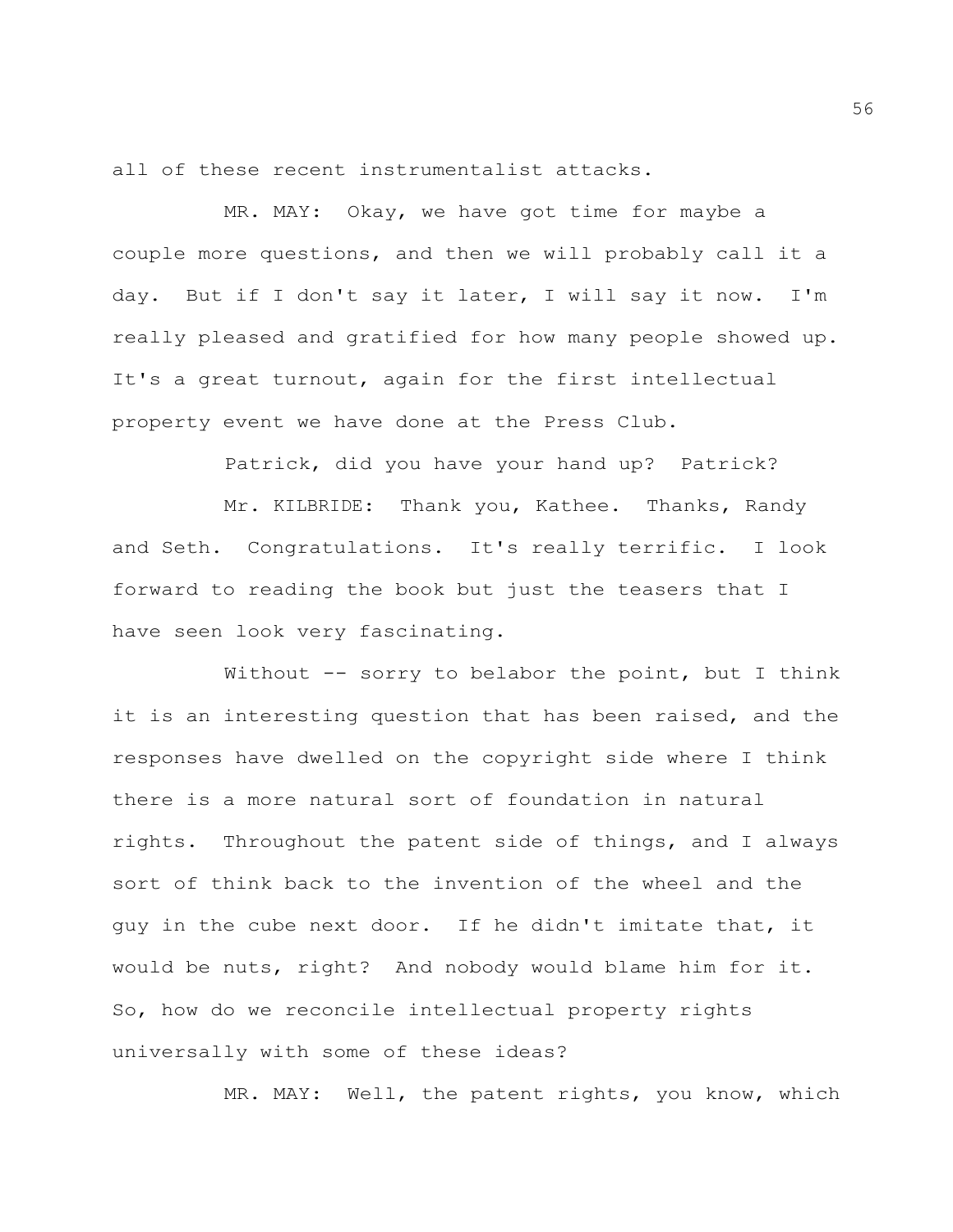go obviously to inventions, I mean I think that quote I read from Noah Webster where he talked about works created with your own hand, and I think he said "muscular strength," or whatever, I mean that goes to the inventions as opposed to the literary property.

So, I think both fit comfortably within the labor theory or the fruits of your labor theory, whether it is writings or discoveries and inventions that I talked about.

You know, again, in both cases, and this goes back to another point, you always have the boundary issues. And there are a lot of questions about how long patent protection should be and whatever. But each of these two sides of intellectual property that we have discussed, copyright and patent, in terms of the law and the way it is developed and applied, there are limitations, restraints that are within the law that then serve to advance the interest of others who want to create and produce in society.

I mean again -- we talk -- we expound on it more in the book, but in the copyright side, you have got the -- obviously, the idea-expression, dichotomy, right? So, you can't copyright ideas but just the expression of ideas. And that is a limitation so that others can use it.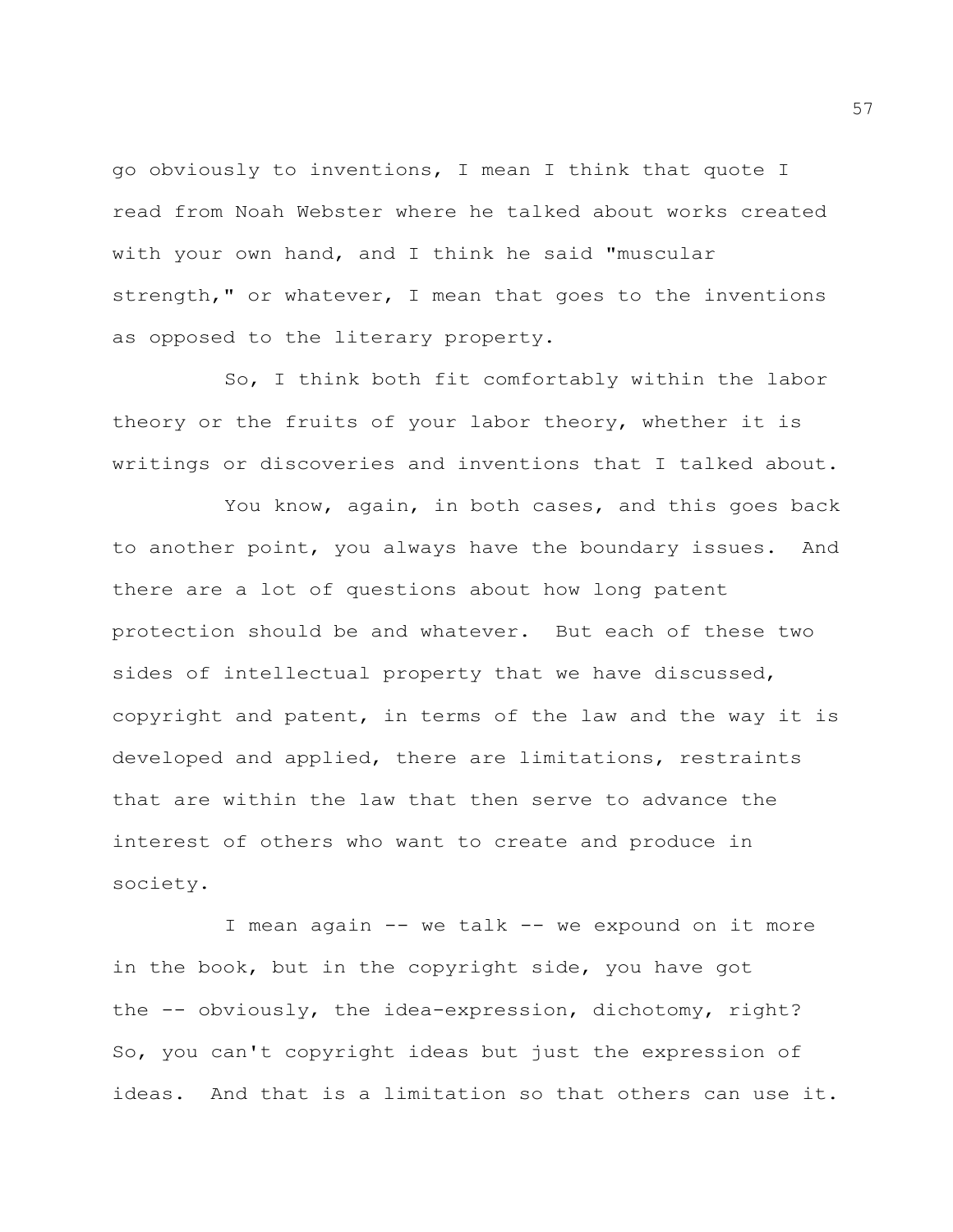On the patent side, and I know less about the details of modern patent law but that is not what our book is about, but there is novelty, you know, there is a requirement that an invention be novel, right? I know it gets esoteric as everything that is involved, but that is a way of restraining the inventor's original claim in a certain way so that I think these things are reconciled in ways like that.

Okay, do we have  $-$  I said two, if we have one more question?

Okay, the winner of the book, now you've got to tell me though how you knew that quote from Abraham Lincoln before you ask your question?

PARTICIPANT: I actually stumbled across that on someone's blog that I re-posted, so thank you for asking that question. I was lucky.

MR. MAY: Okay. When I stumbled across that quote in some context a few years ago, I just thought it was neat about the seed and corn, and I used it in a blog that I wrote, a Labor Day blog.

> PARTICIPANT: That sounds about the right time. MR. MAY: Praising Labor Day, okay. PARTICIPANT: So, Google has recently had a plan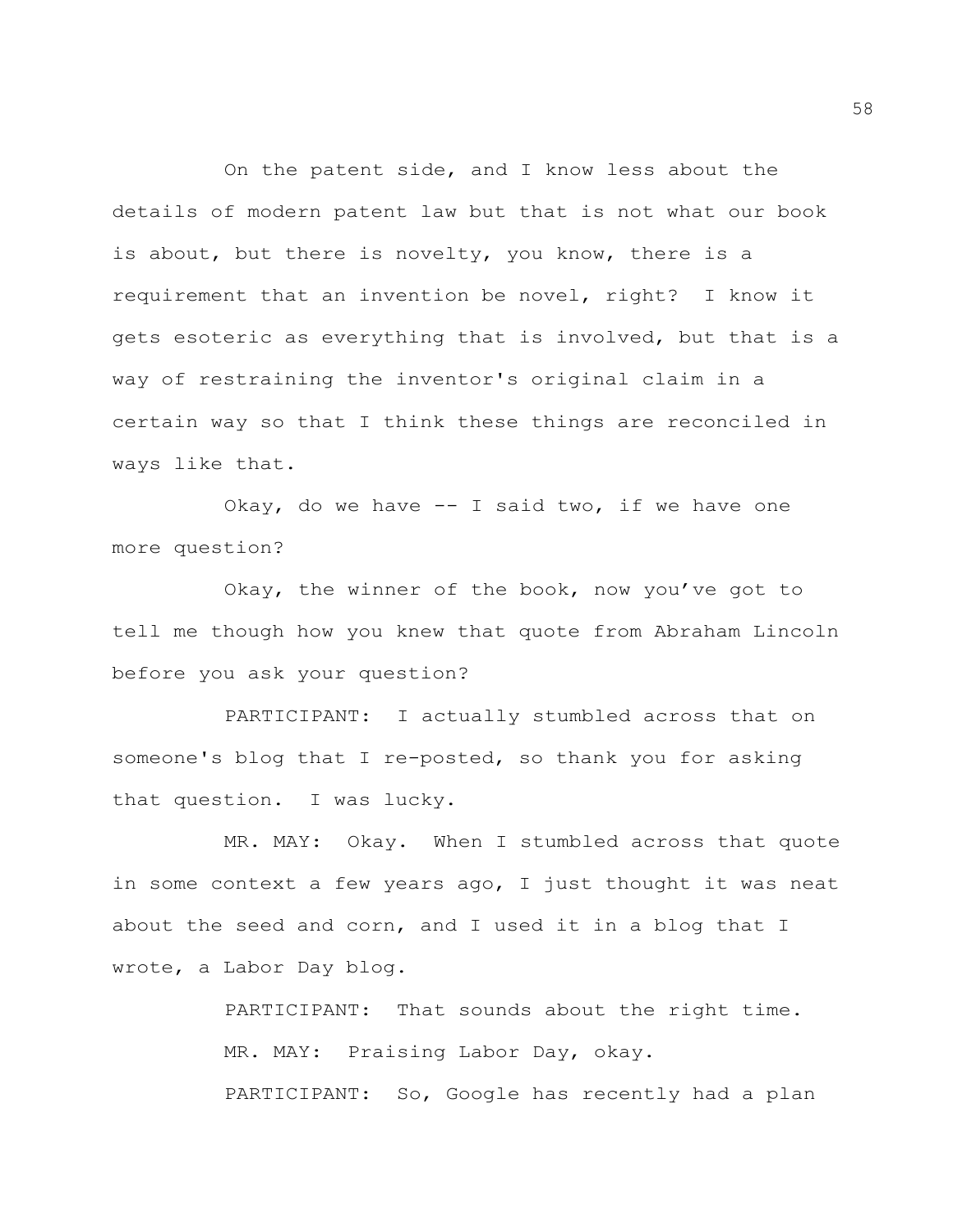to digitalize every single book ever written. And as authors yourselves, I am just wondering what your thoughts are on that plan, if that is good or bad for authors and IP?

MR. MAY: Well, I don't think it is good if they do it without protecting my copyright. Again, there are ways to do this. I don't think that is Google's position anymore. There are a lot of questions about the orphan works and the older works, and how they could possibly contact people and whether the rights are expired. But it is not their plan to do it without the permission of the copyright holder, is it?

PARTICIPANT: I hope so.

MR. MAY: Well, I don't know. Is it? PARTICIPANT: (Inaudible.)

MR. MAY: So no, I thought that ruling was about a week --

> PARTICIPANT: They digitize the whole thing but -- MR. MAY: Yeah.

PARTICIPANT: -- in general, the public would just get to see snippets.

MR. MAY: Oh, I thought you meant put it up. But you're right, that was just a ruling in the last week or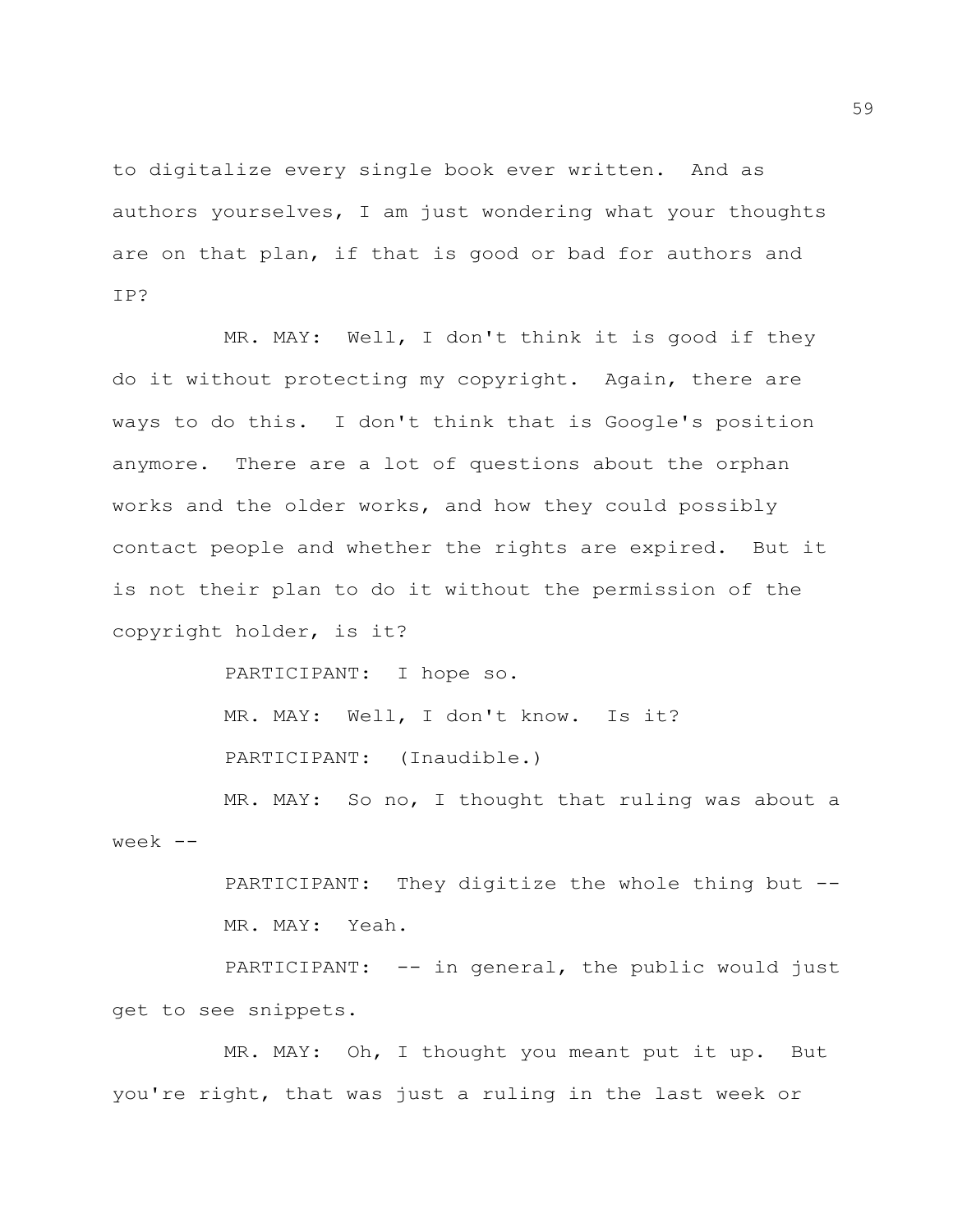two, right? And, you know, I'm sure there will be questions about whether the snippets are consistent with fair use or they? may be. But I'm sorry, I thought you were just asking could they just put the whole book up. I mean they're pretty aggressive, if I might say, sometimes in the positions that they take with regard to intellectual property but I don't think that was their proposal.

MR. ATKINSON: And I think the key question is if your book is really any good, how many days -- when was the actual -- what was the publishing date?

MR. MAY: September 9th of this year.

MR. ATKINSON: Okay, so you should be on the pirate bay by now, I hope? And if you're not, that tells you something about your book, I think.

(Laughter.)

MR. MAY: Well, thanks for putting it that way, Rob. Didn't you say you had another event, another event to go to?

(Laughter.)

MR. MAY: Okay, well, you have been a remarkably attentive audience, and also the questions were terrific. So, I appreciate that. So, I'm going to ask you just to thank all of our participants.